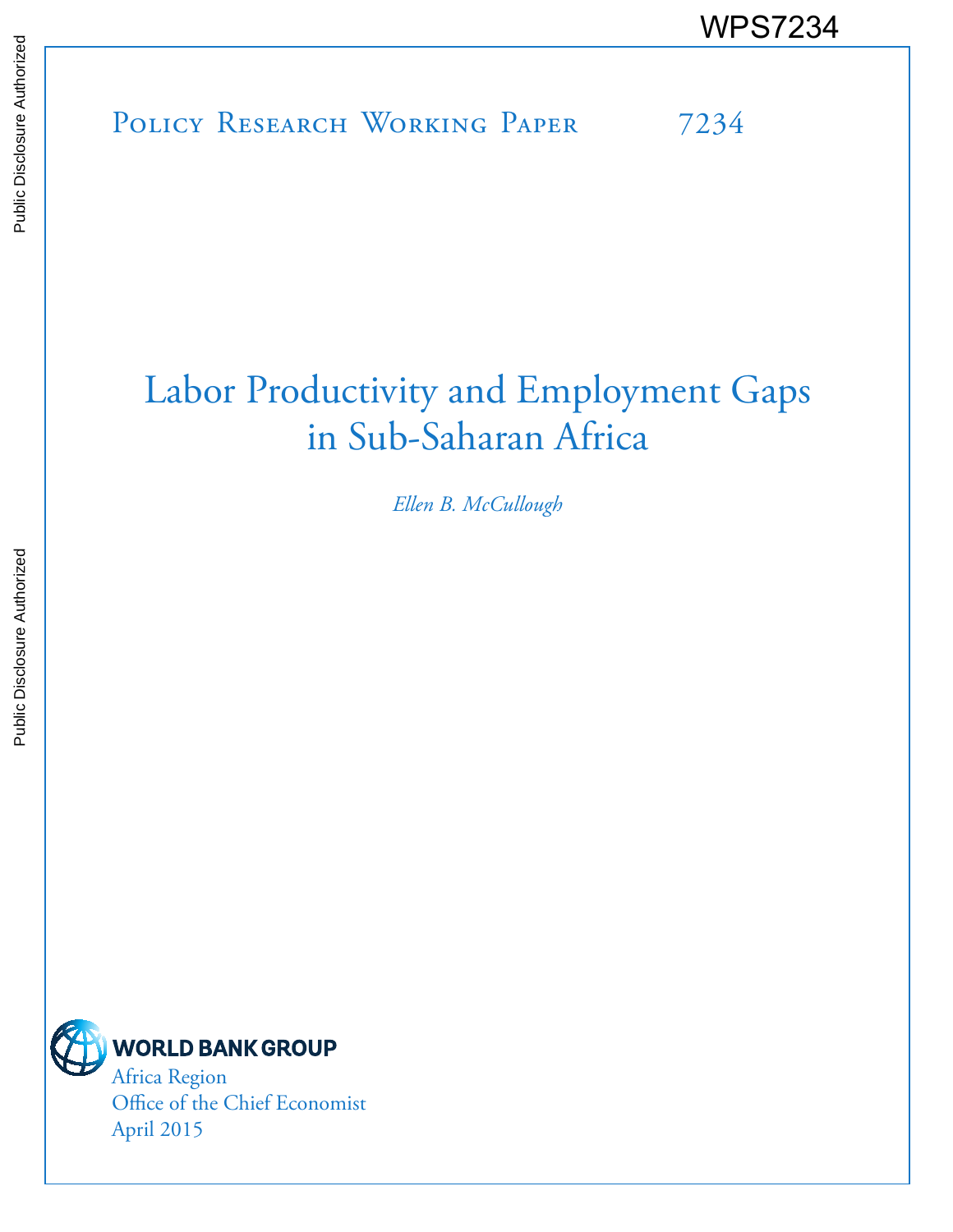# **Abstract**

Drawing on a new set of nationally representative, internationally comparable household surveys, this paper provides an overview of key features of structural transformation labor allocation and labor productivity—in four African economies. New, micro-based measures of sector labor allocation and cross-sector productivity differentials describe the incentives households face when allocating their labor. These measures are similar to national accounts-based measures that are typically used to characterize structural changes in African economies. However, because agricultural workers

supply far fewer hours of labor per year than do workers in other sectors, productivity gaps disappear almost entirely when expressed on a per-hour basis. What look like large productivity gaps in national accounts data could really be employment gaps, calling into question the prospective gains that laborers can achieve through structural transformation. These employment gaps, along with the strong linkages observed between rural non-farm activities and primary agricultural production, highlight agriculture's continued relevance to structural change in Sub-Saharan Africa.

*The Policy Research Working Paper Series disseminates the findings of work in progress to encourage the exchange of ideas about development*  issues. An objective of the series is to get the findings out quickly, even if the presentations are less than fully polished. The papers carry the *names of the authors and should be cited accordingly. The findings, interpretations, and conclusions expressed in this paper are entirely those of the authors. They do not necessarily represent the views of the International Bank for Reconstruction and Development/World Bank and its affiliated organizations, or those of the Executive Directors of the World Bank or the governments they represent.*

This paper is a product of the "Agriculture in Africa—Telling Facts from Myths" project managed by the Office of the Chief Economist, Africa Region of the World Bank, in collaboration with the Poverty and Inequality Unit, Development Economics Department of the World Bank, the African Development Bank, the Alliance for a Green Revolution in Africa, Cornell University, Food and Agriculture Organization, Maastricht School of Management, Trento University, University of Pretoria, and the University of Rome Tor Vergata. It is part of a larger effort by the World Bank to provide open access to its research and make a contribution to development policy discussions around the world. Policy Research Working Papers are also posted on the Web at http://econ.worldbank.org. The author of the paper may be contacted at ebm68@cornell.edu.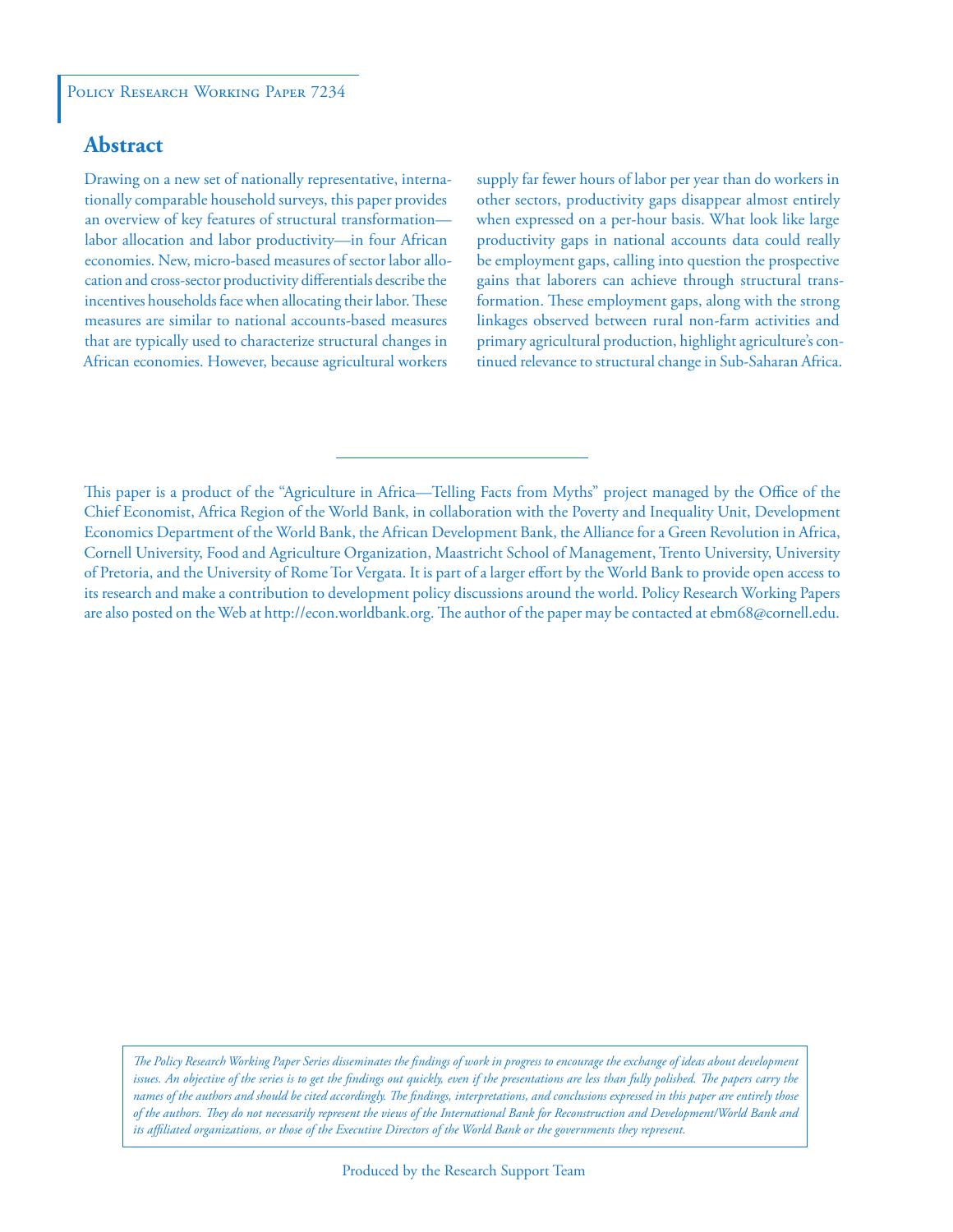# **Labor Productivity and Employment Gaps in Sub-Saharan Africa**

Ellen B. McCullough Charles H. Dyson School of Applied Economics and Management Cornell University

\*Author email: ebm68@cornell.edu

**JEL:** J21, J22, J24, O12, Q10, Q12

**Keywords:** Structural transformation; Sub-Saharan Africa; Agricultural labor productivity; Sector labor shares; Productivity gaps.

#### **Acknowledgements**

I am grateful for the extraordinary effort by the LSMS-ISA team of the World Bank to collect the innovative data sets used in this analysis, under the leadership of Gero Carletto and with funding from the Bill & Melinda Gates Foundation. Each country's National Statistics Office, including survey supervisors and enumerators, played a central role in implementing large scale, high quality, nationally representative surveys. And, of course, many respondents across Sub-Saharan Africa were very generous with their time. My time was funded through the *Food Systems and Poverty Reduction* IGERT traineeship of the National Science Foundation. Additionally, support from the *Agriculture in Africa: Telling Facts from Myths* project, led by the World Bank with cofounding from the African Development Bank, is gratefully acknowledged. I especially thank Chris Barrett for providing overall guidance and Megan Sheahan for research support. I would like to thank the entire "Myths and Facts" team, in particular Luc Christiaensen for his leadership and Amparo Palacios-Lopez for reducing the transactions costs of data use. For valuable comments on this manuscript and its earlier iterations, I thank Paul Christian, Brian Dillon, Walter Falcon, Bob Herdt, Linden McBride, John Nash, Prabhu Pingali, Abebe Shimeles, Erik Thorbecke, and members of Chris Barrett's research group. Any remaining errors are mine alone.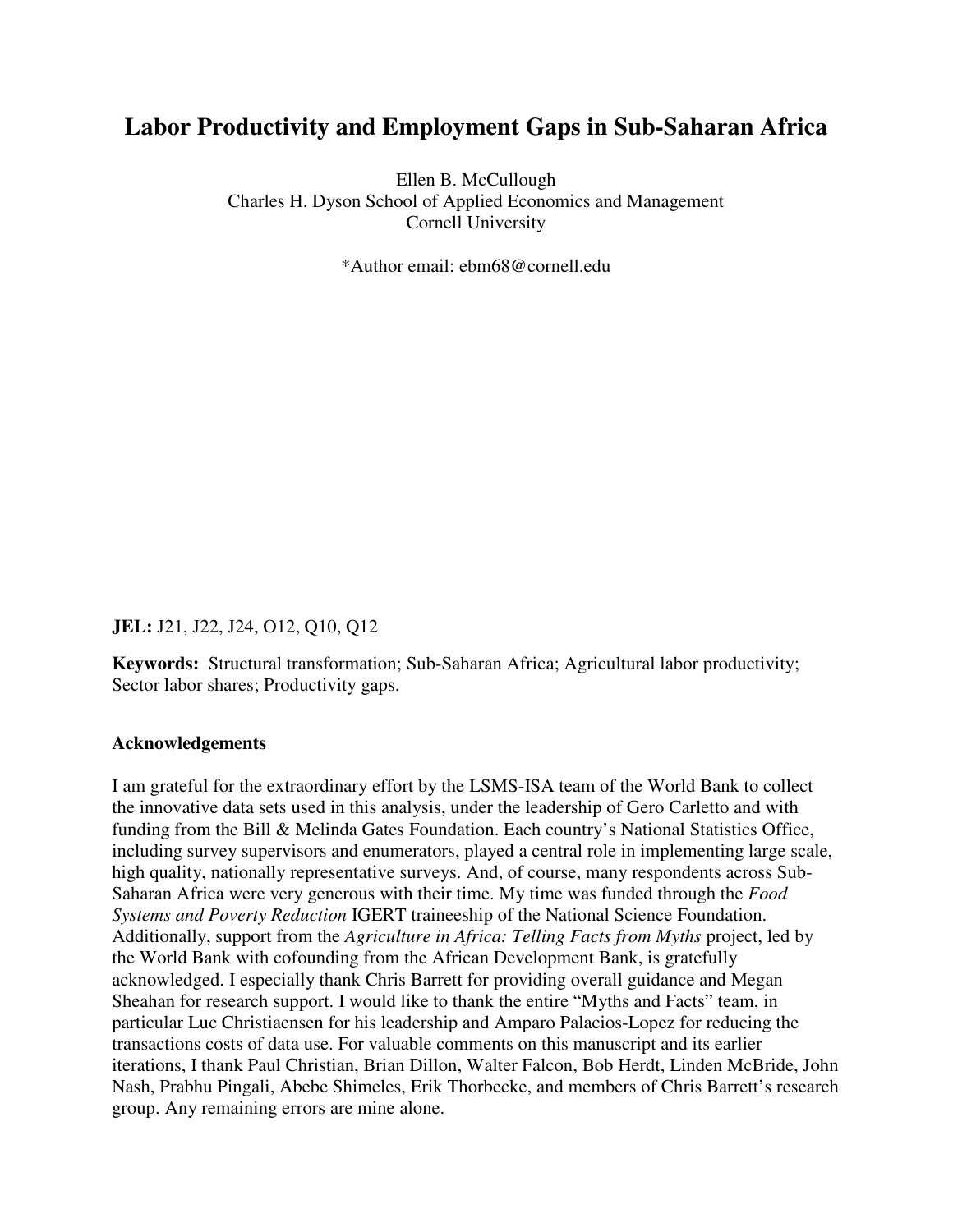#### **1. Introduction**

Structural change is integral to economic development. In the development context, it refers both to the reallocation of labor from one low-productivity sector to another, higher-productivity sector, and to the economic growth resulting from this shift. Structural change is a dynamic process powered by several key features – productivity levels within sectors, productivity gaps between them, and the movement of labor from low productivity to high productivity sector(s). In poor economies, agriculture is typically the sector that employs the most people and uses labor least productively. Therefore, structural change is tightly associated with the exit of labor from agriculture to other sectors of the economy (Timmer 1988). The larger the productivity gap between agriculture and other sectors, the larger the opportunity to achieve growth through structural change. Over time, cross-sector productivity gaps tend to shrink, as factor market integration gradually equalizes returns to labor across sectors. However, productivity gaps generally do not disappear altogether, and small labor productivity gaps between agriculture and other sectors persist even in high income countries (Lele, Agarwal, and Goswami 2013).

Growth in labor productivity, overall and within agriculture, has been a strong predictor of poverty reduction because of the important linkages between wages, household self-employment, and the real incomes of the poor. Though land productivity growth typically precedes labor productivity growth, the process of agricultural development is thought to begin when output per agricultural worker increases (Timmer 1988). Agricultural labor productivity growth is particularly important because of the direct effects on the many workers who participate in the agricultural sector, and also because it causes growth in other sectors (De Janvry and Sadoulet 2009). Agricultural growth also plays a role in lowering agricultural employment shares. Through farmer income effects, agricultural productivity growth stimulates rural demand for non-agricultural non-tradable goods and services, pushing up wages outside of agriculture and pulling workers out of the sector (McMillan and Harttgen 2014). Historically, agricultural growth has been shown to contribute more to poverty reduction than non-agricultural growth (Christiaensen, Demery, and Kuhl 2011).

#### *1.1 Relevant Literature*

 $\overline{a}$ 

This paper focuses on Sub-Saharan Africa, the region with the lowest per capita incomes, largest shares of value added captured by agriculture, largest shares of the work force employed in agriculture, and lowest agricultural labor productivity (Figure 1a) (World Bank Group 2014). According to national accounts data, labor in developing countries is 4.5 times more productive outside of agriculture than in it. In middle income countries, the ratio is 3.4, and in high income countries, it is 2.2. Within African countries, non-agricultural labor is 6 times more productive outside of agriculture than in it<sup>2</sup> (Figure 1b) (Gollin, Lagakos, and Waugh 2014b). Other recent assessments of productivity gaps confirm that large cross-sector productivity differentials persist in Sub-Saharan African countries (McMillan and Harttgen 2014; Lele, Agarwal, and Goswami 2013).

 $2$  These ratios were calculated using data Gollin et al. (2014a) and World Bank classifications of countries by income.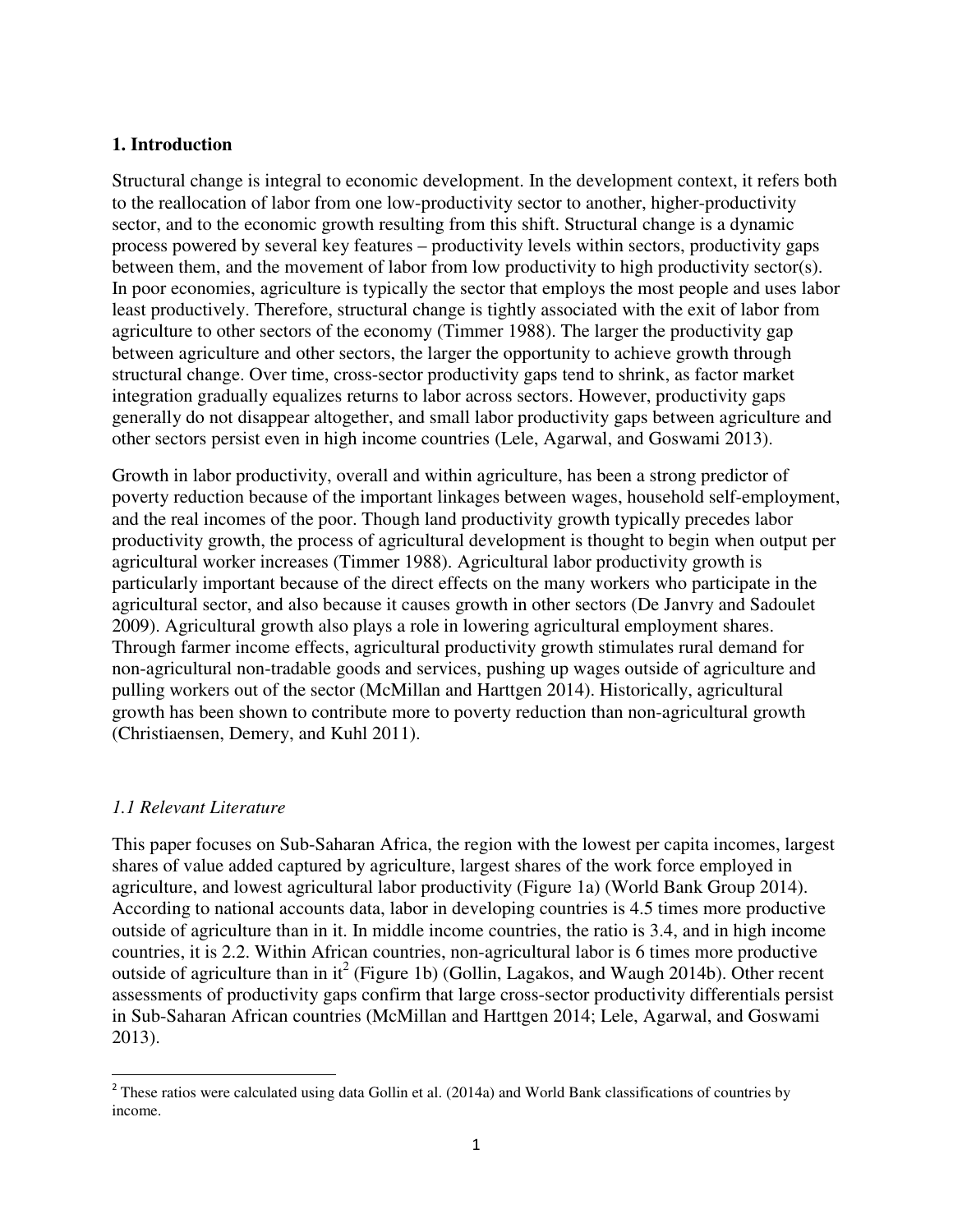Labor productivity in an economy can be improved either within sectors (e.g. through technological gains and capital accumulation) or structurally (e.g. by shifting labor out of lessproductive activities and into more-productive activities). During the 1990s, African labor entered agriculture rather than exiting it, thereby suppressing overall labor productivity growth (McMillan and Rodrik 2011). Since 2000, labor productivity growth within agriculture has accelerated in Eastern and Southern Africa, and in Nigeria (Pardey 2014; Block 2013). Decomposition of recent labor productivity growth trends suggests that labor exits from agriculture explain about half of recent overall labor productivity growth across Africa (McMillan and Harttgen 2014; McMillan, Rodrik, and Verduzco 2014). These recent favorable trends are also reflected in national accounts and per capita consumption data, and have become known as the "African growth miracle" (e.g., Young 2012).

From a structural change perspective, Sub-Saharan Africa still lags behind other regions of the world. Nevertheless, African countries seem to be following the same patterns of agricultural labor exits as those previously followed by countries in other regions (McMillan and Harttgen 2014). However, African structural change pathways differ from those in Asia and Latin America in that the services sector, which is characterized by relatively low productivity in African countries, has been a primary recipient of labor exiting from agriculture (Rodrik 2014). In other regions, industrialization has been core to the structural change process. High levels of informality in the industry and services sectors has lowered their average productivity and suppressed the gains to be exploited from agricultural exits. In Vietnam, important productivity gains resulted not only by shifting labor out of agriculture, but also by shifting labor into formal, higher-productivity firms within the industrial sector (McCaig and Pavcnik 2013).

Because agricultural labor shares are still so large in African countries, the potential gains from reallocating labor to higher-productivity sectors is believed to be very high (McMillan and Headey 2014). A large initial agricultural labor share, rising female education, rising commodity prices, good governance, and agricultural productivity growth all appear to be positively correlated with labor exits from agriculture (McMillan and Harttgen 2014). Poor market infrastructure, heterogeneous and difficult agroclimatic conditions, and generally unfavorable policy enabling environments all pose challenges to labor productivity growth in African agriculture. Nevertheless, in the many African economies that are landlocked and poor in natural resources, agricultural labor productivity growth probably provides the only pathway towards economic growth and poverty reduction (Dercon 2009).

Labor is one of several important factors in agricultural production, which also relies on land, capital, and other inputs. Intensification of agricultural labor use can be driven by land scarcity (e.g., high population pressure) or by capital scarcity (e.g., high interest rates). Historically, growing population pressure has been associated with more intensive agricultural systems characterized by reduced frequency and length of fallow periods on agricultural land (Ruthenberg 1971; Pingali, Bigot, and Binswanger 1987). Intensive systems typically use higher labor inputs per unit of land for tasks such as land preparation, soil fertility management, water management, weeding, harvesting, and long term improvements in land quality.

In aggregate, agricultural labor productivity grew slower than agricultural land productivity between 1961 and 2010 in Africa, which implies some intensification of African agriculture with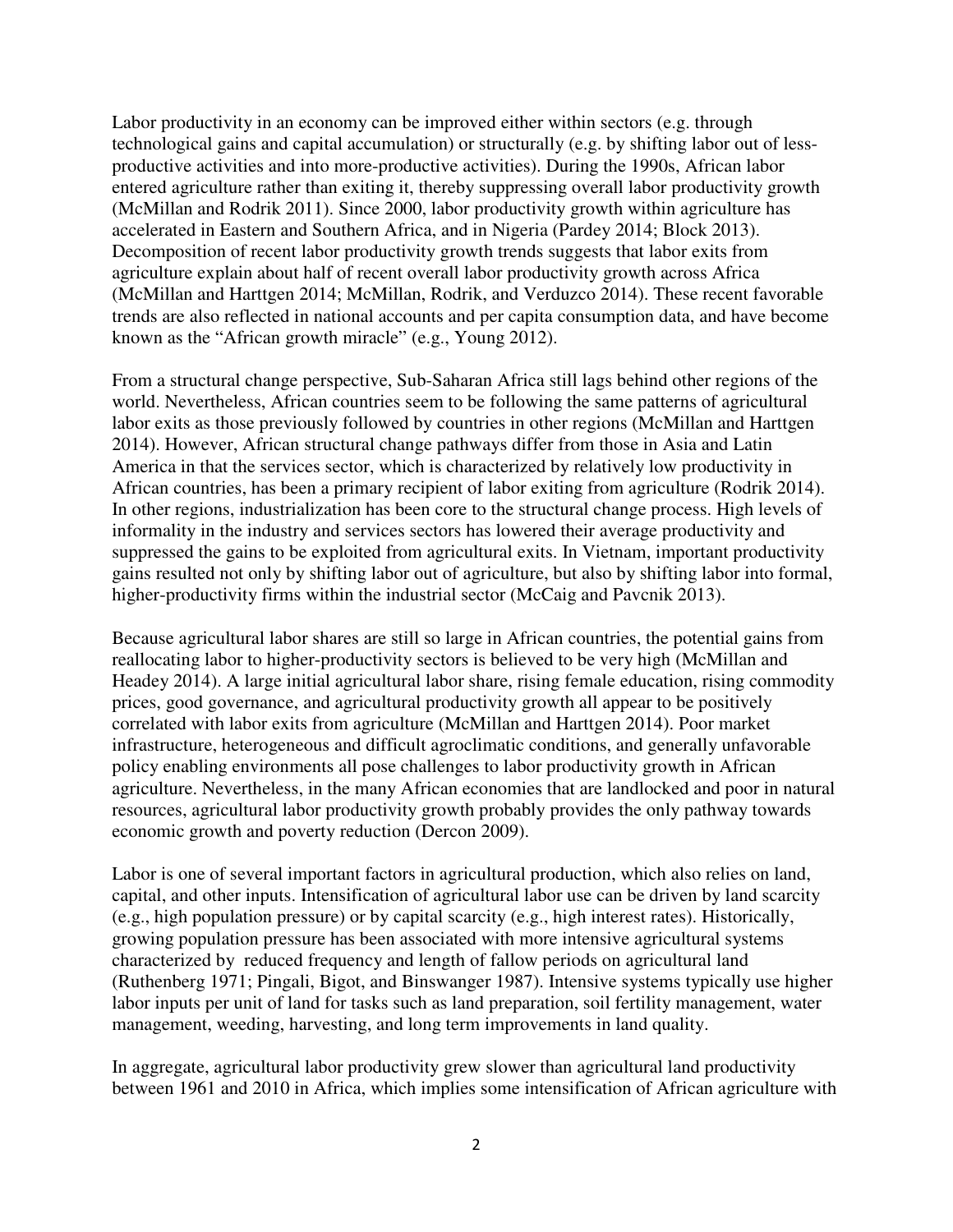respect to labor (Pardey 2014). This intensification has taken the form of higher cropping intensity and a shift to higher value crops (Binswanger-Mkhize and Savastano 2014; Nin-Pratt and McBride 2014). Addressing agricultural labor exits in the context of population pressure in rural areas over the past forty years, Headey and Jayne (2014) find that population pressure has a strong effect on agricultural intensification, but a mixed effect on households diversifying their income sources to include non-agricultural activities.

The process of structural transformation necessarily involves some occupational as well as geographic mobility, with an ultimate egress of people from the agricultural sector and from rural areas (Collier and Dercon 2014). Migration out of rural areas and occupational shifts out of agriculture have been associated with poverty reduction in long term panels of rural households (Beegle, Weerdt, and Dercon 2011). Household income diversification decisions are influenced by growth in the industry and services sectors (Foster and Rosenzweig 2003; Steven Haggblade, Hazell, and Reardon 2010), as well as by increased population density and heightened access to population centers (Steven Haggblade, Hazell, and Reardon 2007). However, households may face important barriers in diversifying their occupations or migrating (Barrett, Reardon, and Webb 2001). In many cases, non-farm work requires quite different skill sets than farm work, and so individuals with farming skill sets must find ways to retool (Rodrik 2014). By influencing the ability of individuals to move between sectors, such barriers shape the overall opportunity to achieve labor productivity growth through structural change. Recent micro evidence suggests that, while non-agricultural sources of income bring the highest returns across the welfare distribution, the majority of households in rural areas remain specialized in agricultural income earning activities (Davis, Di Giuseppe, and Zezza 2014).

# *1.2 Research Gaps*

l

The premise of higher returns to labor outside of agriculture is quite central to the structural change mantra. So are these productivity differentials really as high as national accounts data suggest? After examining many of the assumptions used to calculate agricultural labor productivity gaps from national accounts data, Gollin et al. (2014b) find a number of biases that lead to over-estimation of gaps. These biases arise from the methods used to classify workers as agricultural or non-agricultural, the assumption that workers in each sector work an equal number of hours, and the assumption that workers from each sector have the same levels of human capital<sup>3</sup>. Even after correcting for these biases, the authors find that large productivity gaps remain, with an average corrected productivity gap of 3.3 in Africa.

If productivity gaps are indeed as large as African macro statistics suggest, then one must wonder why so much labor remains in rural areas and why rural income diversification remains so low (McMillan and Headey 2014). One explanation is that, though households may face large productivity gaps, they are not able to diversify because of limited human capital, experience, or financial capital. Alternatively, the cross-sector gaps that households face actually may smaller than those suggested by national accounts, should the differential returns to non-agriculture sector activities accrue to owners of capital rather than labor. It is also possible that differences in expected returns between sectors are offset by different levels of risk. Understanding micro

 $3$  Typically, input quality controls, including human capital, are used in productivity measurement.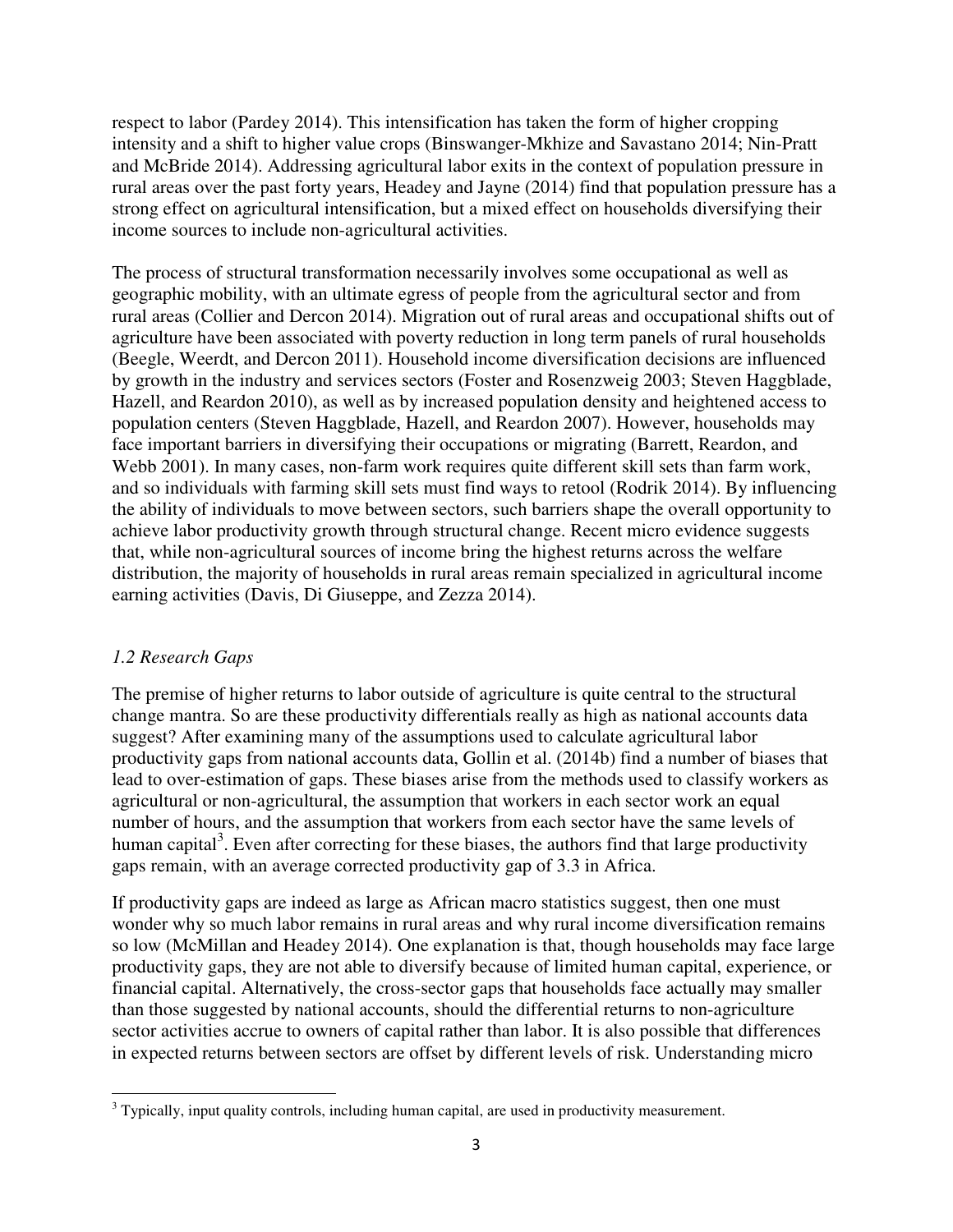level cross-sector productivity differences, and how they relate to sector allocation decisions, is crucial for understanding the forces that power agricultural labor exits.

I use a new micro-level dataset to measure key structural change parameters – sector participation, time use, and labor productivity – from a micro perspective. This paper draws on the Integrated Surveys on Agriculture from the Living Standards Measurement Study group at the World Bank (LSMS-ISA datasets), which explicitly collect information about respondents' time use across sectors. Particular attention is paid to farm labor, which is often neglected in large scale, multi-topic surveys because of the challenges involved in collecting detailed agricultural data. The analysis currently includes surveys from Ethiopia, Malawi, Tanzania and Uganda. The countries that comprise the LSMS-ISA dataset exhibit considerable heterogeneity with respect to GDP per capita, share of agriculture in the labor force, share of agriculture in the economy, and productivity gaps (Figure 1).

The micro perspective is quite relevant for this study for several reasons. First, it reflects the perspective of individuals and firm owners making labor allocation decisions in developing countries. Second, micro datasets contain the variables required to examine the assumptions on which macro statistics are generated. Third, micro datasets allow for productivity measures to be paired with relevant covariates of labor allocation decisions at the household and individual levels. This kind of micro perspective is largely absent from the literature about structural change in African economies. Demographic and Health Survey (DHS) datasets, also micro datasets, are sometimes used to calculate sector labor shares, as an alternative to measures based on population censuses or national accounts (e.g., McMillan and Harttgen 2014; McMillan and Rodrik 2011). While DHS surveys have very extensive coverage, they cannot be used to generate measures of time use or returns to sector participation.

I generate micro measures of sector participation shares that are fairly close to those in national accounts datasets. Microeconomic analogs of sector productivity and cross-sector productivity gaps based on output per sector participant per year are smaller than those generated from national accounts data but fairly close to the corrected gaps generated by Gollin et al. (2014b). However, micro measures of agricultural labor shares based on time use are much smaller than participation measures because participants tend to work fewer hours in agriculture than in other sectors. Consequently, measures of cross-sector productivity gaps disappear almost entirely when they are based on time inputs by sector workers. Cross-sector productivity gaps observed in national accounts data, therefore, may reflect gaps in employment levels rather than gaps in the returns to hours worked between sectors. These results suggest that the forces pulling labor into non-agriculture sectors may be weaker than many believe them to be. Because time inputs in agriculture are generally low, possibly due to biophysical constraints, there still exists an opportunity to achieve growth in annual output per worker by increasing labor supply to the industry and services sectors.

#### **2. Data and Variable Construction**

To examine labor productivity gaps from a micro-economic perspective, I generate labor productivity measures and other key variables from the Living Standards Measurement Survey – Integrated Surveys in Agriculture (LSMS-ISA) dataset. I draw on a cross-section of the most recent LSMS-ISA datasets available, comprised of the Ethiopia *Rural Socioeconomic Survey*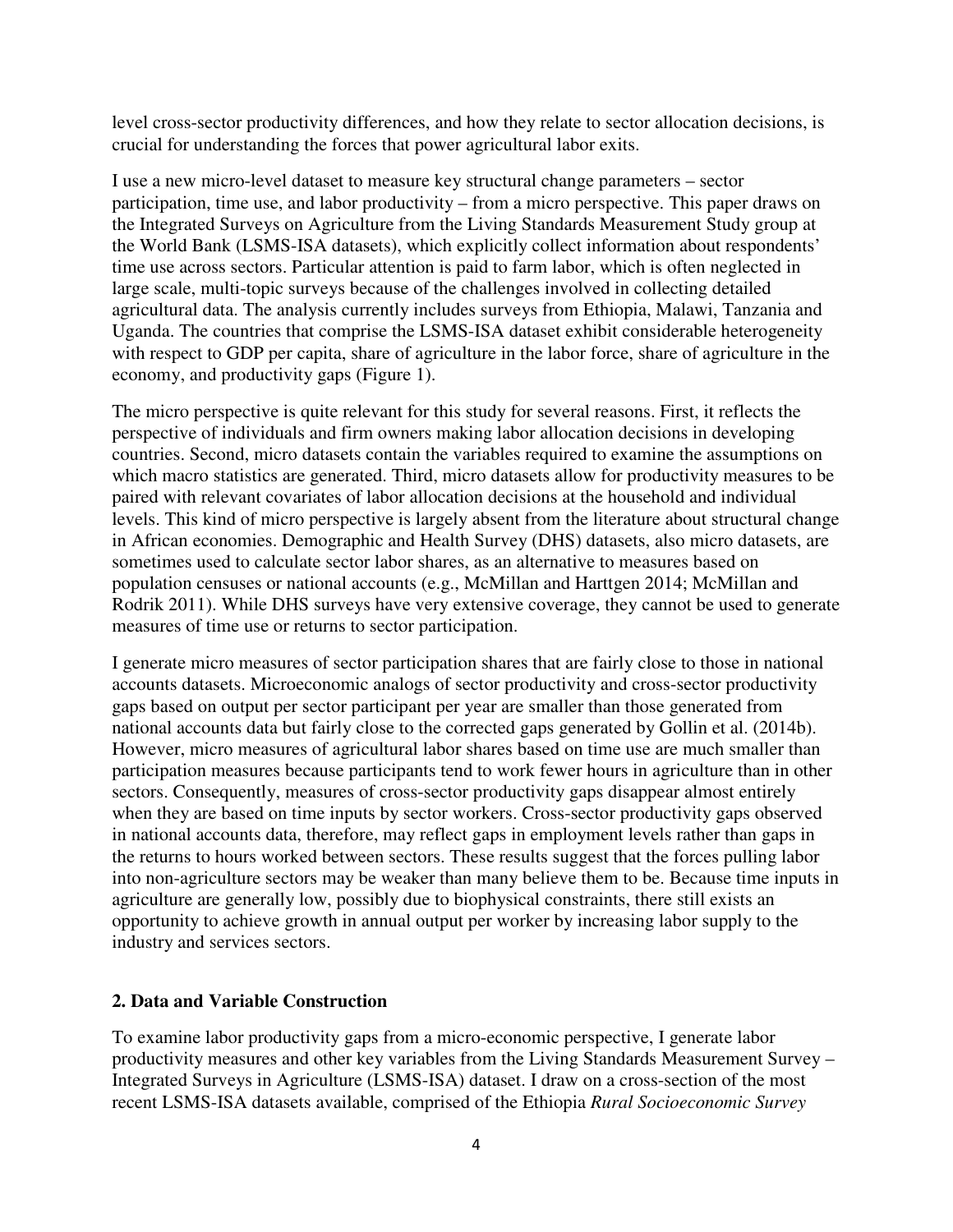(2011-12), the Malawi *Integrated Household Survey* (2010-11), the Tanzania *National Panel Survey* (2010-11), and the Uganda *National Panel Survey* (2010-11). LSMS-ISA surveys were implemented by each country's national statistics office, with technical support from the World Bank Development Economics Research Group. These datasets are nationally representative, including urban and rural households regardless of occupation or sector of employment. Rural and urban areas are defined by each country's statistics office. Unlike the other surveys, the Ethiopian dataset is representative of rural areas and small towns and excludes urban areas. Table 1 depicts the basic characteristics the datasets used in this study. In the paper, "small town" results for Ethiopia are represented as "urban", "rural" as "rural", and full sample results as "all". It is worth emphasizing the novelty of LSMS-ISA datasets. Surveys of farming populations often collect detailed plot-level farm management information similar to the LSMS-ISA surveys, but they do not also include information on time use off the farm, and generally do not sample non-farming households. The multi-topic, multi-purpose LSMS-ISA questionnaire includes questions on labor market participation, labor inputs into in household farm and nonfarm enterprises, and returns to enterprises and labor market participation. They are also internationally comparable to some extent, allowing for cross-country comparisons.

Using the LSMS-ISA data, I construct individual level, annualized labor supply aggregates for three types of activities – household operated farm enterprises (farms), household operated nonfarm enterprises (NFEs), and wage labor market participation. Labor supply recall questions differ in the LSMS-ISA surveys by type of activity. Appendix A contains detailed information about the construction of all of the variables used in this analysis.

Wage labor supply variables are generated over a twelve month recall period from individuals' reported number of months worked over the last year, typical number of weeks worked per month, and typical number of hours worked per week. In the agriculture modules of the surveys, labor inputs by individual household members are collected for each farm plot. These inputs are aggregated for each household member to generate the annual own farm labor supply variable. For non-farm enterprises, participation by household members is flagged at the firm level. Different approaches to collecting NFE labor supply are followed in different countries. These are detailed in Table A.3 in the appendix.

Systematic measurement error in construction of labor supply variables is particularly concerning, should respondents recall different types of activities with different errors. Differences in recall period (through questionnaire design or timing of interview) or differences in recall ability for different activities (e.g., rare, "salient" events vs. common ones) can lead to differences in household responses (Beegle, Carletto, and Himelein 2012; Bound, Brown, and Mathiowetz 2001). The possibility of measurement error in the constructed labor supply aggregates is addressed in section 5 of this paper.

Next, I construct aggregates of labor demand by household operated farms and NFEs, which include hired labor in addition to labor supplied by family members. Of interest are both the number of firm workers and the labor inputs supplied by workers to each firm. In the case of farm enterprises, we have a good measure of labor inputs and the number of household members who work on the farm and the total number of hours worked by household members and hired workers, but we do not observe the number of employees hired. In the case of NFEs, we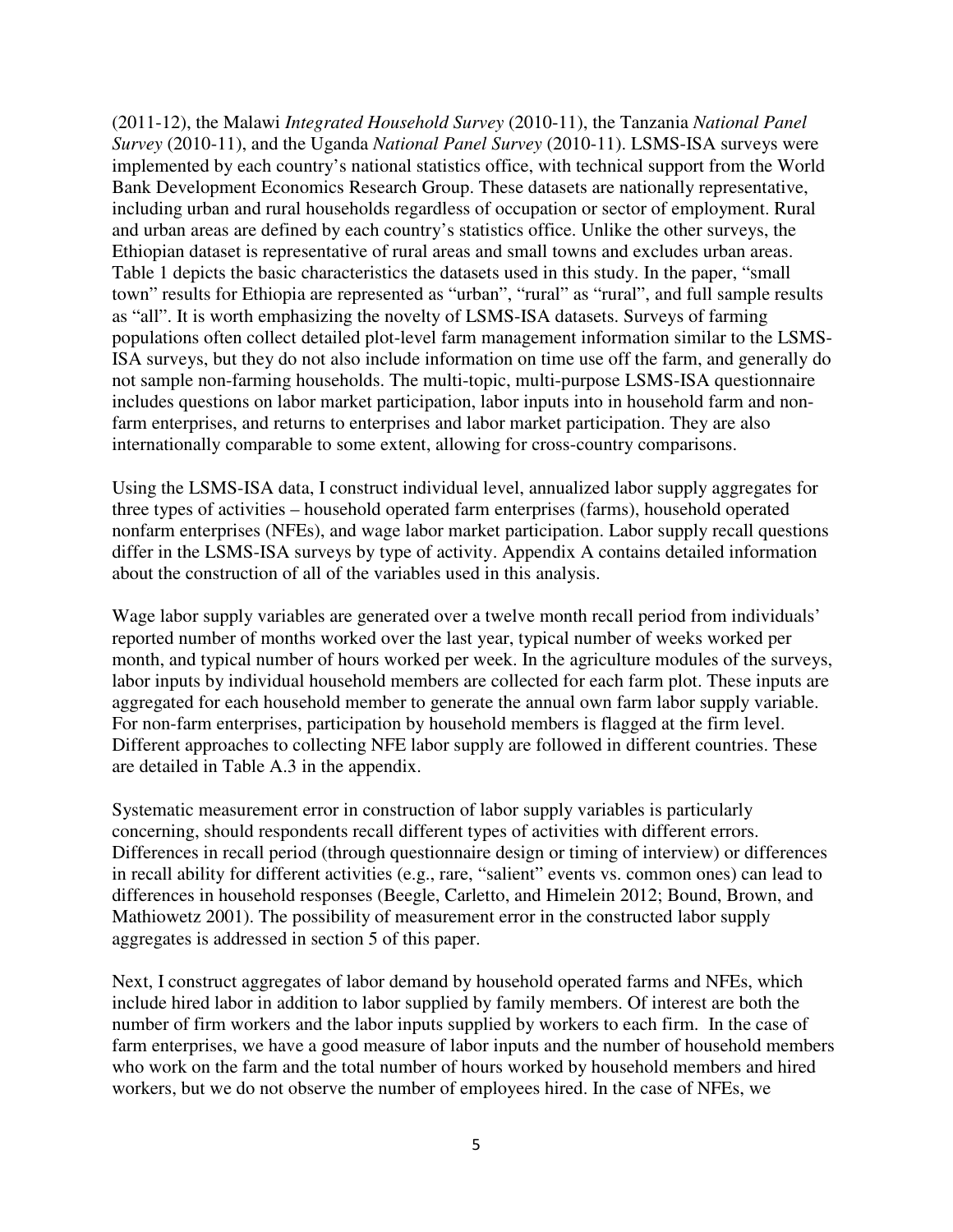universally observe the number of hired workers but not the hours that they supply to the firm. It is quite common for farm households to hire in labor (between 30 % and 94 % of farms do it), but less so for non-farm enterprises (in all cases, fewer than 19% of households operating an enterprise hire in any workers).

Returns to labor market participation are comprised of the gross total wages received by wage workers, including in-kind payments (e.g., meals received) and gratuities. Costs of participating in wage labor markets are not measured so it is not possible to construct a net revenue measure. The returns to operating a farm enterprise are based on net farm revenue, which is analogous with the "value added" concept that underlies national accounts data. The net value of farm output is derived from the Rural Income Generating Activities (RIGA) calculations and includes the value of own-consumed farm output as measured through the consumption module (Davis et al. 2010). For non-farm enterprises, reported enterprise profit is considered a more reliable measure of net firm revenue than a constructed measure based on gross revenues minus costs (de Mel, McKenzie, and Woodruff 2009). Where available, I construct the annualized net firm revenue variable using reported profits. Otherwise, I use household estimates of gross NFE revenue and costs. To facilitate cross-country comparison, all measures of returns are converted to constant international dollars using the purchasing power parity conversion factor for private consumption from the World Bank's World Development Indicators.

Using the labor supply variables and the returns variables, I construct average labor productivity variables. These are done separately for the three types of activities – wage labor, farms, and NFEs – as a simple ratio between returns to an activity and labor inputs into the activity. Two types of average labor productivity measures are constructed. The per-worker measure is based on output per worker per year. The per-hour measure is based on output per hour of labor supplied to each activity per year. Because we do not observe how many hours hired workers supply to NFEs, I am unable to generate a per-hour productivity measure for these firms. And because we do not observe how many workers are hired by farms hiring in labor, the per-person farm enterprise productivity measure leaves out hired workers and necessarily over-estimates farm productivity<sup>4</sup>.

Next, all activities are assigned to their respective sectors of the economy (i.e., agriculture, industry, or services). Following McMillan and Harttgen (2014), we group these into the general categories of agriculture (primary agricultural, livestock, and fishery and forestry production), industry (manufacturing, mining, construction, and public utilities), and services (wholesale and retail trade, transport and communication, finance and business services, and community, social, personal and government services). I generate sector level aggregates of labor supply and returns for each household. Farm activities are classified as agricultural. Wage labor and NFE activities are classified using the Industry Standard Industrial Classification (ISIC) codes provided with each activity's description. An additional sector definition of "unknown" is used when individuals report jobs for which no description or sector code is available. These labor sources most likely occur in the agriculture sector, but I avoid assuming so. The agricultural labor supply aggregates, based on hours worked, do not include livestock and post-harvest labor. And, similarly, per-hour agricultural labor productivity measures do not include livestock revenue. In

<sup>&</sup>lt;sup>4</sup> As a robustness check, I predict the number of hired workers per farm using the total person-days of hired labor and the mean person-days worked per household member. These results can be found in Section 5.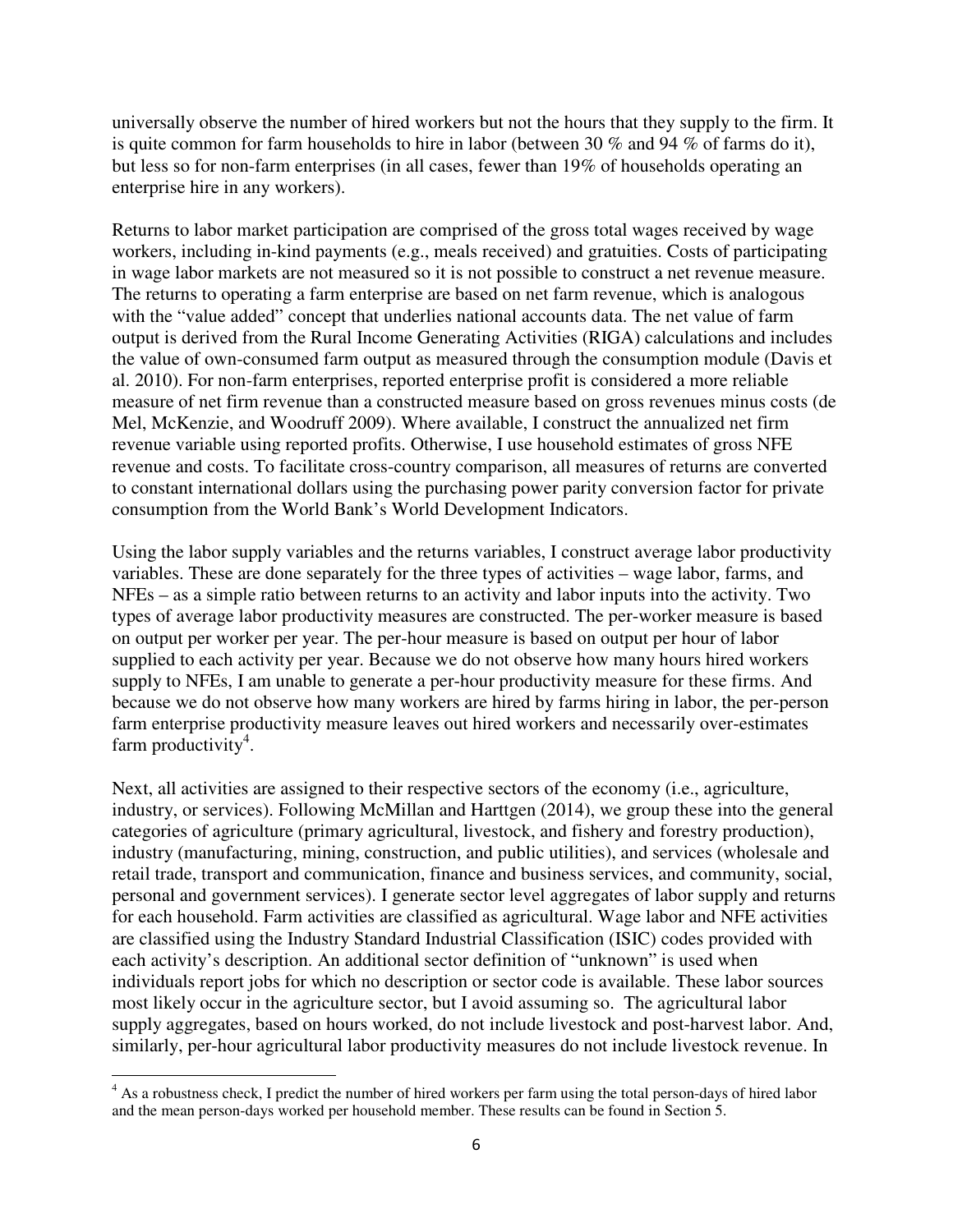the per-person agricultural labor productivity measure, net livestock revenue, taken from the RIGA dataset, is included. The workers who participate in livestock rearing are counted as agricultural labor force participants.

#### **3. Corroborating Macro and Micro Evidence**

This section focuses on micro-based labor productivity measurements and what they imply about productivity gaps between sectors. I do not attempt to replicate national accounts based measures of value added or sector participation, but, rather, to carefully measure sector participation and labor supply using the LSMS-ISA datasets, and then to explore structural change concepts with these measures in mind.

#### *3.1 Sector Labor Shares*

 $\overline{a}$ 

Often in the macro measures of sector productivity, individuals are constrained to one sector of participation, and it is assumed that individuals across sectors work the same number of hours and do not spend time working in secondary sectors. Each sector's labor inputs are also usually assumed to be of the same skill and not adjusted for different levels of human capital. Initial examination of these assumptions using LSMS-ISA data suggests that they are indeed problematic and lead one to overestimate labor supplied to agriculture relative to other sectors, thereby artificially inflating estimates of the labor productivity gap between agriculture and other sectors (Gollin, Lagakos, and Waugh 2014b).

Figure 2 depicts different measures of sector labor shares using LSMS-ISA data along with two other commonly used measures – from national accounts and from Demographic and Health Surveys (DHS).<sup>5</sup> The first column in Figure 2 is based on the time use of all adult individuals in the LSMS-ISA dataset.<sup>6</sup> The second is based on the primary time use of each adult individual in the household, i.e., the sector to which each individual contributes the most hours.<sup>7</sup> The third is based on the primary time use of the household head. This sub-sample includes individuals who reported positive hours worked in any sector.

Figure 2 has several interesting features. First, agriculture is the dominant sector of participation across all data sources and aggregation methods, and participation in services is generally more common than participation in industry. Second, agricultural labor share estimates are higher when the sectors of all adult individuals in a household are considered rather than just the household head's sector. This suggests that household non-heads are more likely to work in agriculture than household heads. Third, the individual-based estimates of agricultural labor

<sup>&</sup>lt;sup>5</sup> The national account measure comes from the sector employment dataset published by the International Labor Organization (ILO) and sector value added measures from the United Nations (UN) National Accounts Statistics, accessed through the World Bank World Development Indicators database. Sector employment statistics are generated from population censuses or labor force surveys, with methodologies varying across countries. The Malawi agricultural labor share estimate is comes from Gollin et al. (2014b). The DHS measure of sector labor shares are based on the self-reported primary occupations of adult respondents who work and do not attend school. These are taken from McMillan and Harttgen (2014).

 $6$  Following McMillan and Harttgen (2014), adulthood is assumed to begin at age 25 to avoid confounding labor shares and educational attainment. Labor shares are robust to the adulthood threshold used.

 $<sup>7</sup>$  In most LSMS-ISA surveys, respondents are not asked to name their primary occupations explicitly.</sup>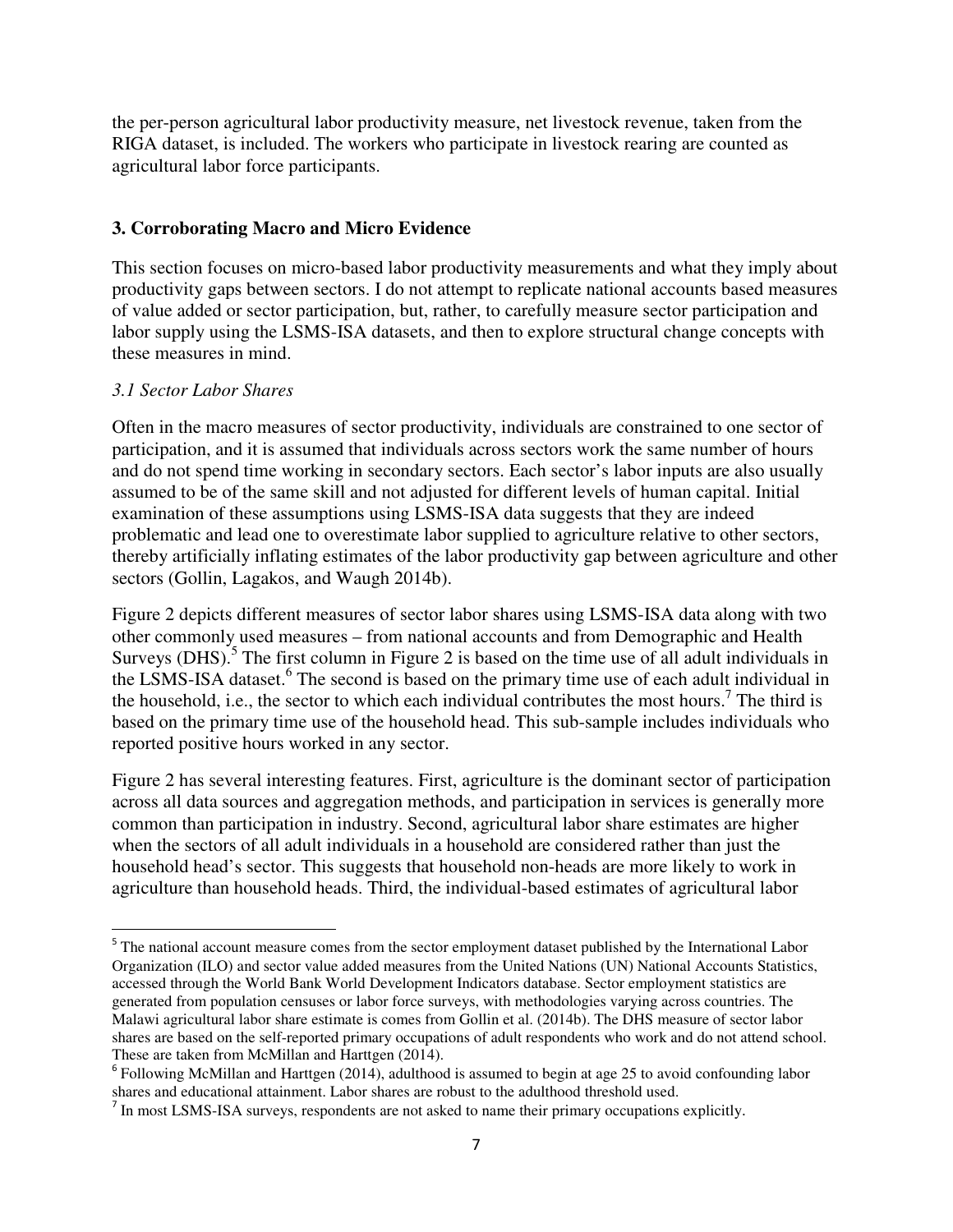shares are generally close to and slightly larger than the national-accounts measures in all countries except Malawi, where they are slightly smaller. Fourth, the DHS-based measures of agricultural participation shares are quite a bit lower than the LSMS-based individual participation shares except in Uganda, where they are almost identical. This implies that DHSbased labor share estimates might under-estimate agricultural labor shares and therefore overestimate labor productivity in agriculture relative to other sectors. Since individuals selfidentify their primary sector in DHS surveys, it is possible that respondents involved in multiple sectors are more likely to identify the non-agriculture occupation even though it accounts for a lower share of labor supplied.

Per-person productivity measures based on categorizing individuals by their primary sector of occupation implicitly ignore individuals' contributions to secondary sectors. They also assume that participants in different sectors supply equal hours of labor. Such assumptions can be problematic when individuals supply labor to secondary sectors, or when there are systematic cross-sector differences in hours supplied.

Figure 3 examines the one sector assumption, categorizing individuals by their primary sectors and depicting the average hours supplied to individuals' primary as well as secondary sectors. The data imply that both the equal-hours and primary-sector assumptions are problematic. While those who are primarily categorized as agricultural laborers do not supply much labor to other sectors, workers who are primarily in industry or services sectors do supply labor to agriculture. Because secondary sectors are an important part of individuals' labor supply, we likely underestimate labor supplied to agriculture by ignoring the labor supplied by individuals who participate in agriculture as a secondary activity, thus leading to an overestimation of labor productivity in agriculture relative to other sectors. Gollin et al.'s (2014b) analysis on secondary sector bias suggests that labor supply to non-agriculture by agriculture workers is greater than labor supply to agriculture by non-agriculture workers. These data indicate bias in the opposite direction.

Violation of the equal hours assumption, on the other hand, leads to overestimation of agricultural labor shares. Figure 4 depicts the average hours worked in a sector by those who participate in it. Generally, those working in the non-farm sector supply significantly more hours than those working in the farm sector. Gollin et al. (2014b) address the differences in hours supplied by agriculture and non-agriculture workers, using rural and urban distinctions where sector distinctions are not available. They find that, in poor countries, non-agricultural workers supply 1.3 times as many hours as agricultural workers to their respective sectors. This analysis confirms higher supply of labor to non-agriculture by non-agriculture workers than supply of labor to agriculture by agriculture workers, though our cross-sector differences in labor supply are large (5.4 in Malawi vs. Gollin's 1.45, between 2.7 and 3 in Ethiopia, and between 3.6 and 3.8 in Tanzania). Our Uganda estimates, however, are smaller (between 1.29 and 1.76 vs. Gollin's 2.32).

Overall, the LSMS-ISA datasets suggest large ratios between hours supplied to agriculture and hours to secondary sectors. By calculating labor productivity based on sector participation rather than hours worked, one under-estimates labor productivity in agriculture compared with other sectors.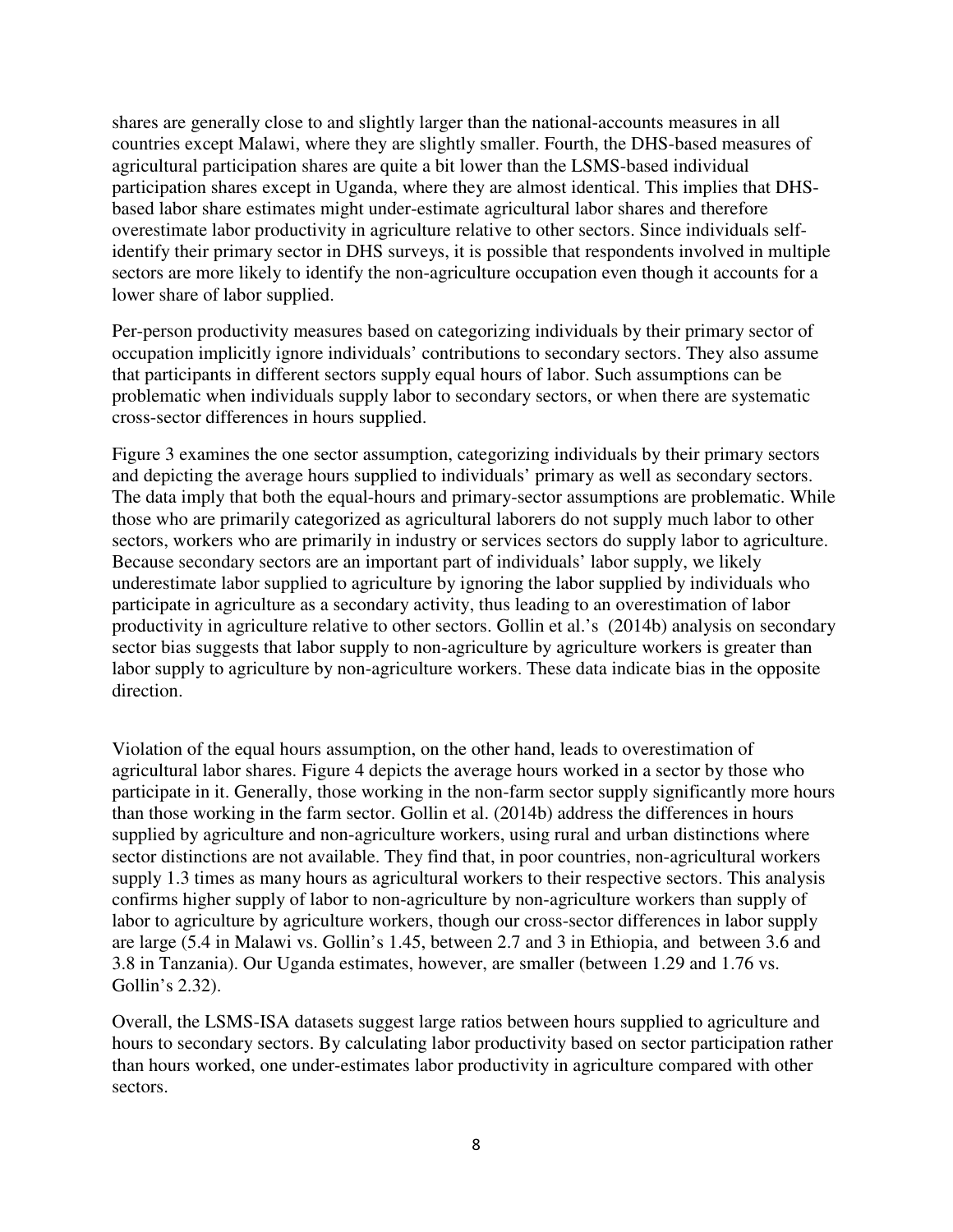The bars labeled "Hours" in Figure 2 show the net effect of these two, in this case opposing, sources of bias on labor share estimates. In all countries, agriculture's share in labor is lower when an hour-based measure is used than when the LSMS-ISA participation-based measure is used. These results suggest that agricultural productivity may be underestimated relative to other sectors when participation-based labor shares are used. When hour-based labor shares are used, estimates of agricultural productivity are likely to be higher, and estimates of gaps are likely to be smaller. This bias proves extremely important to any discussion about structural change in rural Africa.

#### *3.2 Sector Productivity Gaps*

Cross-sector productivity gaps calculated from the LSMS-ISA dataset are indicative of the productivity differentials that households face when allocating their labor. Figure 5a depicts sector-level productivity measures with 95% confidence intervals across the LSMS-ISA countries, based on output per person per year. Output per worker per year is highest in the industry and service sectors in Tanzania and Uganda. Agricultural output per worker is lower than \$1,000 (USD ppp) per worker per year everywhere but Ethiopia. Ethiopia is also the only country where industry and services bring lower output per worker per year than agriculture.

Figure 5b shows the same based on output per hour of labor input. After adjusting for labor inputs (hours worked), all sectors are between \$1 and \$8 (USD ppp) per hour labor supplied. Ranking of sectors stays the same in Tanzania and Uganda after the correction. In Malawi, the superiority of industry and services is reversed. In Ethiopia, agriculture's superiority is exaggerated.

These productivity measures are not meant to replicate productivity measures from national accounts, which use different sampling approaches. Corporations are not sampled in the LSMS-ISA surveys, so their activities are only detected through wages paid to workers that they hire. Industry and service sectors still could be more productive should the returns accrue to the owners of capital.

Figure 6 depicts these micro-level productivity gaps (simple ratios between each sector's productivity and productivity in the agricultural sector) along with a few other data points gathered for the purpose of comparison. Gaps in output per worker per year are close to national accounts gaps in Tanzania and Uganda, and smaller than national accounts gaps in Ethiopia and Malawi (Figure 6a). When considering time inputs in each sector, however, productivity gap measures almost disappear completely (Figure 6b). The hours-based gap measures are smaller than the per-person-per-year gap measures in all countries. Large gaps persist only in Tanzania, where an hour worked in the industry or services sector generates between six and eight times the returns of an hour worked in agriculture. In Uganda, an hour in industry or services is about twice as productive as an hour in agriculture. Much of the productivity differences observed in national accounts statistics could be attributable to differences in hours supplied by workers in each sector rather than differences in output produced per hour worked in each sector.

The persistence of some cross-sector gaps in output per worker per year suggests there are some forces enticing agricultural workers into other activities. These activities may allow for fuller levels of employment, that is, for participants to supply more hours per year to their economic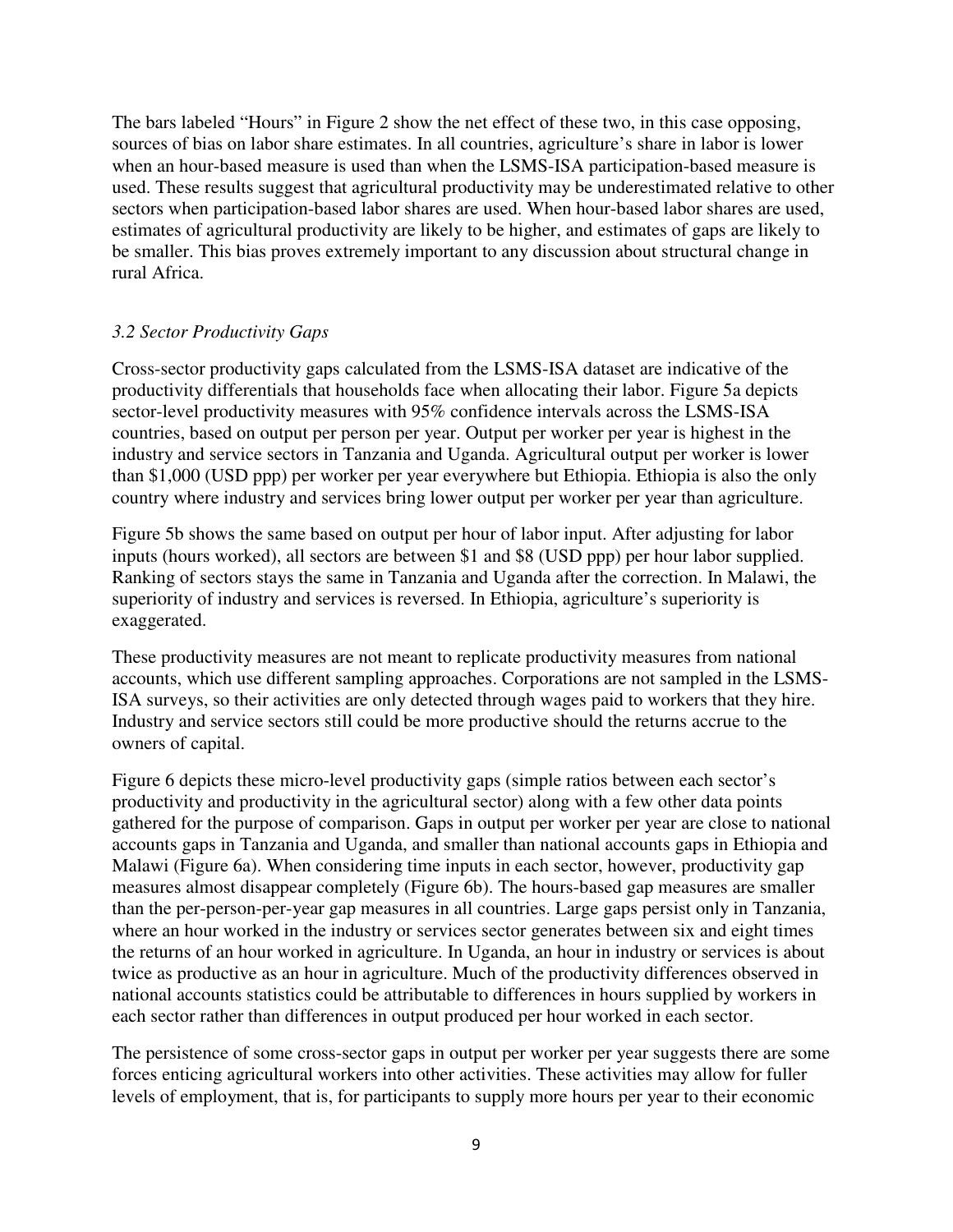activities. This analysis cannot disentangle whether differences in hours worked across sectors are determined by sector level labor supply or demand characteristics. It could be that agricultural labor demand is not well smoothed throughout the year. Because of biophysical and agricultural constraints, it might not be possible for individuals to increase their agricultural sector returns by supplying more hours to their farms. Presumably, because employment is so limited across Sub-Saharan Africa, low demand for labor by agriculture is a key constraint. Understanding what limits supply and/or demand of labor in the agricultural sector is an important topic that is left for future research.

# **4. Exploring the Non-Farm Economy**

This section contains a close examination of the non-farm activities in which households are involved, with a view towards understanding their implications for structural change patterns and prospects.

# 4.1 *Household and worker characteristics*

It is important to explore any systematic differences in characteristics of sector participants, so that they can be taken into account when using national accounts data on sector labor shares. Indeed, the macro-economic literature is concerned with systematic differences in human capital across sectors and the implications for bias in productivity measures (Vollrath 2014). Table 2 includes basic summary statistics according to individuals' primary sectors of participation.

There are no major differences in the average age of each sector's work force in any country. In Malawi, Tanzania, and Uganda, the agricultural work forces are slightly more female, while the industry and services work forces are strongly male. On the other hand, in Ethiopia, the agricultural work force is slightly more male than female, while the industry and services work forces are slightly more female. Individuals who do not supply hours to any sector are younger and more female, on average, than individuals who do. The average years of education completed tend to be highest in the services sector and lowest in the agricultural sector. The educational differences point to possible systematic skill differences across sector work forces. However, individuals who do not participate in any sector, on average, have education levels similar to those of industry workers, and higher than agricultural workers.

Figure 7 depicts the changing primary sector of workers across all major age cohorts. Youth (ages 15-24) generally have lower participation in economic activities than do young adults (ages 25-34). Economically active youth have similar labor shares to economically active young adults, though they have higher rates of participation in agriculture and lower rates in industry and services. Despite these differences, labor shares are robust to the specification of the "adulthood" threshold at age 25 rather than age  $15<sup>8</sup>$ 

There is always concern that differences in productivity observed between different activities reflect differences in the households participating in the activities rather than inherent differences in the economic productivity of the activities themselves. Productivity-determining characteristics may or may not be observed in survey datasets. I explore the possible contribution

-

 $8$  Results can be shared upon request.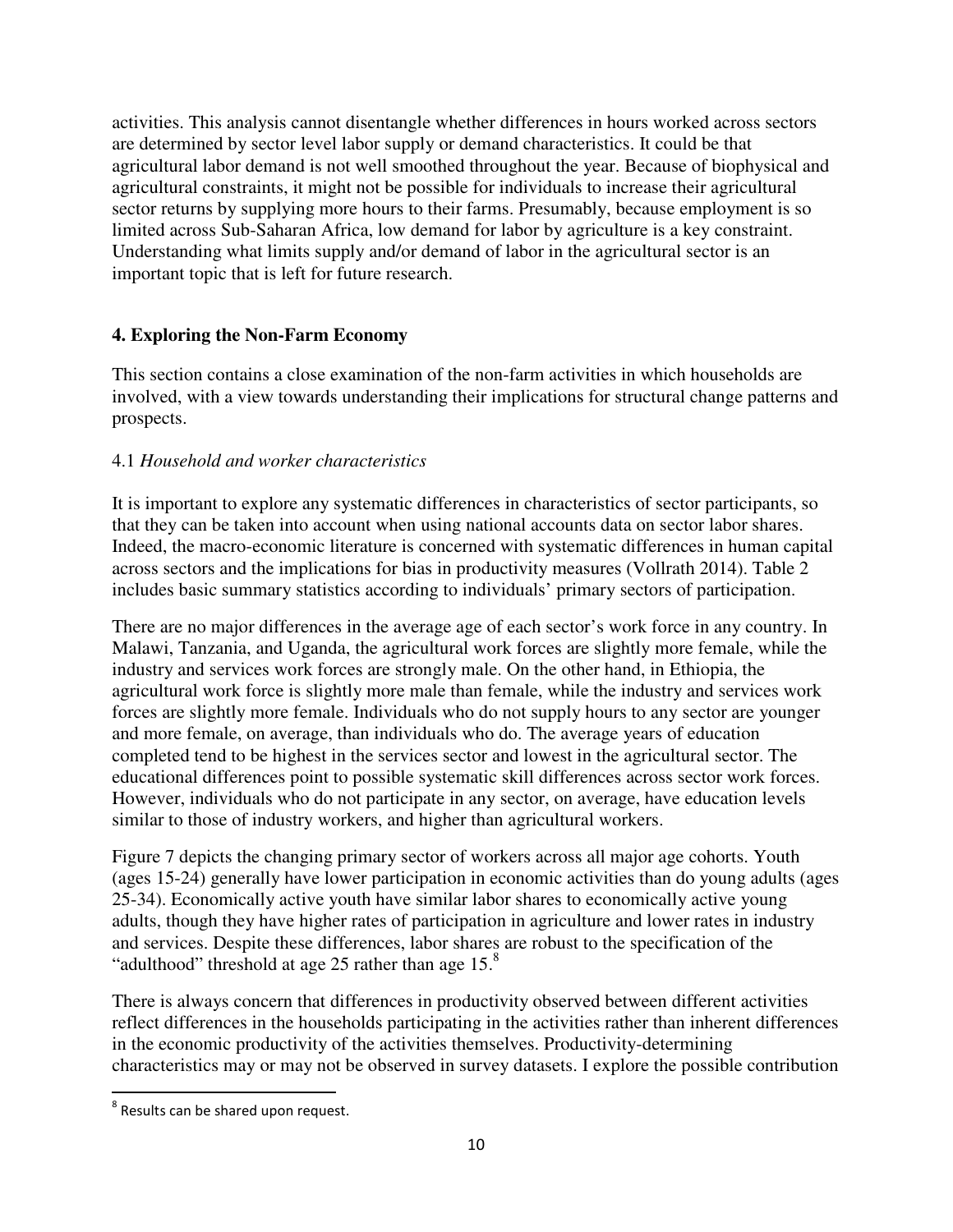of differences in household characteristics to productivity gaps by generating productivity measures for each sector-activity combination at the household level. This includes household farms, household-owned NFEs, and household wage labor in all sectors. Wages are not, of course, a productivity measure, especially in the presence of market frictions, of which the evidence is strongly suggestive (Dillon and Barrett 2014). They do offer a lower bound on the marginal revenue product of hired labor, and they also provide a benchmark against which individuals in an economy can evaluate self vs. own employment.

Figure 8 depicts these sector-activity productivity gaps based on mean returns to each sectoractivity compared with mean returns to farming. The labor inputs of hired workers are included alongside household workers whenever possible. As previously mentioned, the per-person farm productivity estimates do not include hired labor and therefore necessarily over-estimate output per farm worker. Firm level per-hour productivity estimates are not included for NFEs because good time input measures are not available for these firms.

The patterns here are similar to those observed with the sector level analysis. First, mean returns per participant per year are higher outside of farming in many cases – for wage laborers in Malawi, and for enterprise operators and industry and sector wage workers in Tanzania and Uganda. NFEs and wage laborers often each bring *lower* returns per participant per year than do household farm workers. The unconditional (cross-household) and conditional (intra-household) productivity gaps are similar in magnitude to the sector productivity gaps. These gaps also shrink considerably, except in Tanzania, when labor inputs are considered.

Using the sector-activity productivity measures, I next calculate conditional productivity gaps, or within-household gaps between farming and other activities for farming households that also participate in an additional activity. Figure 9 depicts these conditional gaps – measured as the median across households of cross-sector gaps observed within households that participate in multiple activities. The conditional productivity gap for agricultural wages, for example, is based on a comparison between farm returns and agricultural wages only for households that participate in farming and agricultural wage labor.

In comparison with the unconditional productivity gaps, the conditional gaps are informative. If households are equating returns across sectors where we see them in multiple sectors simultaneously (i.e. the conditional productivity gap measures), then the differences in returns observed in the unconditional productivity gap measures reflect selection effects related to a household's ability to participate in an activity. This is consistent with the idea of human capital heterogeneity across sectors. The observed small magnitude of intra-household gaps also suggests that structural barriers to improved household productivity that span across sectors may constrain households' opportunities to raise their productivity levels.

# 4.2 *Jobs and Non-Farm Enterprises*

Table 3 summarizes individuals' participation in own account and wage labor activities by sector, describing participation rates and basic characteristics of participants for both rural (Table 3a) and urban (Table 3b) populations. Additional analysis of the NFEs that occur in the LSMS-ISA datasets can be found in Nagler and Naudé (2014).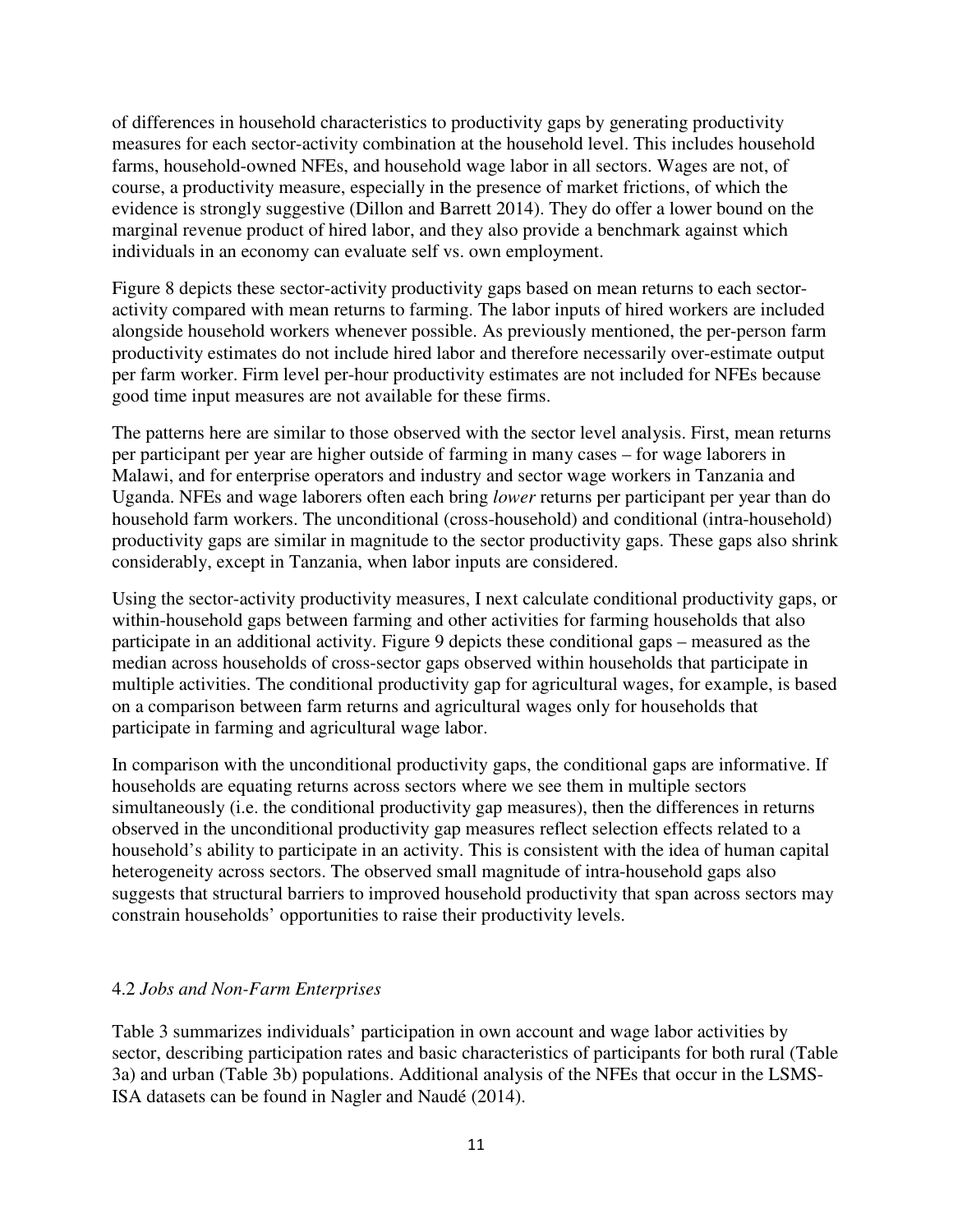Participation in own-account activities is certainly most popular across the board, with 74-89% of rural adults participating in farming. Agricultural wage labor participation is less common, with fewer than 10% of rural adults participating in Ethiopia, Tanzania and Malawi, and just 15% in Uganda. In all countries, the average agricultural wage laborer is much more likely to be male than the average farm worker. Agricultural wage workers have more education, on average, than farm workers in Ethiopia and Malawi, and less in Tanzania and Uganda. Because Ethiopia and Malawi surveys collect casual wage labor that cannot be matched to a sector, it is likely that low skill agricultural laborers are showing up in the "unknown" sector.

Within the industry sector, rural individuals are more likely to participate as own account workers everywhere but Uganda. However, in Malawi, 30% of rural individuals participate in own-account industry sector activities, most of which are related to manufacturing. The industrial sector comprises less than 10% of the labor force everywhere but Malawi, where it surpasses 30%. Industry wage laborers are very strongly male, while industry own-account workers are mostly female. Urban participation in industry sector activities is slightly higher than is rural participation everywhere except Malawi.

Participation in the services sector by urban and rural workers is much higher than participation in the industry sector in all countries. Participation as own account workers is higher than participation as wage laborers among all urban and rural workers except for in Ethiopian small town areas. Wage labor participants in the services sector are very strongly male and have higher education levels than own account service sector participants. Both wage and services sector participants supply similar numbers of hours per year except in Tanzania, where own account service sector workers supply far fewer hours than do wage laborers.

Table 4 breaks down wage and NFE activities by a more granular list of sectors. For the enterprise columns, the total number of households in the dataset is provided, along with the number of households that operate at least one enterprise, and the total number of firms present in the dataset (this final number is larger because some households operate more than one firm). Then the firms are categorized by ten sub-sectors of the economy. For the jobs columns, the total number of individuals of working age is provided, along with the total number who participate in wage labor, and the total number of jobs reported in the dataset. Again, because some individuals have more than one source of wage-earning income, this number is larger than the number of wage market participants. The industry sector is divided into mining, manufacturing, electricity and utilities, and construction. The services sector is comprised of commerce, transport and communication, general services, and finance. A summary of activities is provided separately for rural and urban areas (Tables 4a and 4b, respectively).

I use respondents' free descriptions of their NFEs and jobs, along with the specific industry codes provided by enumerators, to examine carefully the kinds of non-farm activities in which respondents are involved. We do not observe the level of formality associated with household firms and wage-earning jobs because there is not enough comparability across survey questionnaires to describe formality of employment arrangements and/or firm registration.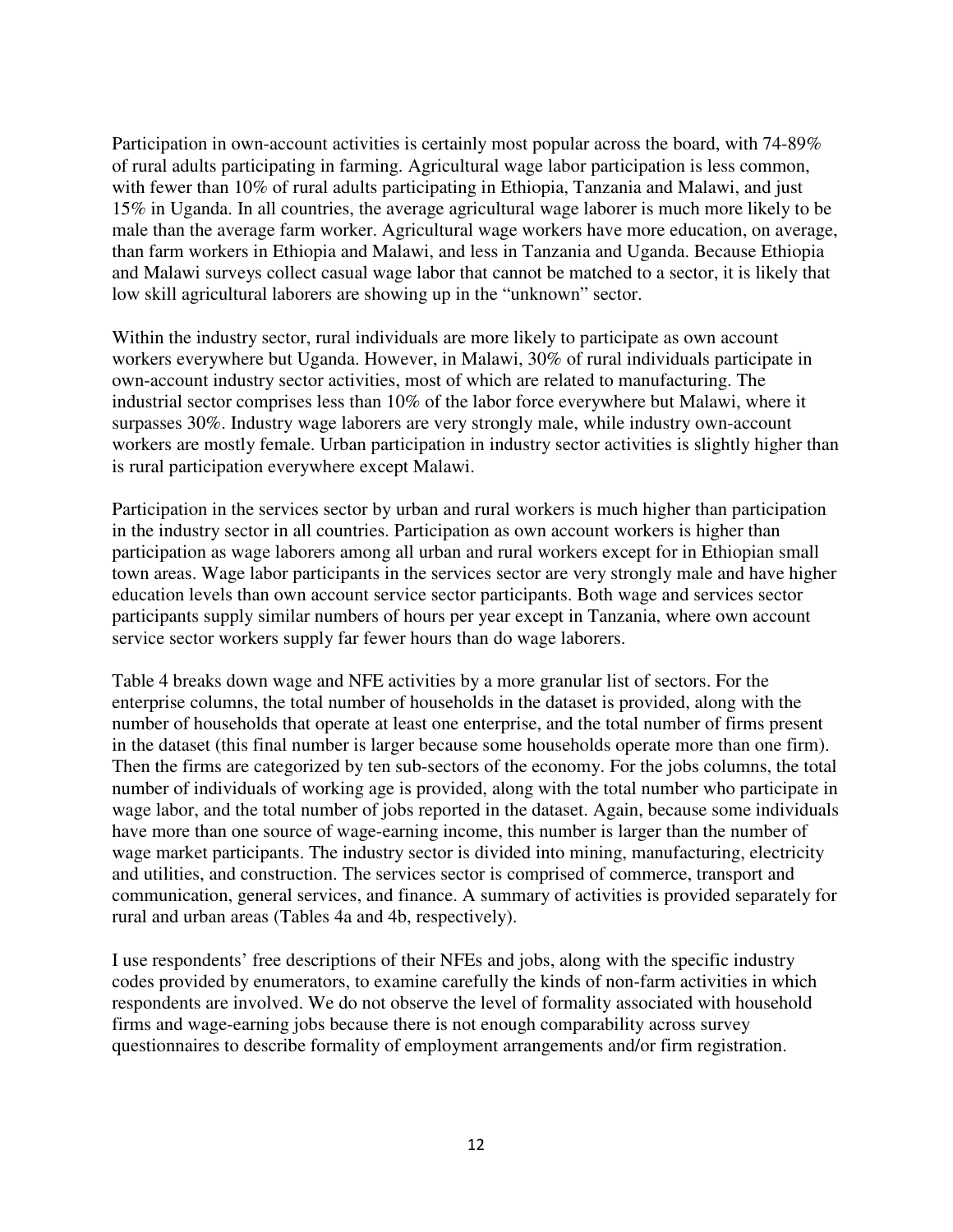Agricultural wage labor is the largest category of employment in rural Tanzania and Uganda. In Ethiopia and Malawi, the highest category is "unknown" sector wage employment, which is casual wage labor for which no sector codes or job descriptions were collected. Most likely, this labor is supplied to the agriculture sector<sup>9</sup>. Based on the descriptions provided, most agricultural jobs involve casual labor on farms for food or cash crop production, or they involve livestock tending, hunting, fishing, and collection of forestry products, such as fuel wood. Agricultural sector NFEs, of which there are few, also tend to be businesses associated with the production of livestock, fishery, or forestry products.

Within the industry sector, mining does not play an important role in rural or urban areas of any of the datasets we analyze. Manufacturing accounts for between 14% and 38% of NFEs, with the smallest share in Tanzania and the largest in Malawi. However, only 2-6% of jobs occur in manufacturing. Manufacturing NFEs focus heavily on elementary activities such as brewing of alcoholic beverages, charcoal production, milling grains, butchering and other agricultural processing, baking and other value addition activities, and the production of textiles as well as weaving and other handicrafts. Manufacturing jobs are similar, with a focus on agri-processing for food, timber, and textiles, as well as the manufacturing of bricks and other construction materials. Utilities provision is not an important source of employment anywhere, nor is it a key focus of household firms, except for in Ethiopia. Construction accounts for between 2% and 7% of rural jobs and between 5% and 10% of urban jobs but fewer than 2% of NFEs. Construction firms tend to focus on brick-laying and building construction, while construction jobs include working as a laborer in the construction of a road or building and contracting.

Individuals and households who participate in the industry sector are involved mainly in manufacturing activities that have strong links with primary agricultural production. Industry sector participants contribute to manufacturing raw agricultural materials into typically nontradable goods meant for local consumption. These patterns suggest strong links between rural industry-sector activities and agricultural activities. In rural areas, the manufacturing industry stands to gain from productivity growth in agriculture, and rural manufacturing workers are poised to benefit from demand spurred by rising agricultural incomes in rural areas. Because the manufacturing activities reported in these surveys are so closely linked with agriculture, one would not expect to see expansion of rural industry sector activities independently, without any agricultural growth. These classic Mellor-Johnston linkages are quite prominently featured in rural households' economic activities.

Commerce is the dominant focus of NFEs in the services sector, while jobs tend to involve general services provision. Commerce comprises of between 30% and 66% of both rural and urban firms. These are involved in activities such as the wholesale and retail trade of fruits and vegetables, other food items, charcoal, second hand goods, and other household goods. Commerce accounts for up to 20% of jobs in urban areas of Tanzania, but the share is more often closer to 5%-10% in urban areas, and lower in rural areas. Commerce wage earners are most commonly sales clerks and store attendants. The transport sub-sector accounts for about 8% of Ethiopian firms, and a much smaller share of firms and jobs elsewhere. Transport activities tend to focus on transportation services provided by bicycle, taxi, bus, or vehicle. Finance and real

-

<sup>&</sup>lt;sup>9</sup> This impression is based on my own experience shadowing LSMS-ISA survey teams in Ethiopia during the 2012-13 round of surveys, and on discussions with survey teams from both countries.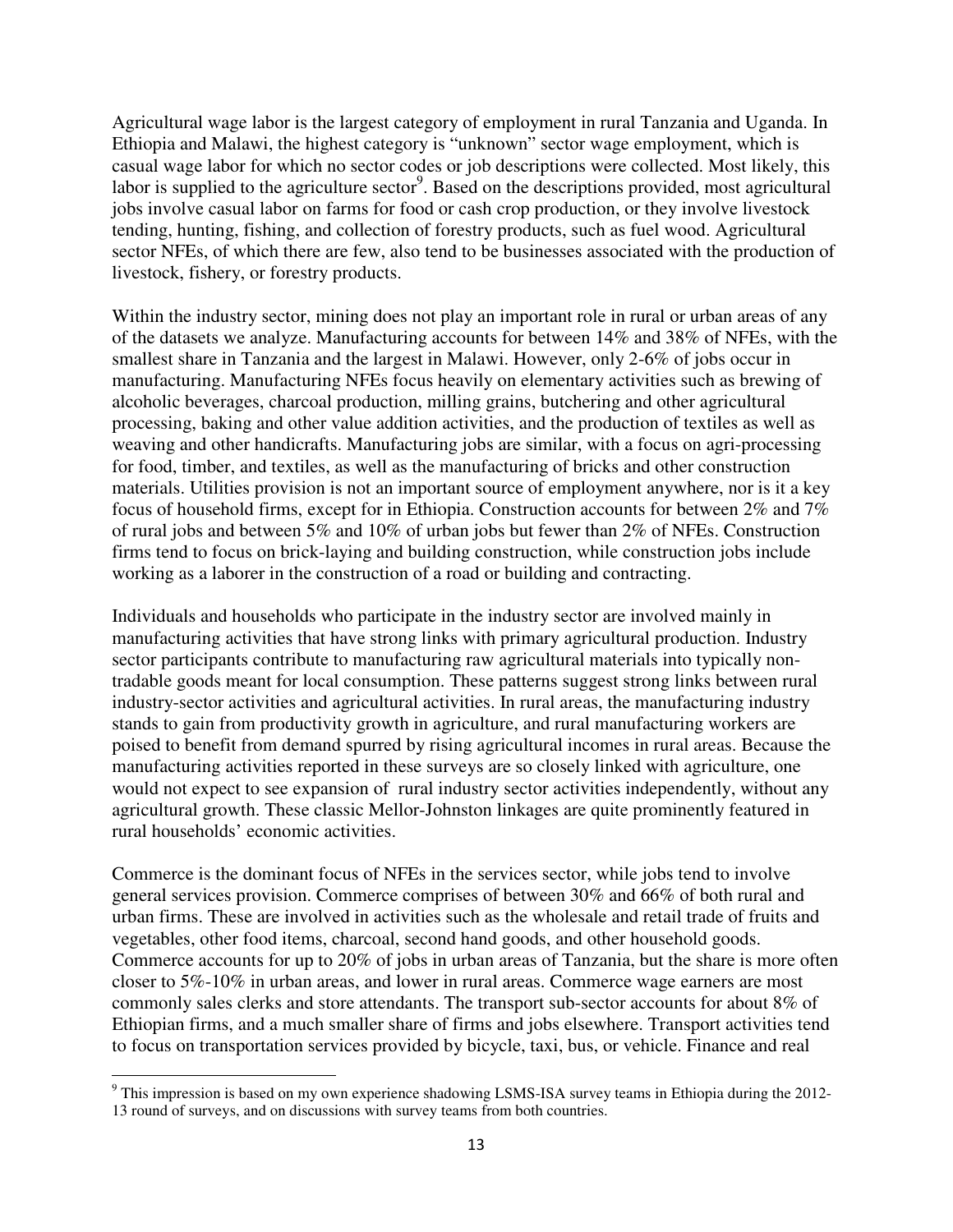estate are almost nonexistent in rural areas and account for 1%-3% of urban jobs, which are most commonly administrative in nature. Finally, the general services category is the most important, accounting for 40%-50% of urban jobs across all countries, and 15%-30% of rural jobs in Ethiopia and Malawi and 25% in Tanzania and Uganda. These wage workers include teachers, health, social and religious workers, public administrators, technicians, domestic service providers, as well as restaurant, hotel, and tourism employees. General services account for a smaller share of firms than of employment. The firms typically involve restaurants and caterers, bars, hotels, professional service providers, and repair shops.

Buying and selling agricultural products comprises a large share of commerce NFE activity and wage employment. As with the industry sector, the services sector activities in which rural households participate are non-tradable in nature, and very focused on local consumers. Because these service-sector activities serve local consumers whose incomes are dominated by agriculture-sector activities, the Mellor-Johnston linkages are again quite prominent. One would expect agricultural productivity growth to spur demand for increased local service sector labor. Given the nature of service sector activities, one would not expect to see strong growth in the services sector absent agricultural growth.

#### **5. Robustness of productivity gap measurement**

Sector productivity gap estimates are sensitive to prospective measurement error of firm revenue and wage earnings. Consumption can be thought of as household profits after participation costs (for wage labor) and production costs (for firms), assuming no savings or dissavings. Because households who face stochastic income generally smooth their consumption from year to year, consumption can be a good measure of permanent income (Bhalla 1978). It is a central focus of LSMS-ISA surveys to generate consumption aggregates, so this variable plays to the strengths of the data. Consumption aggregates are generated by each country's statistics office and released with the datasets. They include cash expenditures as well as the imputed value of items that are produced and consumed by the household, such as agricultural goods. The consumption gap estimates are a ratio in per capita consumption between households participating primarily in agriculture and those participating primarily in industry and services, respectively (Figure 10).

These gaps are fairly similar across countries, and are considerably smaller than productivity gaps, though they follow similar rankings. Households primarily in the industry sector consume 1.2-3 times more per capita per year than agricultural households. Households primarily in the services sector consume 1.5-4 times more per capita per year than agricultural households. The consumption gaps are quite similar in magnitude to the per-person-per-year productivity gaps. They are slightly larger in Ethiopia and Malawi, and smaller in Tanzania and Uganda. As with productivity gaps, consumption gaps also disappear almost entirely when they are expressed per hour of labor supplied by each household. This suggests that differences in consumption across sectors (as with differences in returns to sector participation) can be explained in large part by differences in hours worked across sectors.

Because labor supply variables for different activities are constructed from different types of survey questions, there is concern that differences in labor supply across activities could arise from different survey recall approaches rather than actual labor supply differences. To address this concern, I construct an alternate set of labor supply variables using only 7-day recall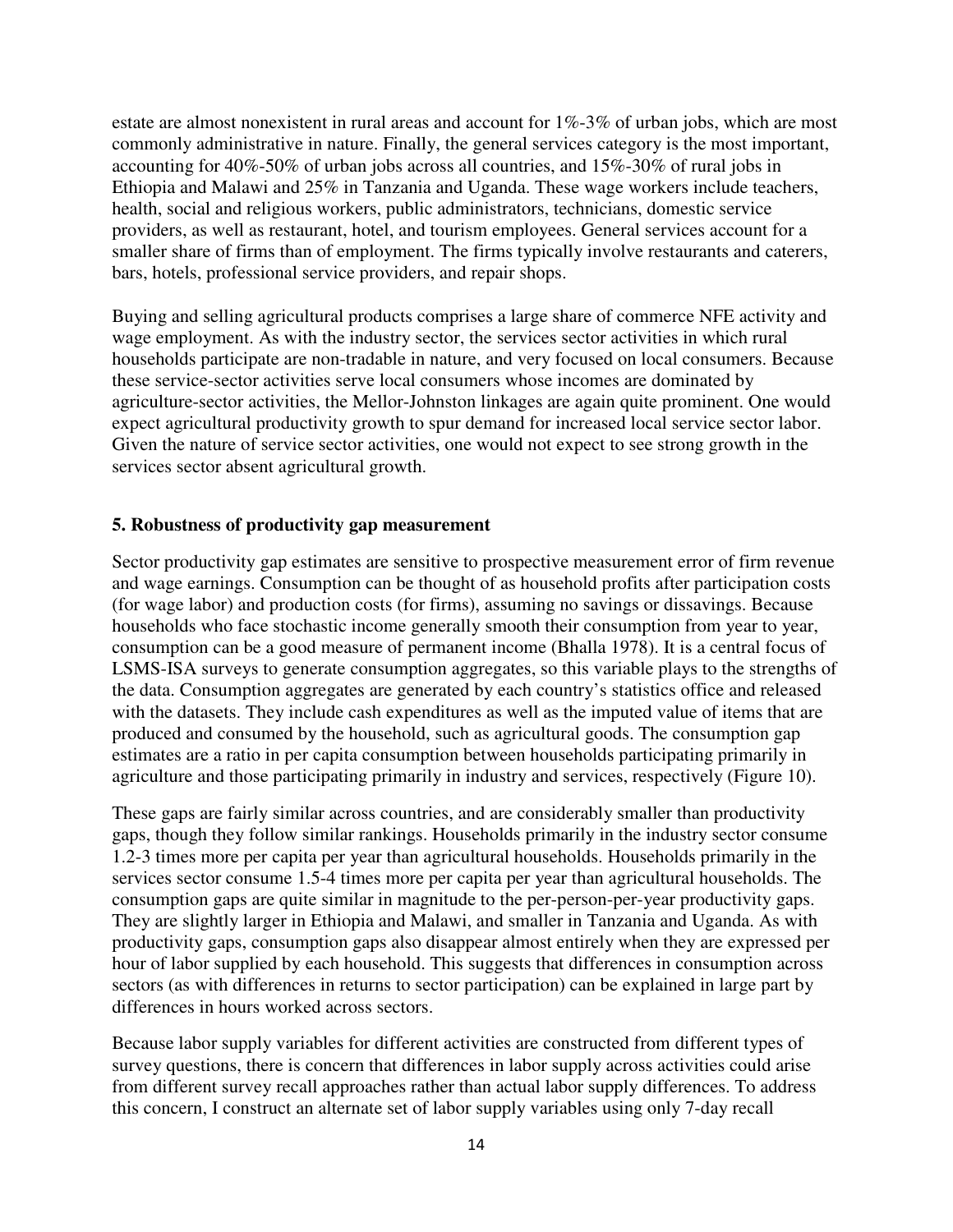questions. These lend themselves better to cross-sector comparison because a common recall period is used to elicit time spent working for a household farm, a NFE, and as a wage laborer. At least for any one week, the ratio should reflect the ratio of labor supply, minimizing questionnaire bias. It remains possible that individuals recall different types of activities differently within the 7-day recall window. It is also important to note that the 7-day recall question about labor supplied to a household farm explicitly includes livestock labor, whereas the season-wide plot-based labor recall variable is restricted to crop production and excludes livestock related labor. We would expect a 7-day recall of crop activities, which would be comparable to the season-wide variable to be smaller than a 7-day recall of both crop and livestock activities $^{10}$ .

The same-recall-method mean labor supply aggregates are depicted in Figure 11a, in the left column. Indeed, these labor supply variables skew more heavily towards agriculture than do labor supply variables based on different recall methods. The difference is mostly due to differences in the absolute labor supply measure for agriculture, though the 7-day aggregate was multiplied by 52 weeks per year to facilitate comparison with the 12-month aggregates. It is not entirely clear whether surveys are more or less likely to take place during the agricultural off-season. The NFE and wage labor supply estimates are quite similar across recall periods. This does raise some concerns that, when farm labor inputs are recalled over the season by plot task for each household member, farm inputs are underestimated. Further research is required to better understand the implications of different recall and reference periods in agricultural labor measurement.

For each type of activity, I include a non-parametric regression of a labor supply variable based on 7-day recall and a labor supply variable based on 12-month recall (Figure 11b).<sup>11</sup> In all countries, for the majority of individuals, a higher farm labor supply estimate is reached based on the 7-day recall than the 12-month recall. In Malawi and Uganda, those who have the highest seasonal estimates of farm labor supply (more than 600 hours per year) do not report correspondingly high agricultural labor supply over 7-day recall.

Regarding NFE and wage labor, the results are consistent with a situation in which seasonality plays a role. There is a tendency for those who report lower total labor supply based on 12-month recall to report higher labor supply over a 7-day period. There is also a tendency for those who report high labor supply based on 12-month recall to report lower supply based on 7-day recall. This analysis further highlights the need to separately measure livestock inputs, to better understand the seasonality of farm labor inputs, and to better understanding farm labor recall. In a world with seasonality but without questionnaire bias, the mean labor supply aggregates would be the same for 7-day and 12-month recall if the survey took place throughout the year. The 7 day aggregates would be higher if more surveys took place during busier periods and lower if more surveys took place during less busy periods. More respondents' labor supply aggregates based on 7-day recall are higher than those based on 12-month recall for all activities except wage labor, indicating either that the surveys take place during busier periods or that the 7-day

<u>.</u>

<sup>&</sup>lt;sup>10</sup> Seasonality is also a concern. In most of the surveys, the visits were timed to reduce the effect of seasonality, so that sample-wide averages are also cross-season averages. This is not the case in Ethiopia, where the household interviews nationwide were conducted within a short window.

 $11$ <sup>11</sup> The regressions are visually weighted, with the predicted values stronger where there is higher density of data, and more feint at the tails of the distribution, following Hsiang (2012).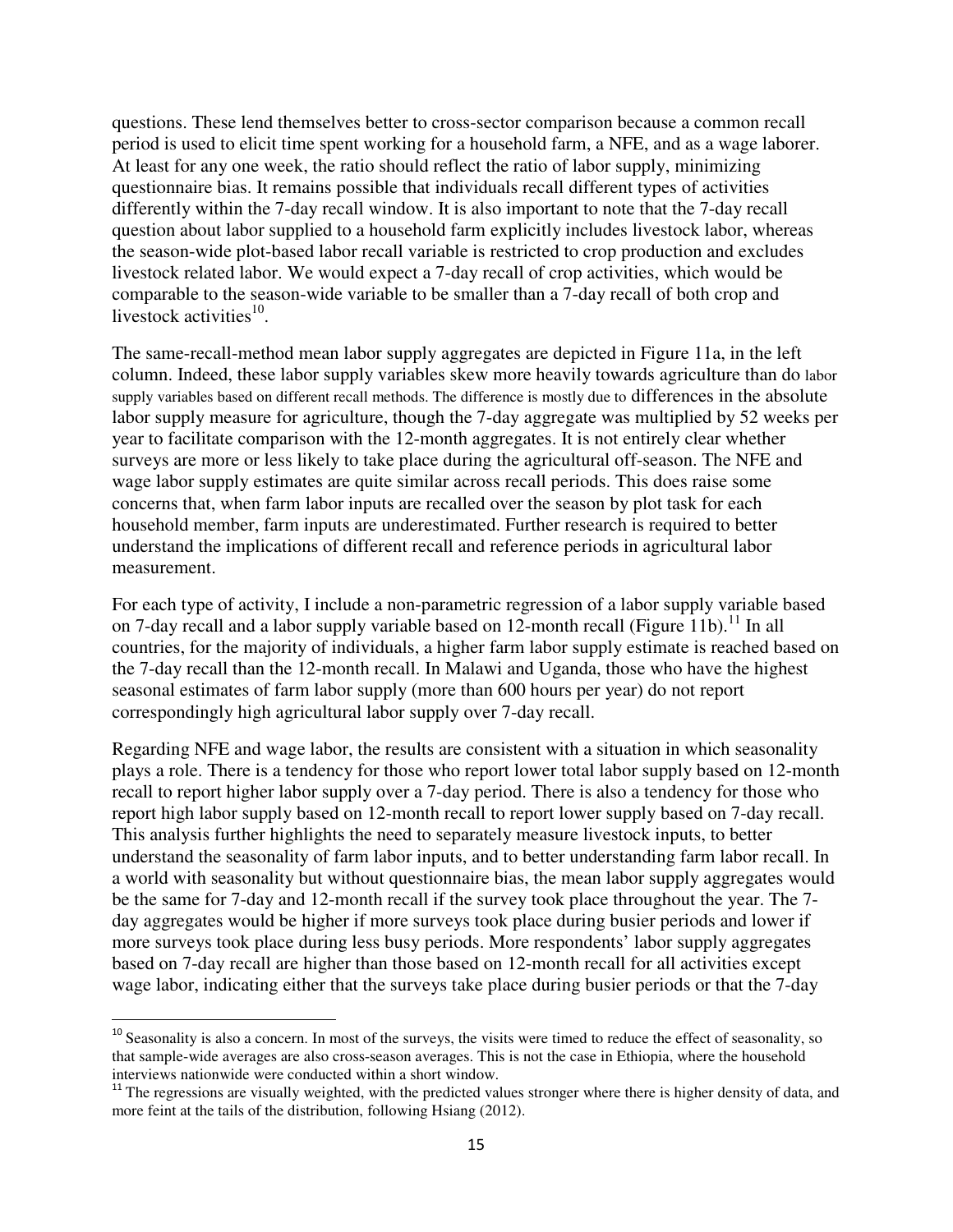measures are upwardly biased.

Because the number of hired farm workers is not observed, the farm level count of farm workers is under-estimated, as it only includes household members who work on the farm. Underestimation of the number of farm workers leads to upward bias in estimates of annual farm output per worker and downward bias in the productivity gaps between household farms and other activities (i.e., wage labor and NFEs in various sectors) that are depicted in Figure 8a and Figure 9a. Hiring in of some farm labor, though, is a common practice. I use the average hours worked on the farm per household farm worker to convert the hours worked by hired farm workers into a predicted number of hired farm workers. I then predict a new estimate of farm output per farm worker, and calculate new unconditional and conditional productivity gaps between household farms, NFEs and wage labor. These can be found in the Figure 12. These alternative measures of farm labor productivity gaps are slightly larger, but the effect is small, and the overall story remains the same.

#### **6. Conclusion**

Micro level cross-sector labor productivity gaps are smaller than those generated using national accounts data and vanish almost completely when computed on a per-hour basis. The ratios of consumption levels per capita between households that primarily participate in agriculture vs. other sectors are also small, confirming small cross-sector gaps in returns to sector participation. Inter-sectoral differences in annual earnings per worker arise from differences in employment volume (hours per worker of labor supplied) rather than wages or productivity per hour of labor supplied. The tendency is for individuals participating in agriculture to supply fewer hours to agriculture, on average, than individuals participating in other sectors.

The findings underscore agriculture's importance to structural transformation in Sub-Saharan Africa. Agriculture, and specifically the operation of household farms, remains a dominant economic activity in rural areas of Sub-Saharan Africa. And, furthermore, much of the labor supplied to industry and services sectors involves the processing and trading of agricultural and other primary goods for consumers whose incomes are dominated by agriculture-sector activities. Furthermore, the non-farm activities in which rural households are involved, across countries, are incredibly closely linked with agriculture. These strong links highlight additional benefits to achieving agricultural productivity growth, which can increase the supply of raw materials for manufacturing and increase the demand for non-tradable goods and services. These linkages are also sobering as, apart from agriculture, no engine for rural economic growth is apparent.

Generally, the micro evidence seems consistent with the idea that there is scope for releasing labor from agriculture should it be demanded by other sectors. Households expect industry and service sector wage workers to earn higher returns per year than farm workers. Non-farm enterprises can bring higher annual returns to participants than farm enterprises in some countries, and much lower in others. This remains true when comparing within-household returns only for households participating in multiple activities, though, in this case, off-farm returns look much closer to farm returns.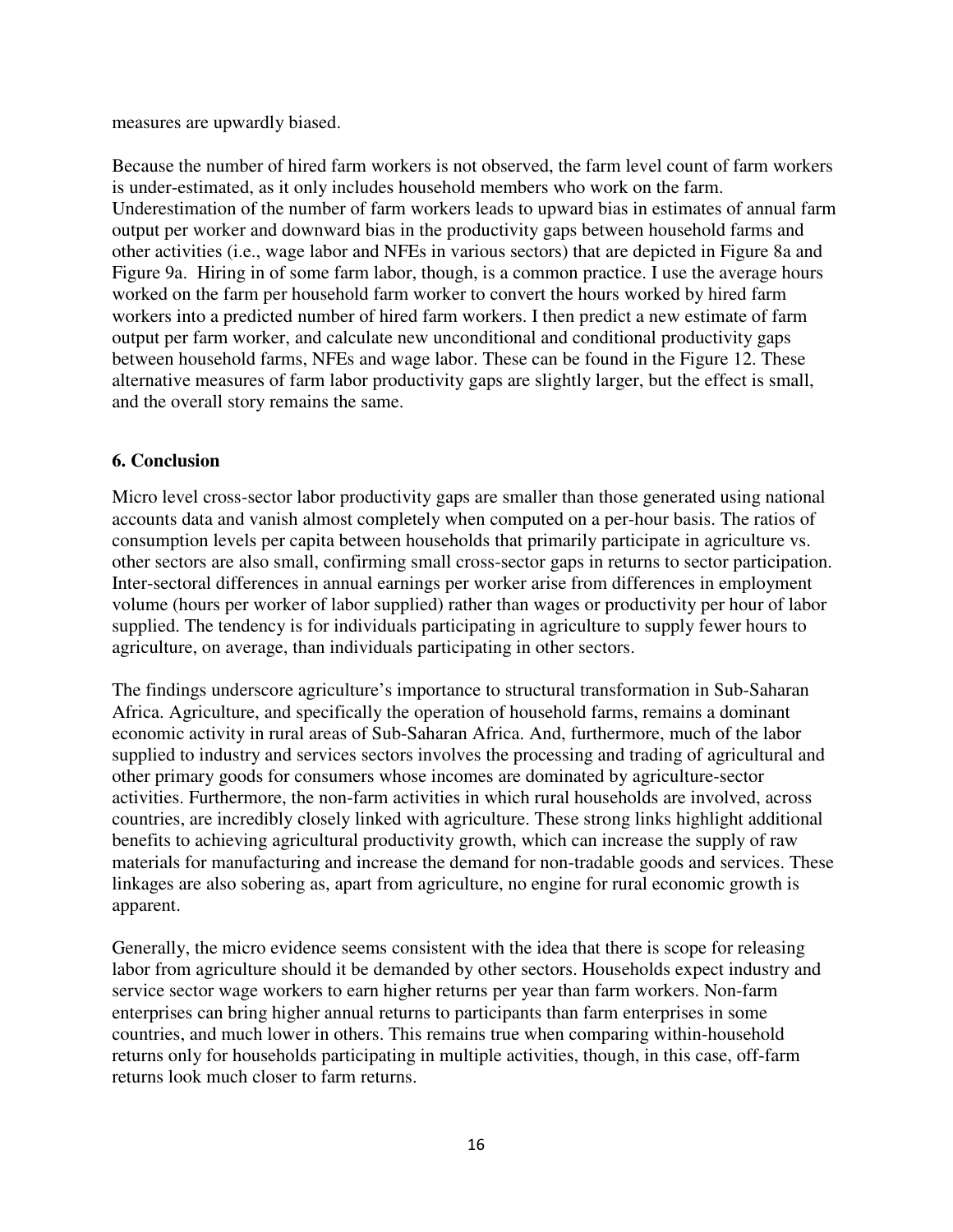Small per-worker-per-year micro productivity gaps suggest that workers, who are the owners of labor, may not stand to reap the large benefits of labor exiting agriculture that are expected in the economy as a whole (should national accounts data indeed reflect true economy-wide productivity gaps). Small per-worker-per-year micro gaps also suggest that agriculture-sector workers do not feel as strong a "pull" from industry and services as one might expect based on national accounts data.

However, the evidence also suggests that individuals and households may face barriers to participation in non-agriculture activities. Workers who primarily participate in the industry and service sectors are able to participate in agriculture, while the reverse is not true of workers who are primarily agricultural. Service sector participants, in particular, tend to have higher education levels than workers in other sectors. Some households may face structural barriers to labor productivity growth that span across multiple sectors. The small size of conditional gaps (withinhousehold gaps faced by participants in multiple sectors) relative to unconditional gaps (pooled, cross-sector gaps) suggests that selection effects into non-agriculture activities contribute to cross-sector productivity differentials. Households who are unable to diversify might face even smaller productivity gains outside of agriculture than those who are, further eroding the benefits of structural reallocation of labor.

Nonexistent per-hour micro gaps suggest that differences in the annual output of agricultural workers vs. industry and service sector workers, whether observed in micro or macro data, might be largely explained by differences in hours worked in agriculture vs. in industry and services. Small per-hour gaps do not undermine agriculture's role in structural transformation. Despite low per-hour gaps in agriculture, it appears that workers have an excess of labor that could be absorbed productively in other sectors. This requires growth in demand for labor outside of agriculture.

Why these employment gaps exist is not well understood. They raise the question of what limits the supply of hours in the agricultural sector and what role technology, infrastructure and policies might play in closing the cross-sector employment gaps. Is it the time-sensitivity of agricultural labor demand, or, more generally, seasonality? If so, could demand be smoothed with water control technologies and infrastructure? Is it barriers to participate in non-farm self or wage employment? Is it financial constraints that prevent farmers from procuring non labor complements? The results suggest that the upside to "saving" agricultural labor may not be very big, placing the onus on numerator (i.e. output value) driven productivity growth.

Overall, the analysis emphasizes agriculture's key role in Sub-Saharan African economies, while also raising questions about agricultural employment gaps, their determinants, and how they shape the opportunity to achieve economy-wide labor productivity growth. A between-sector gradient in annual output per worker remains to be exploited. Improving annual output per worker within agriculture, the highest participation sector by far, requires a better understanding of labor demand by smallholder farmers.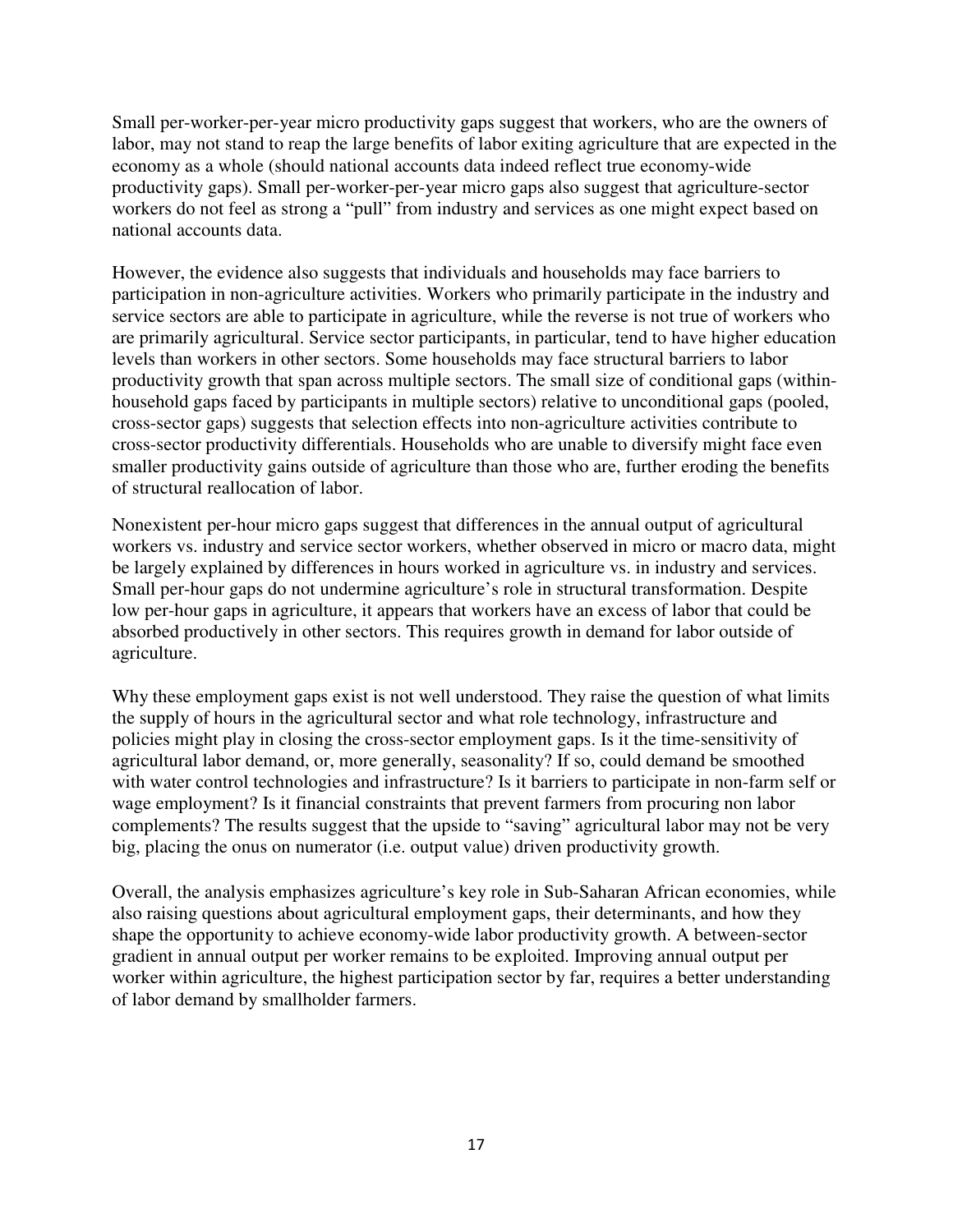#### **References**

- Barrett, Christopher B., T Reardon, and P Webb. 2001. "Nonfarm Income Diversification and Household Livelihood Strategies in Rural Africa: Concepts, Dynamics, and Policy Implications." *Food Policy* 26 (4) (August): 315–331.
- Beegle, Kathleen, Calogero Carletto, and Kristen Himelein. 2012. "Reliability of Recall in Agricultural Data." *Journal of Development Economics* 98 (1) (May): 34–41.
- Beegle, Kathleen, Joachim De Weerdt, and Stefan Dercon. 2011. "Migration and Economic Mobility in Tanzania: Evidence from a Tracking Survey." *Review of Economics and Statistics* 93 (August): 1010–1033.
- Bhalla, Surjit S. 1978. "The Role of Sources of Income and Investment Opportunities in Rural Savings." *Journal of Development Economics* 5 (3) (September): 259–281.
- Block, Steven A. 2013. "The Post-Independence Decline and Rise of Crop Productivity in Sub-Saharan Africa: Measurement and Explanations." *Oxford Economic Papers* (March 23).
- Bound, John, Charles Brown, and Nancy Mathiowetz. 2001. "Measurement Error in Survey Data." In *Handbook of Econometrics*, edited by James J Heckman and B T Leamer, Volume 5:3705–3843. Elsevier.
- Christiaensen, Luc, Lionel Demery, and Jesper Kuhl. 2011. "The (evolving) Role of Agriculture in Poverty reduction—An Empirical Perspective." *Journal of Development Economics* 96 (2): 239–254.
- Collier, Paul, and Stefan Dercon. 2014. "African Agriculture in 50 Years: Smallholders in a Rapidly Changing World?" *World Development* 63 (November 2014): 92–101.
- Davis, Benjamin, Stefania Di Giuseppe, and Alberto Zezza. 2014. "Income Diversification Patterns in Rural Sub-Saharan Africa Reassessing the Evidence." *World Bank Policy Research Working Paper* No. 7108.
- Davis, Benjamin, Paul Winters, Gero Carletto, Katia Covarrubias, Esteban J. Quiñones, Alberto Zezza, Kostas Stamoulis, Carlo Azzarri, and Stefania DiGiuseppe. 2010. "A Cross-Country Comparison of Rural Income Generating Activities." *World Development* 38: 48–63.
- De Janvry, Alain, and Elisabeth Sadoulet. 2009. "Agricultural Growth and Poverty Reduction : Additional Evidence." *World Bank Reserach Observer* 25 (1): 1–20.
- De Mel, Suresh, David J. McKenzie, and Christopher Woodruff. 2009. "Measuring Microenterprise Profits: Must We Ask How the Sausage Is Made?" *Journal of Development Economics* 88 (1) (January): 19–31.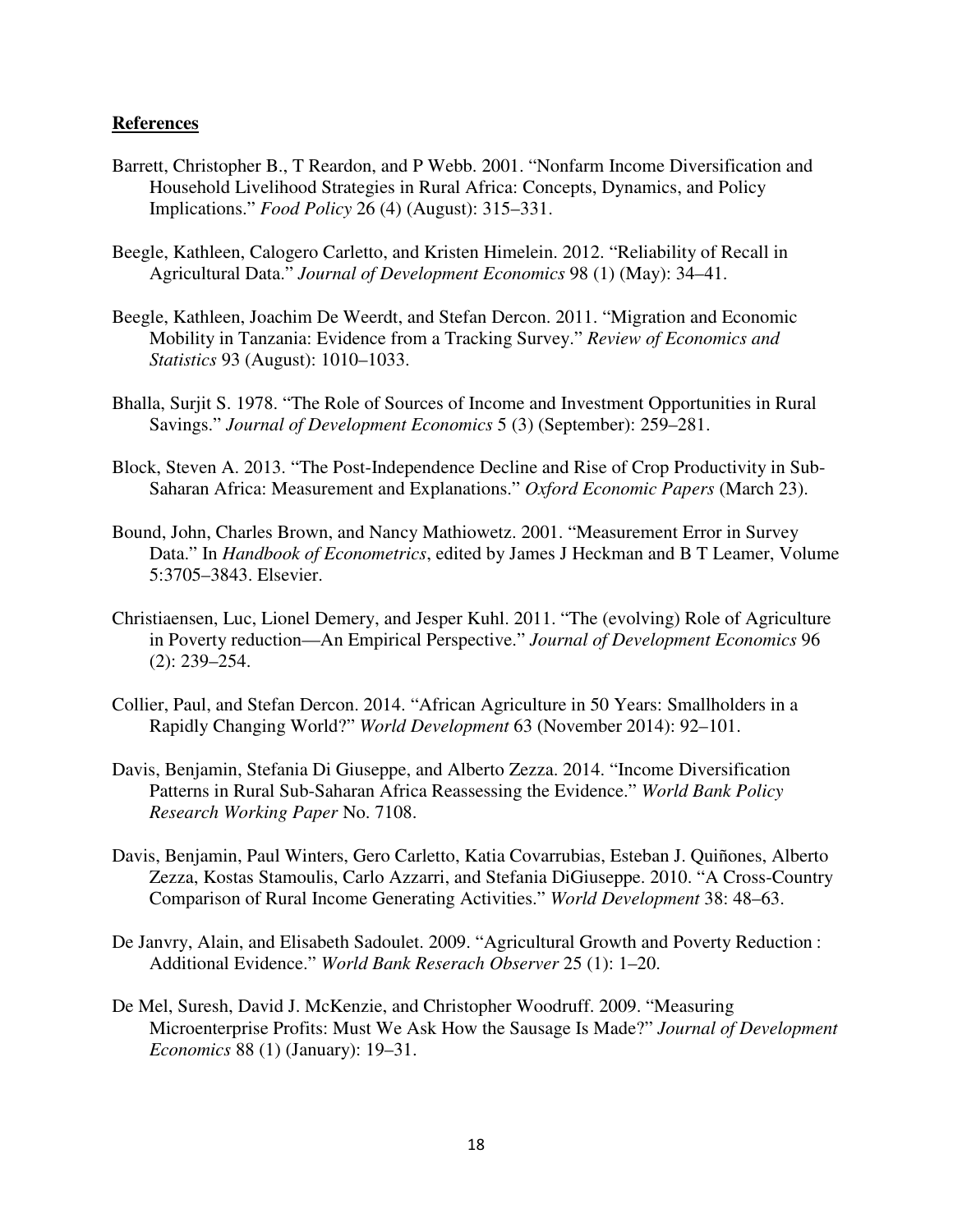- Dercon, Stefan. 2009. "Rural Poverty: Old Challenges in New Contexts." *World Bank Research Observer* 24 (1): 1–28.
- Dillon, Brian, and Christopher B Barrett. 2014. "Agricultural Factor Markets in Sub-Saharan Africa An Updated View with Formal Tests for Market Failure." *World Bank Policy Research Working Paper* No. 7117.
- Foster, AD, and MR Rosenzweig. 2003. "Agricultural Development, Industrialization and Rural Inequality." Mimeo. Harvard University.
- Gollin, Douglas, David Lagakos, and Michael E Waugh. 2014a. "Agricultural Productivity Differences across Countries." *American Economic Review* 104 (5): 165–170.
- ———. 2014b. "The Agricultural Productivity Gap." *Quarterly Journal of Economics* 129 (2) (May 1): 939–993.
- Haggblade, Steven, P. B. Hazell, and T. A. Reardon. 2007. "Structural Transformation of the Rural Nonfarm Economy." In *Transforming the Rural Nonfarm Economy: Opportunities and Threats in the Developing World*, edited by S. Haggblade, P. B. Hazell, and T. A. Reardon, Chapter 4. Baltimore, Md.: Johns Hopkins University Press.
- Haggblade, Steven, Peter Hazell, and Thomas Reardon. 2010. "The Rural Non-Farm Economy: Prospects for Growth and Poverty Reduction." *World Development* 38 (10): 1429–1441.
- Headey, DD, and TS Jayne. 2014. "Adaptation to Land Constraints: Is Africa Different?" *Food Policy* 48: 18–33.
- Hsiang, Solomon M. 2012. "Visually-Weighted Regression." Working Paper and Stata Code.
- Lele, Uma, Manmohan Agarwal, and Sambuddha Goswami. 2013. "Lessons of the Global Structural Transformation Experience for the East African Community." East African Community International Symposium and Exhibition on Agriculture. Kampala, Uganda.
- McCaig, Brian, and Nina Pavcnik. 2013. "Moving out of Agriculture: Structural Change in Vietnam." *National Bureau of Economic Research Working Paper Series* No. 19616.
- McMillan, M, and Kenneth Harttgen. 2014. "What Is Driving the 'African Growth Miracle'?." *National Bureau of Economic Research Working Paper Series* No. 20077.
- McMillan, M, and Derek Headey. 2014. "Introduction Understanding Structural Transformation in Africa." *World Development* 63: 1–10.
- McMillan, M, and D Rodrik. 2011. "Globalization, Structural Change and Productivity Growth." *National Bureau of Economic Research Working Paper Series* No. 17143.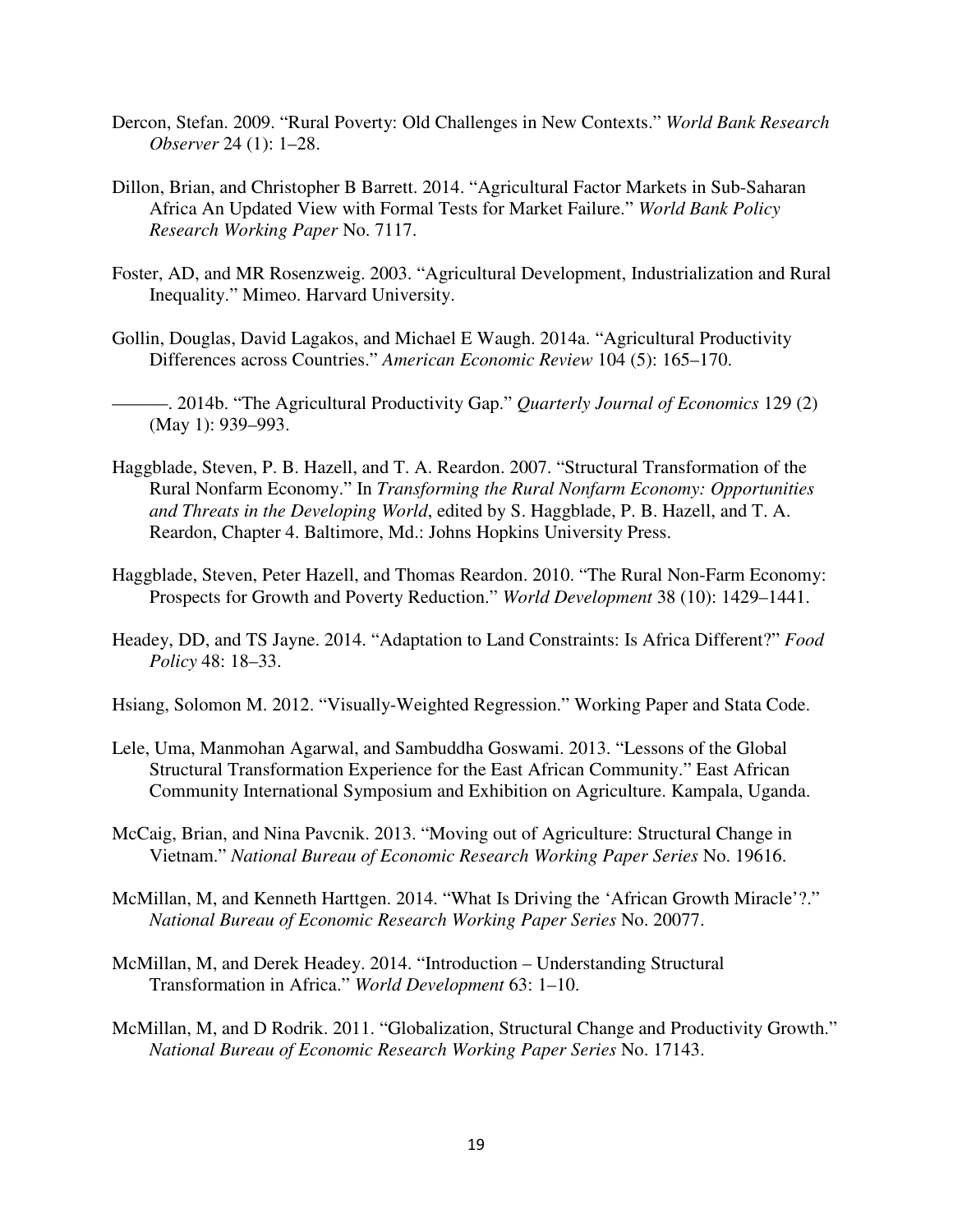- McMillan, M, D Rodrik, and I Verduzco. 2014. "Globalization, Structural Change and Productivity Growth, with an Update on Africa." *World Development* 63: 11–32.
- Nagler, Paula, and Wim Naudé. 2014. "Non-Farm Enterprises in Rural Africa: New Empirical Evidence." *World Bank Policy Research Working Paper* No. 7066.
- Pardey, Philip G. 2014. "African Agricultural R&D and Productivity Growth in a Global Setting." In *Frontiers in Food Policy: Perspectives on Sub-Saharan Africa*, edited by Walter P Falcon and Rosamond Naylor. Stanford Center on Food Security and the Environment.
- Pingali, Prabhu L, Yves Bigot, and Hans P Binswanger. 1987. *Agricultural Mechanization and the Evolution of Farming Systems in Sub-Saharan Africa.* Johns Hopkins University Press.
- Rodrik, Dani. 2014. "An African Growth Miracle." 2014. Richard H. Sabot Lecture, Center for Global Development. Washington, D.C.
- Ruthenberg, Hans. 1971. *Farming Systems in the Tropics.* Oxford: Clarendon Press.
- Timmer, C Peter. 1988. "The Agricultural Transformation." In *Handbook of Development Economics, Vol ume1*, edited by H B Chenery and T N Srinivasan, I:275–331. Amsterdam: Elsevier.
- Vollrath, Dietrich. 2014. "The Efficiency of Human Capital Allocations in Developing Countries." *Journal of Development Economics* 108 (0) (May): 106–118.
- World Bank Group. 2014. "World Development Indicators." http://databank.worldbank.org/data/views/variableselection/selectvariables.aspx?source=wo rld-development-indicators.
- Young, Alwyn. 2012. "The African Growth Miracle." *National Bureau of Economic Research Working Paper Series* No. 18490.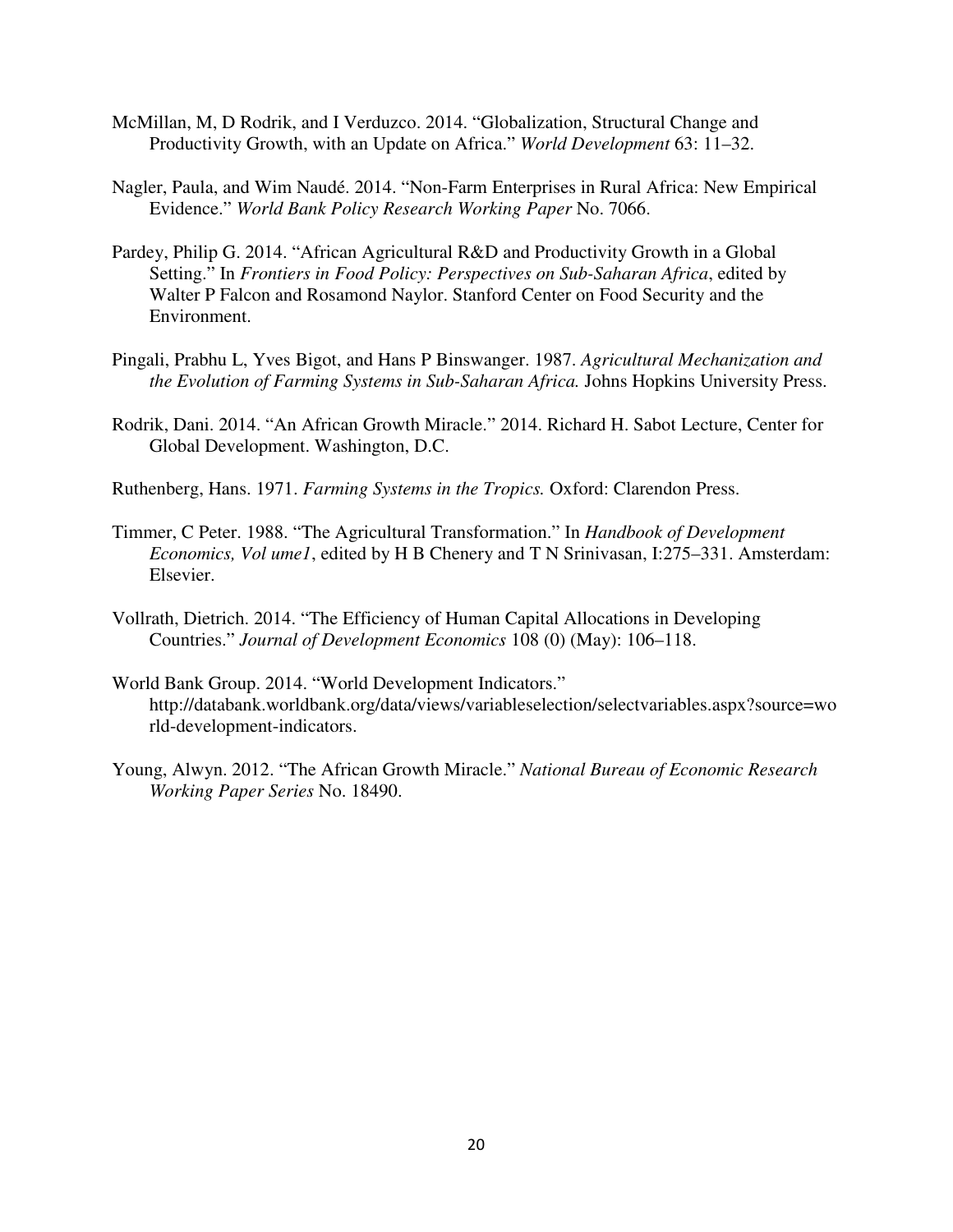### Labor productivity and employment gaps in Sub-Saharan Africa All figures and tables



Figure 1: Figure 1a (top) shows a global cross-section of agricultural labor and employment shares graphed against a log transformation of each country's per capita GDP. Figure 1b (bottom) shows agricultural labor productivity gaps graphed against the log of GDP per capita (Source: Gollin et al, 2014). The horizontal dashed line represents inter-sectoral parity in labor productivity (value  $= 1$ ).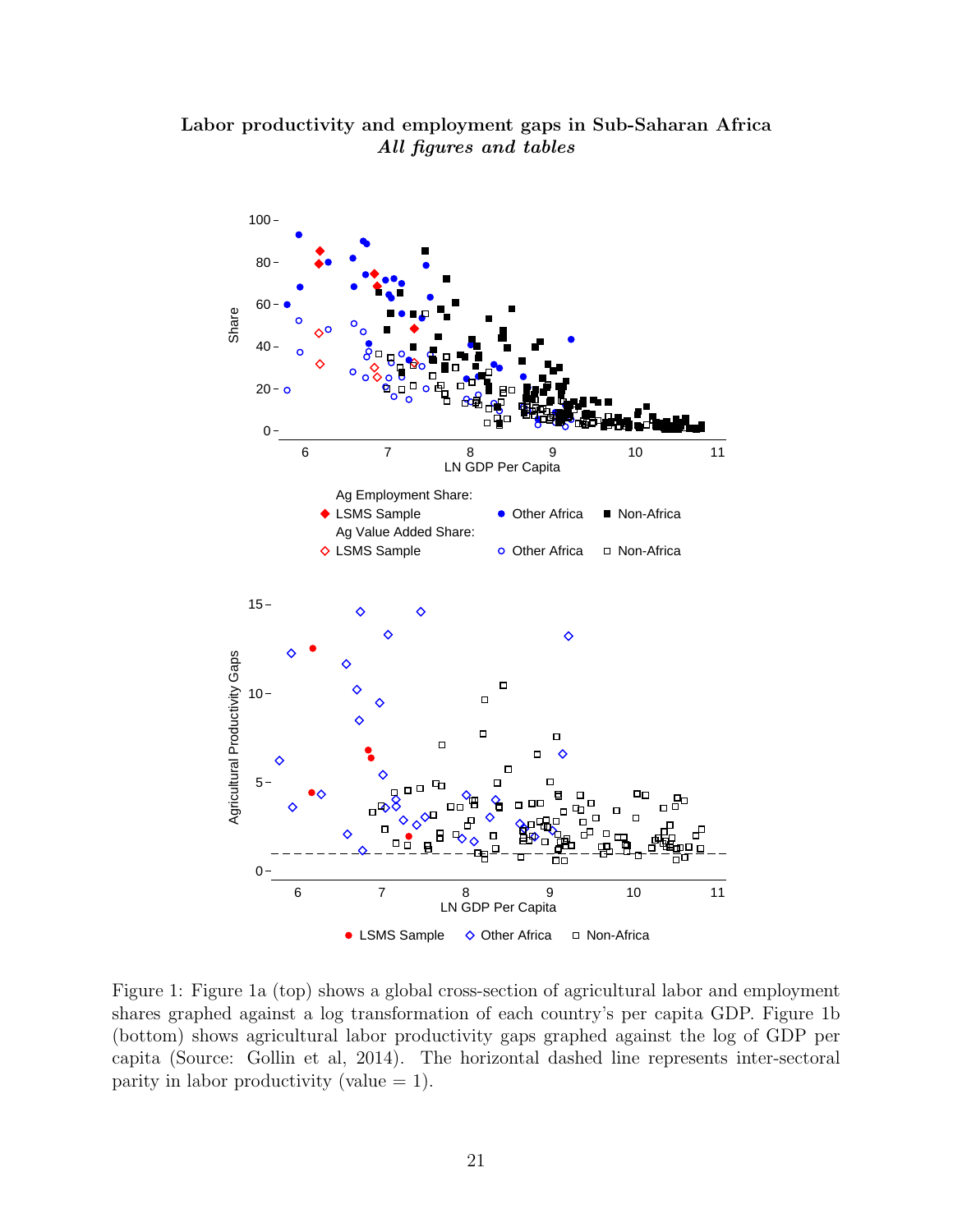

Figure 2: Comparison between different estimates of sector labor shares. The "Hours" measure is from variables generated using LSMS-ISA data. The "Part. indiv" measure is based on the primary occupation (most reported hours) of individuals in the dataset. The "Part. head" measure is based on the primary occupation of the household head. The "National account" measure is from the World Development Indicators database, and the "DHS" measure is based on DHS surveys, as described in the text.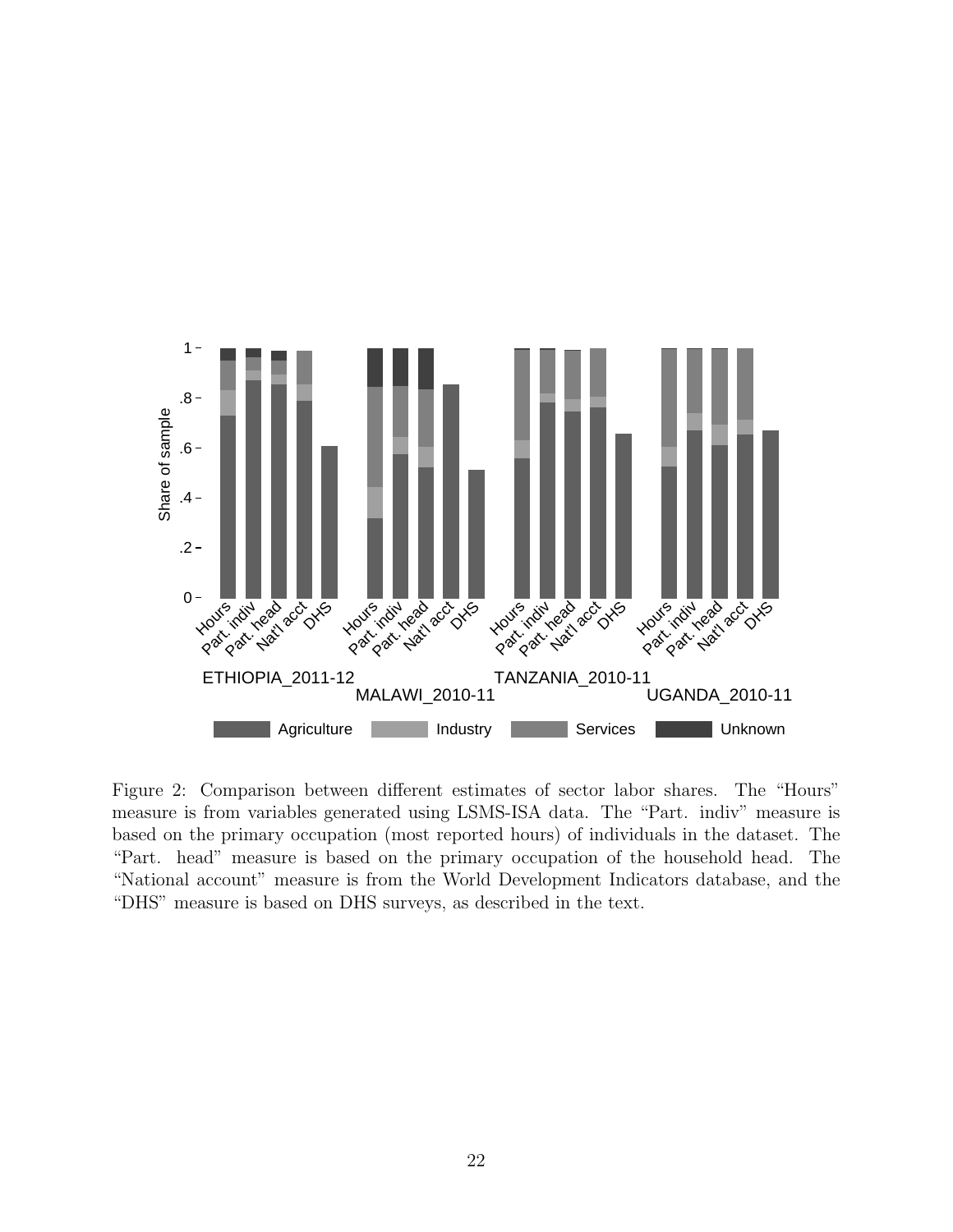

Figure 3: Average hours supplied by individuals to all sectors, categorized by each individual's primary sector of participation.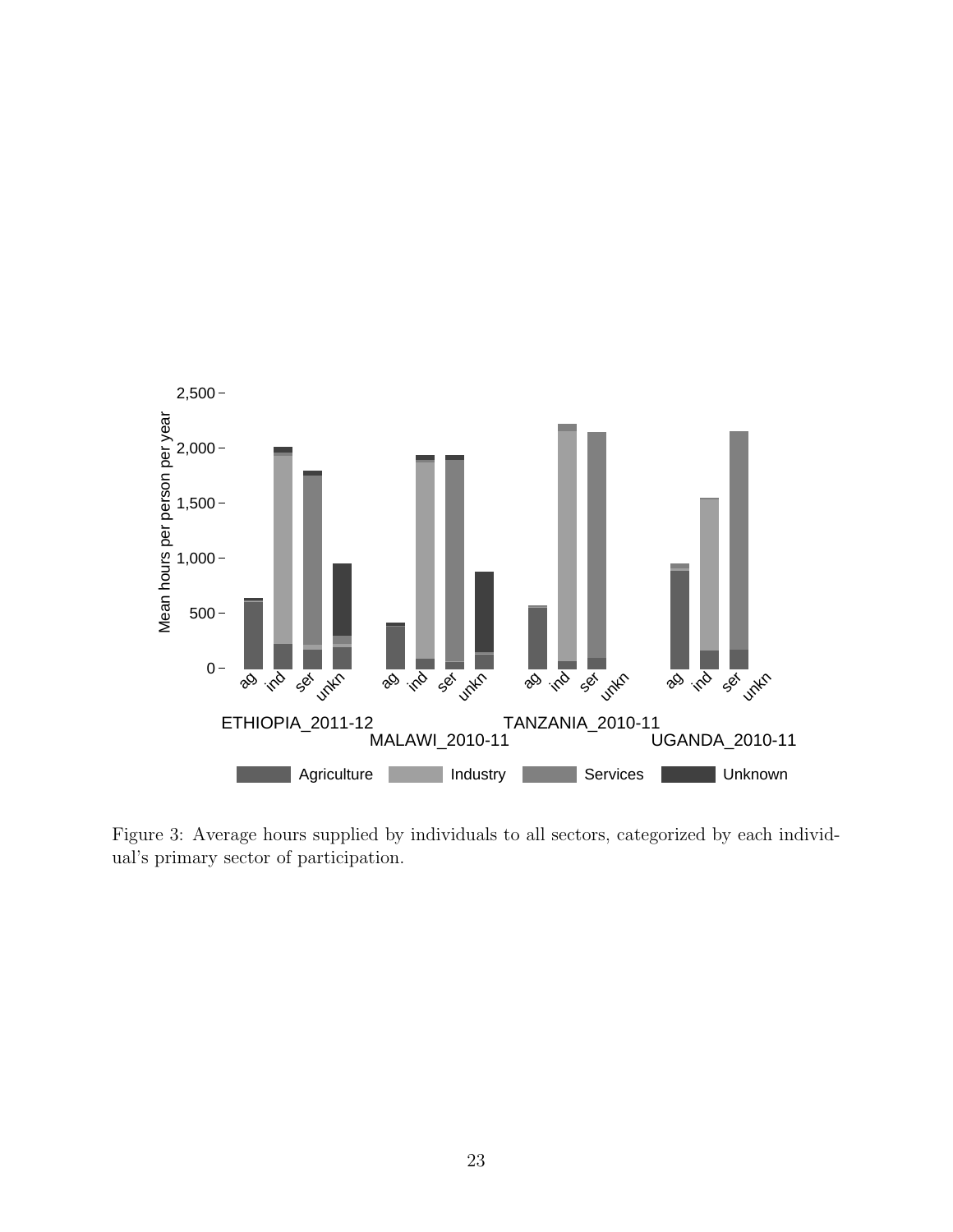

Figure 4: Average hours worked per year by sector participants. This sample includes all individuals between the ages of 16 and 65 who actively participate in the labor force. 95% confidence intervals for the mean are also depicted.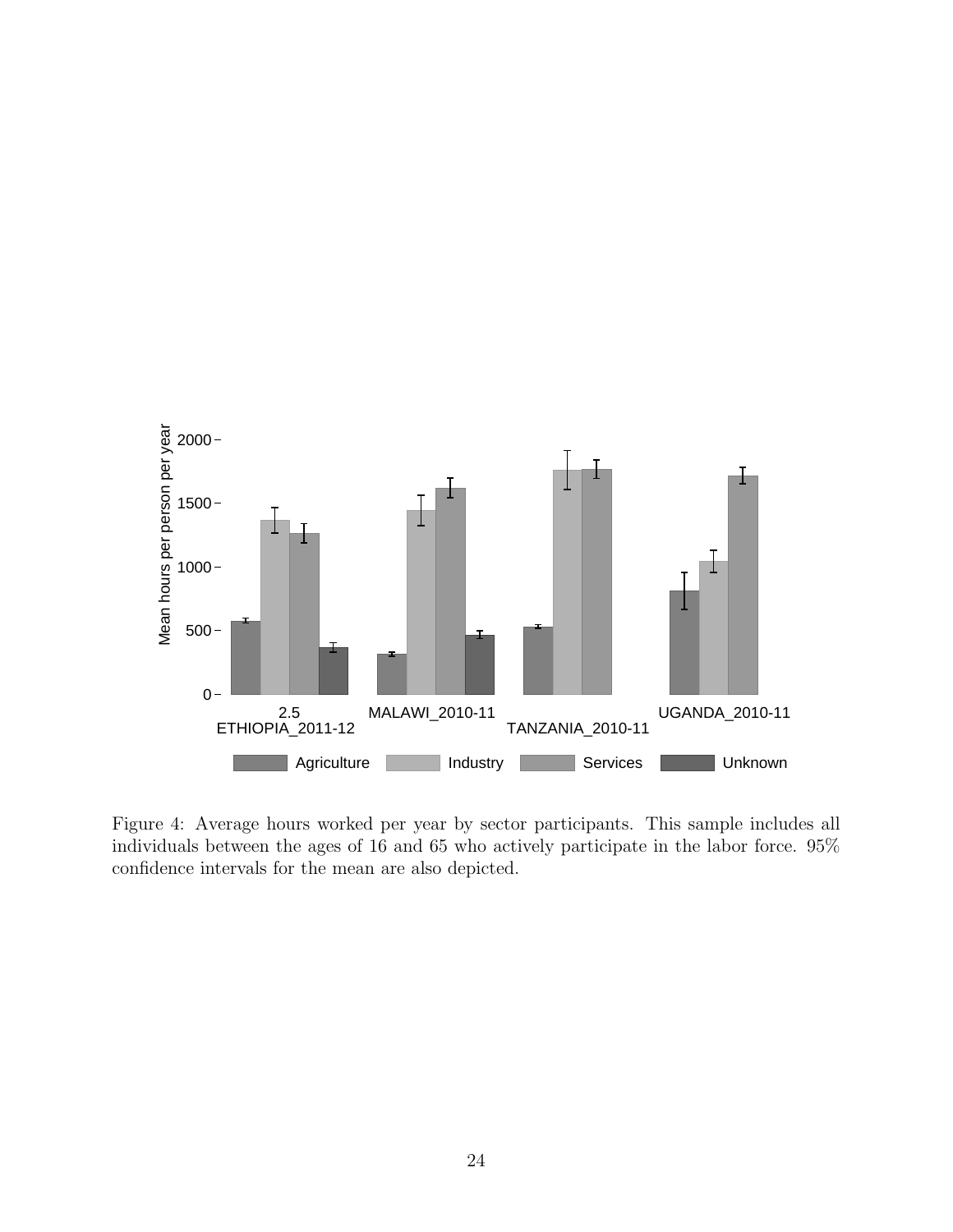

Figure 5: Productivity by sector. Figure 5a (top) shows annual value of output per sector primary participant per year. Figure 5b (bottom) shows output per hour worked per year.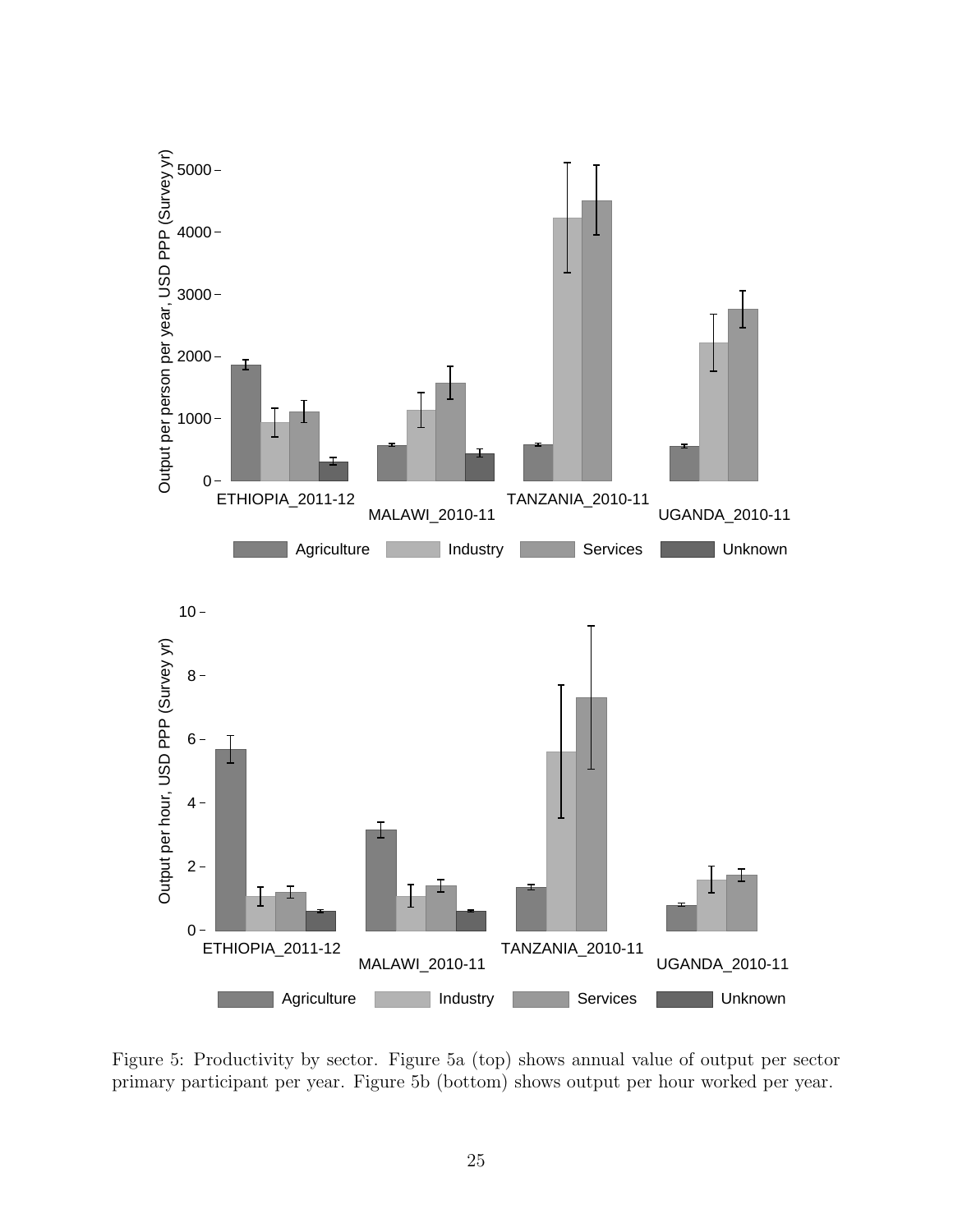

Figure 6: Productivity gaps by sector. Figure 6a (top) shows the ratio between productivity in each sector and agriculture based on per-person-per-year productivity measures. The fourth column depicts the raw productivity gaps between agriculture and non-agriculture as constructed using national accounts data, and the fifth column refers to adjusted gaps constructed by Gollin et al (2014). Figure 6b (bottom) shows the ratio between productivity in agriculture and in other sectors based on output per time input.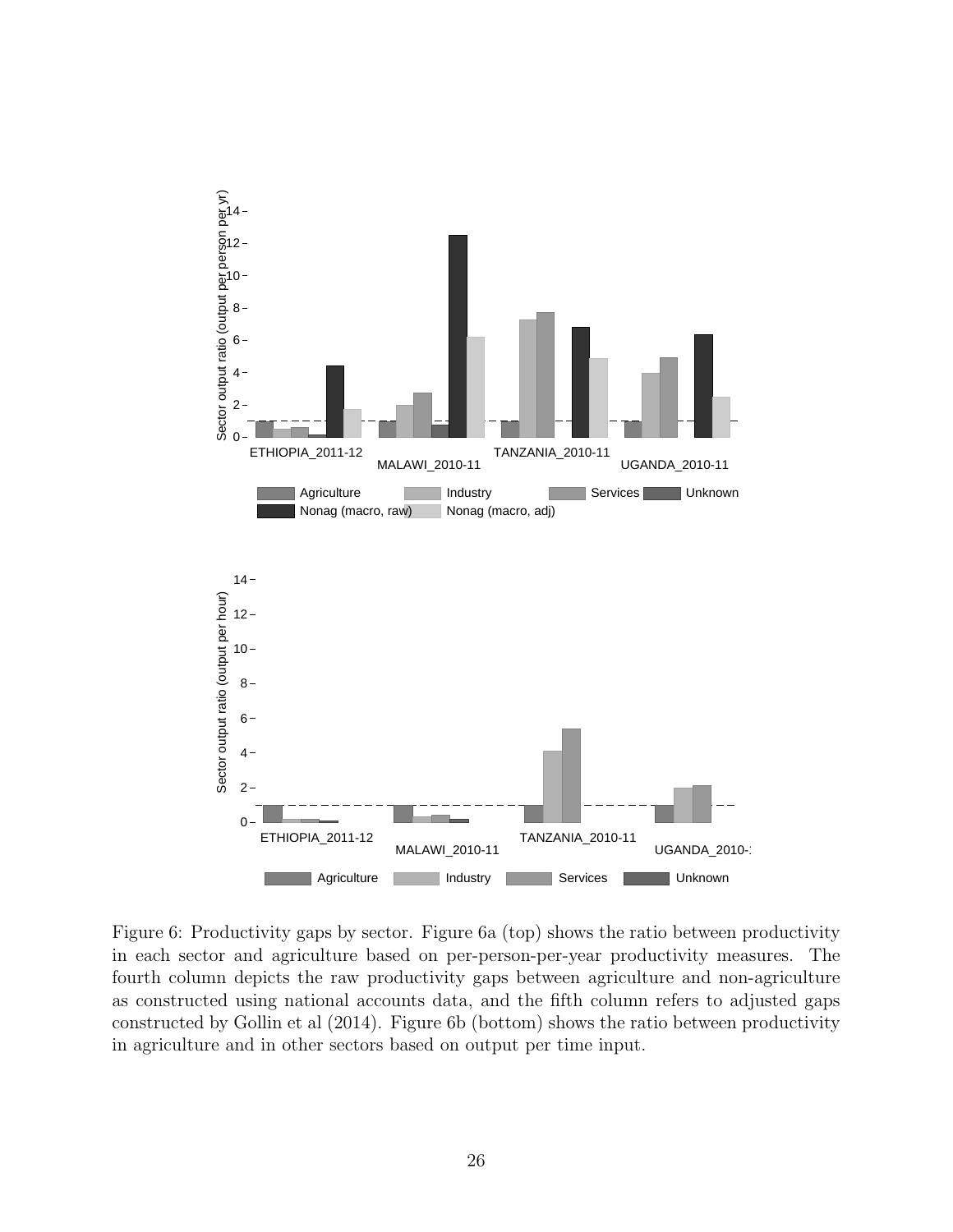

Figure 7: Primary sector participation patterns across age groups.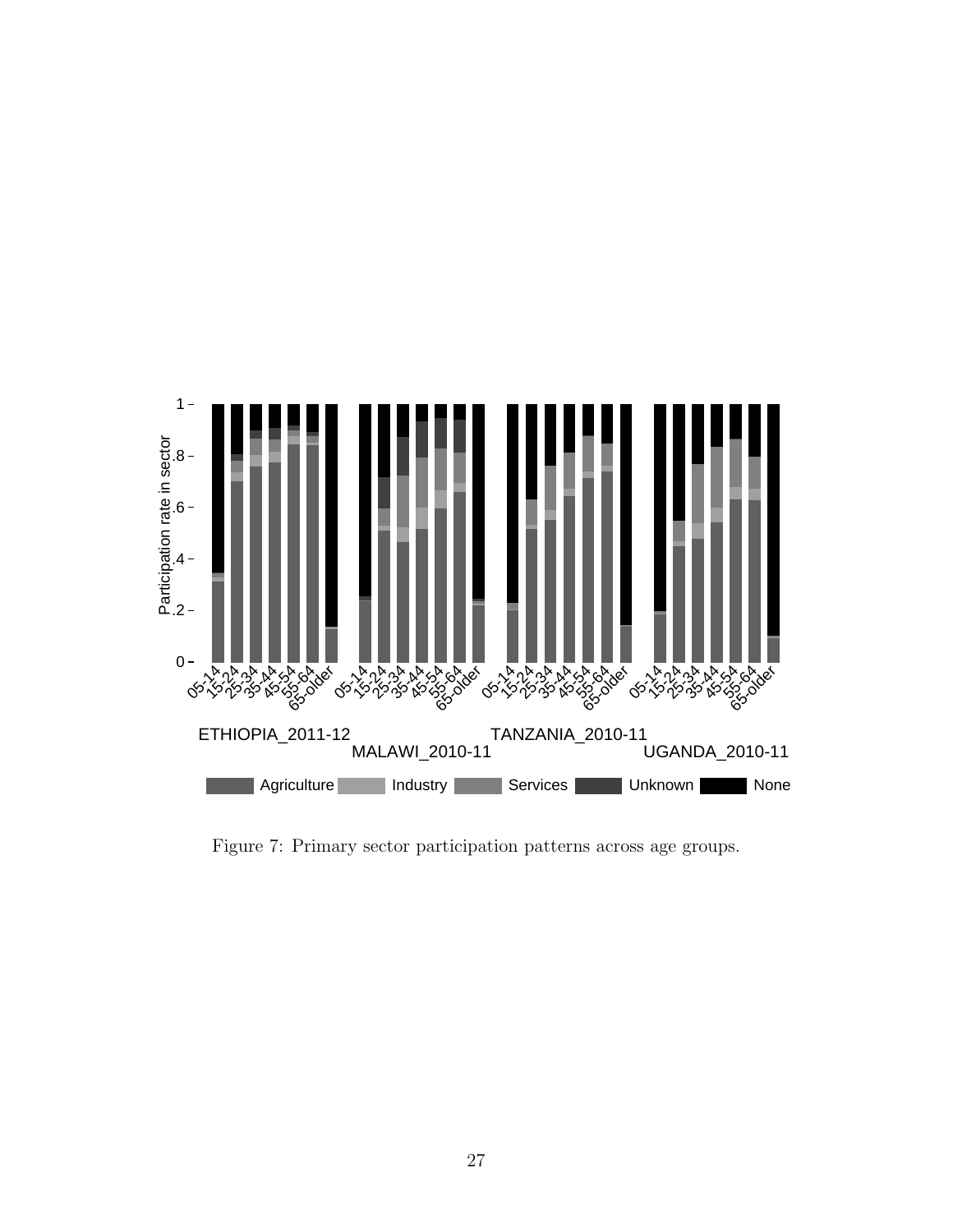

Figure 8: Productivity gaps by activity for rural households (ratio between mean values for each activity). Figure 8a (top) depicts the ratio between mean farm labor productivity per person per year and the mean labor productivity of other activities (i.e. NFEs and wage labor in different sectors). Figure 8b (bottom) depicts per-hour productivity gaps for the same activities.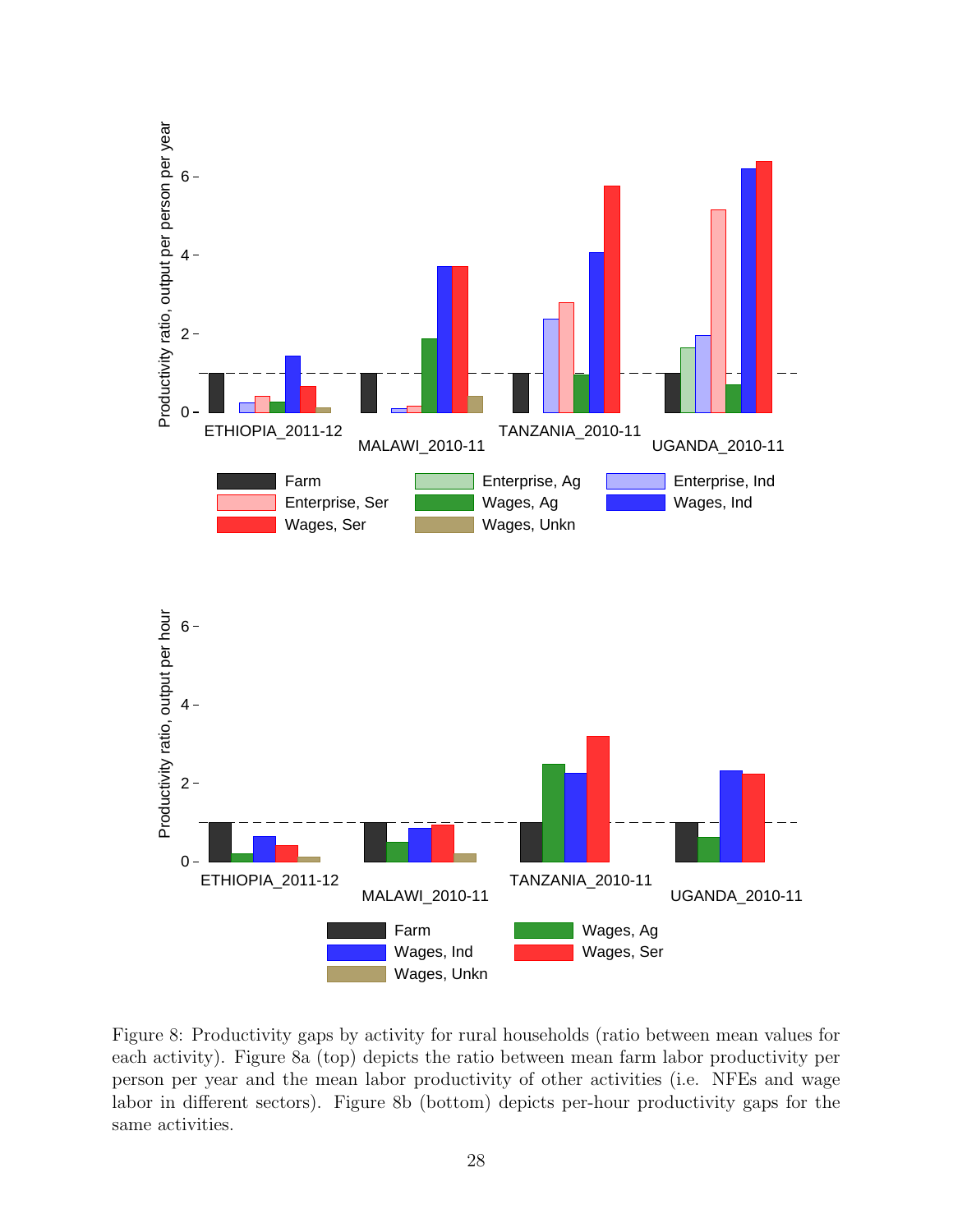

Figure 9: Conditional productivity gaps by activity for rural households (median). Figure 9a (top) depicts the median of intra-household productivity ratios between farming and other activities, where productivity is defined as output per worker per year. Figure 9b (bottom) depicts the median of per hour intra-household productivity ratios. This analysis is based only on households that participate in farming and another activity.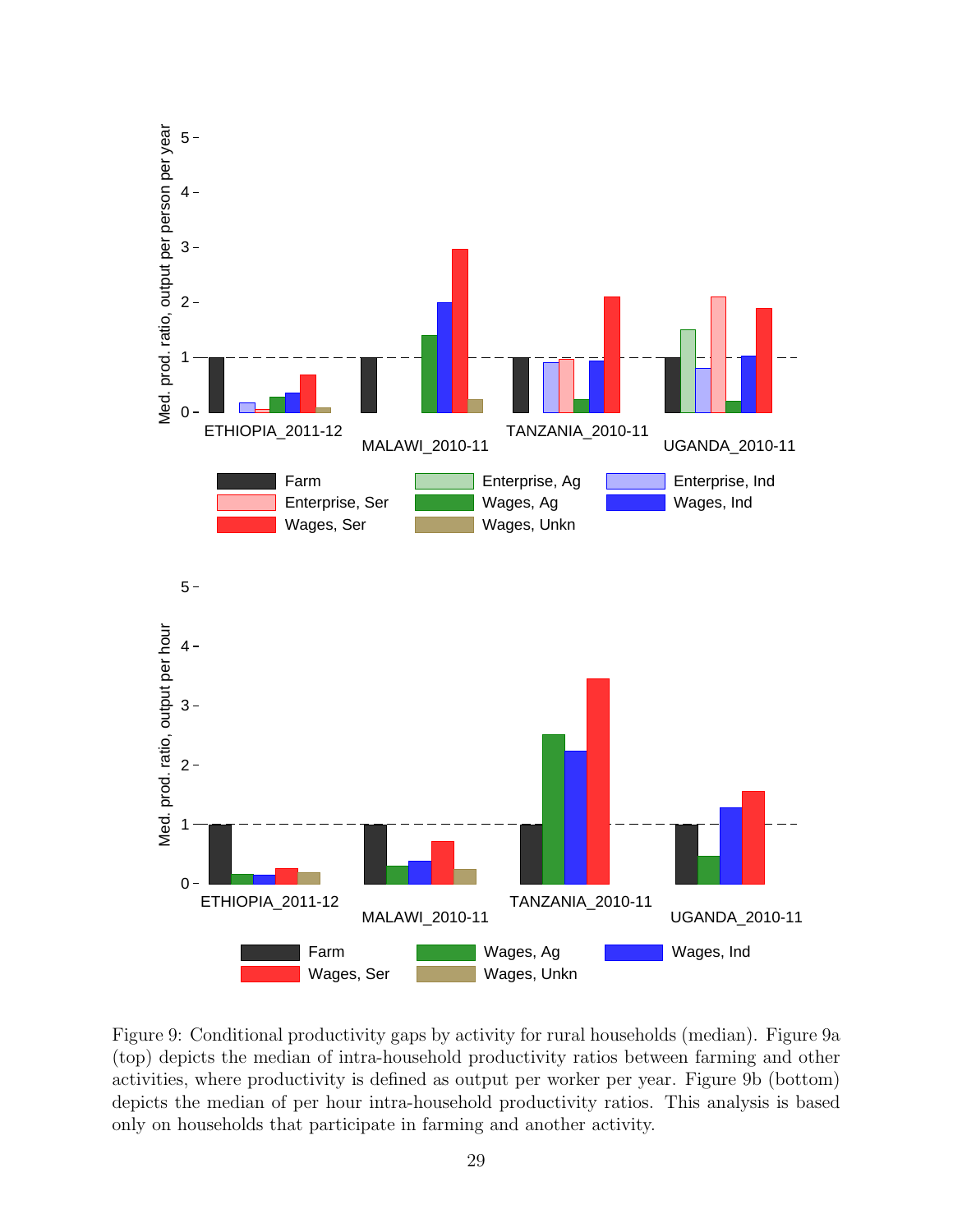

Figure 10: Consumption gaps by sector. Figure 10a (top) shows the ratio between consumption based on expenditures per working household member per year between households primarily participating in agriculture and those primarily participating in industry, services and "unknown" sectors, respectively. Figure 10b (bottom) shows the ratio between consumption per hour of labor supplied by the household for households primarily participating in agriculture vs. in other sectors.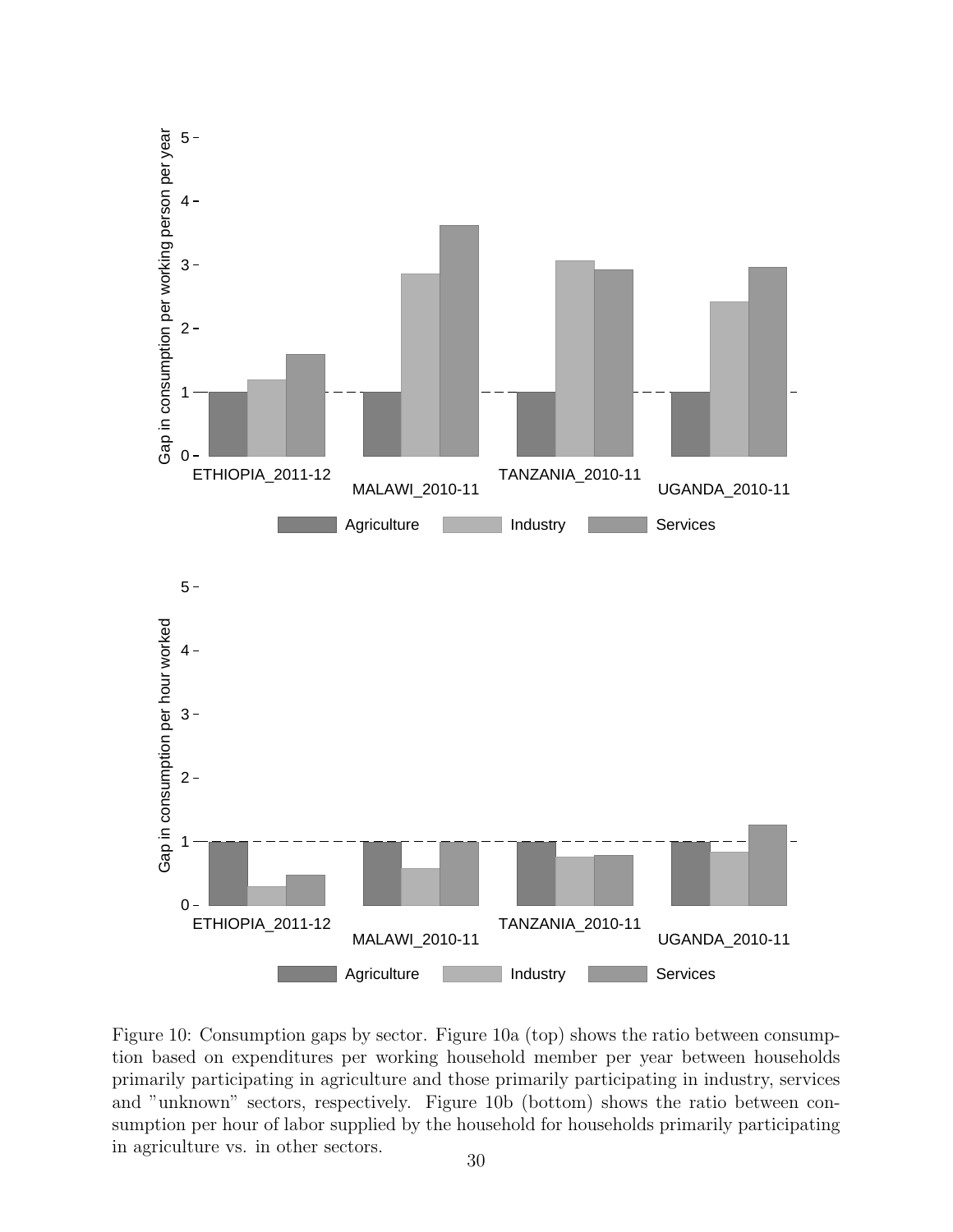

Figure 11: Figure 11a (top) depicts a comparison between mean labor supply aggregates using only 7-day recall and those using 12-month recall. Figure 11b (bottom) contains a non-parametric regression of 7-day recall based labor supply aggregates on 12-month recall based labor supply aggregates for farms, NFEs, wage labor, and total labor supply. The regressions are visually weighted, so that the predictions fade at the tails of the distribution.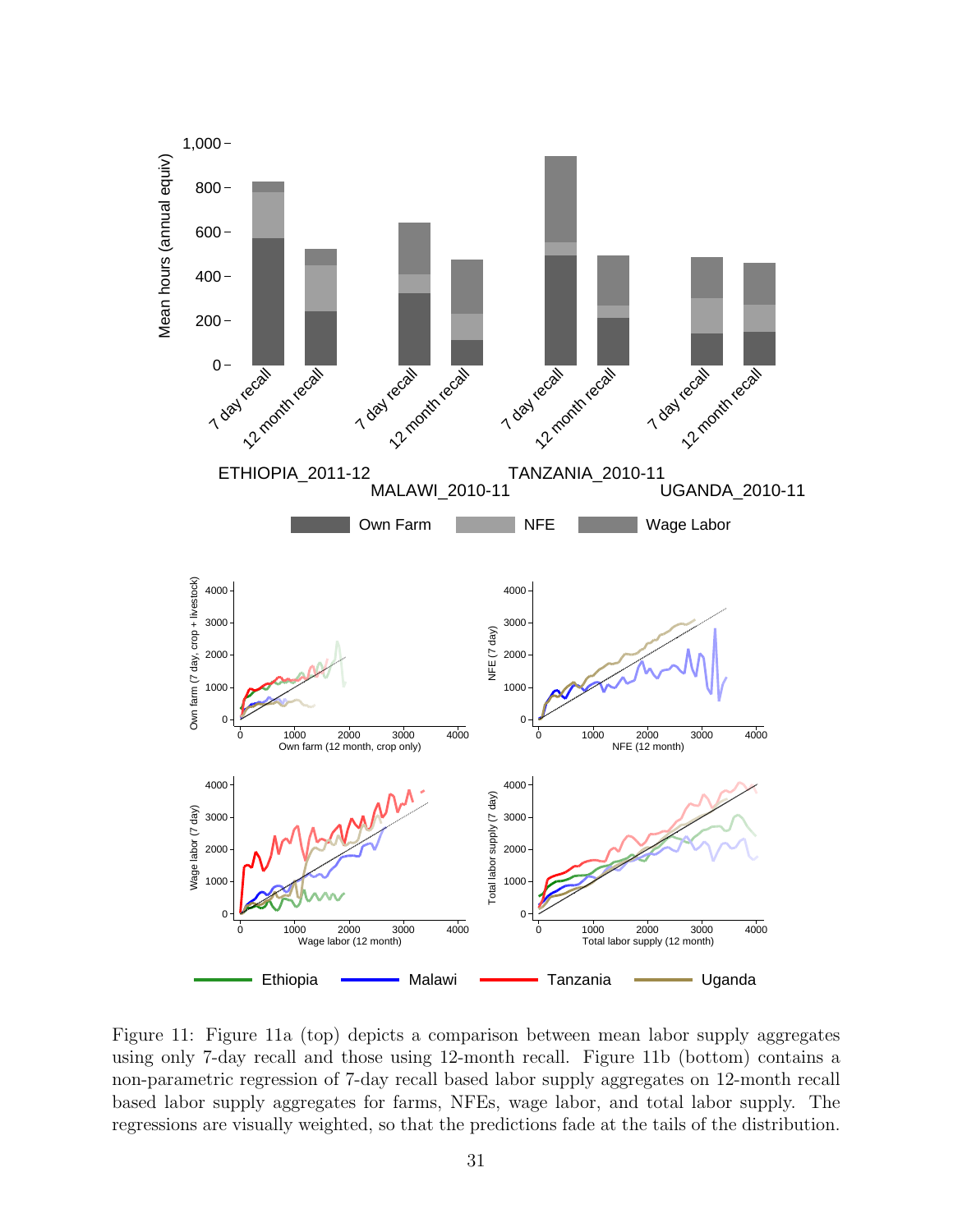

Figure 12: Productivity gap calculations including a predicted count of hired farm workers in addition to household members. Figure 12a (top) depicts the ratio between mean farm labor productivity per person per year and the mean labor productivity of other activities (i.e., NFEs and wage labor in different sectors). Figure 12b (bottom) depicts the median of intra-household productivity ratios between farming and other activities, where productivity is defined as output per worker per year.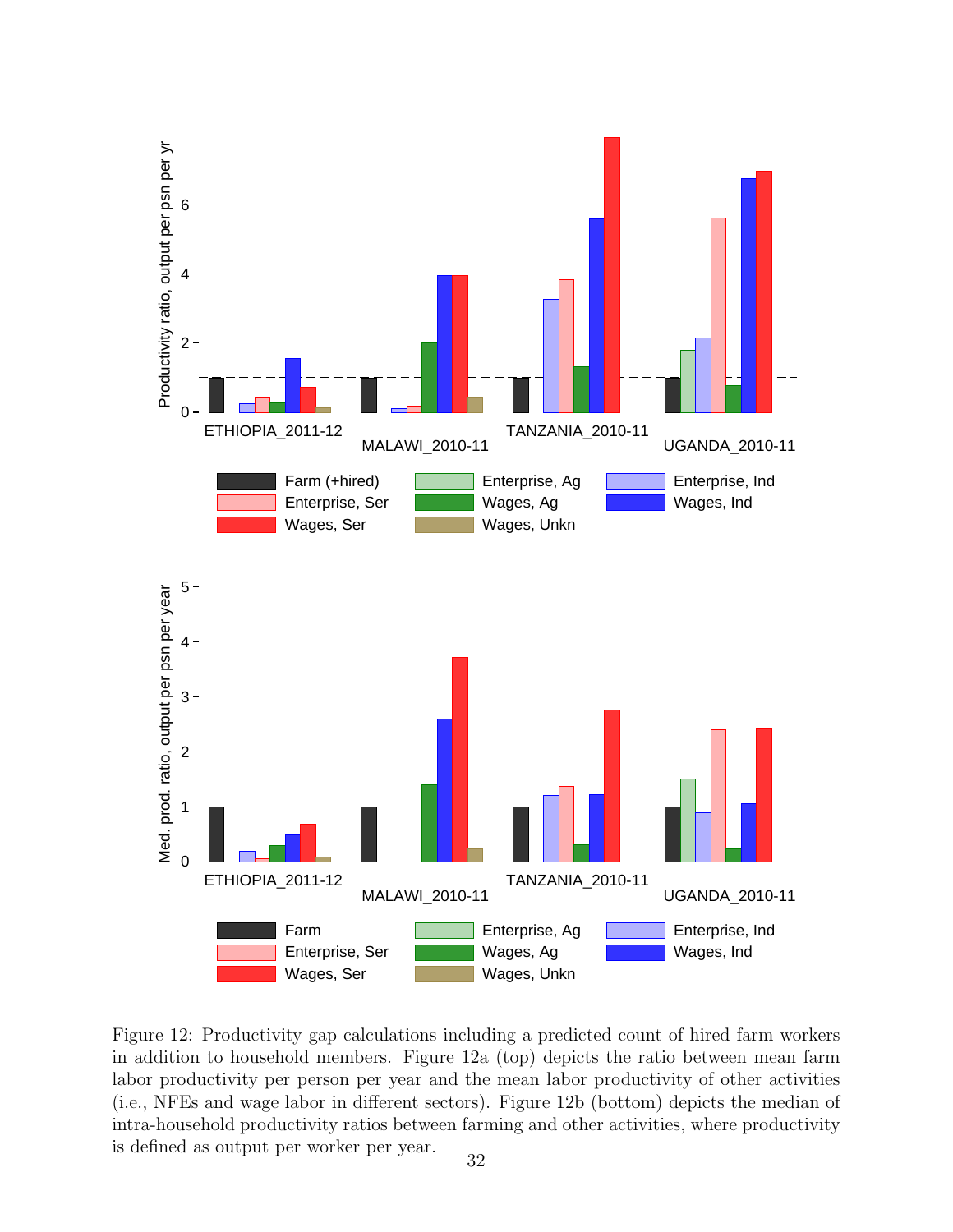| Table 1. Dataset Characteristics                  |                       |               |                 |               |  |  |
|---------------------------------------------------|-----------------------|---------------|-----------------|---------------|--|--|
|                                                   | ETHIOPIA <sup>1</sup> | <b>MALAWI</b> | <b>TANZANIA</b> | <b>UGANDA</b> |  |  |
|                                                   | 2011-12               | 2010-11       | 2010-11         | 2010-11       |  |  |
|                                                   |                       |               |                 |               |  |  |
| Households in sample                              | 3,969                 | 3,247         | 3,846           | 2,633         |  |  |
| Urban households (share)                          | 0.0106                | 0.245         | 0.307           | 0.163         |  |  |
| Household size                                    | 5.12                  | 4.67          | 5.09            | 4.89          |  |  |
| $(\mathrm{sd})$                                   | (2.26)                | (2.25)        | (2.93)          | (2.68)        |  |  |
| Household size, adult equiv.                      | 4.21                  | 3.97          | 4.13            | 3.699         |  |  |
| $(\mathrm{sd})$                                   | (1.89)                | (1.88)        | (2.38)          | (1.98)        |  |  |
| Farm operators, all households (share)            | 0.870                 | 0.794         | 0.713           | 0.790         |  |  |
| Farm operators, rural households (share)          | 0.876                 | 0.943         | 0.888           | 0.882         |  |  |
| Annual consumption per person, USD PPP, urban HHs | 339                   | 2,000         | 2,246           | 1,641         |  |  |
| $(\mathrm{sd})$                                   | (431)                 | (2,382)       | (1,856)         | (1,727)       |  |  |
| Annual consumption per person, USD PPP, rural HHs | 142                   | 748           | 1,008           | 675           |  |  |
| $(\mathrm{sd})$                                   | (267)                 | (606)         | (820)           | (1,040)       |  |  |

<sup>1</sup>For Ethiopia, "Rural" represents rural populations and "Urban" represents small town populations. There areno true urban respondents in the sample.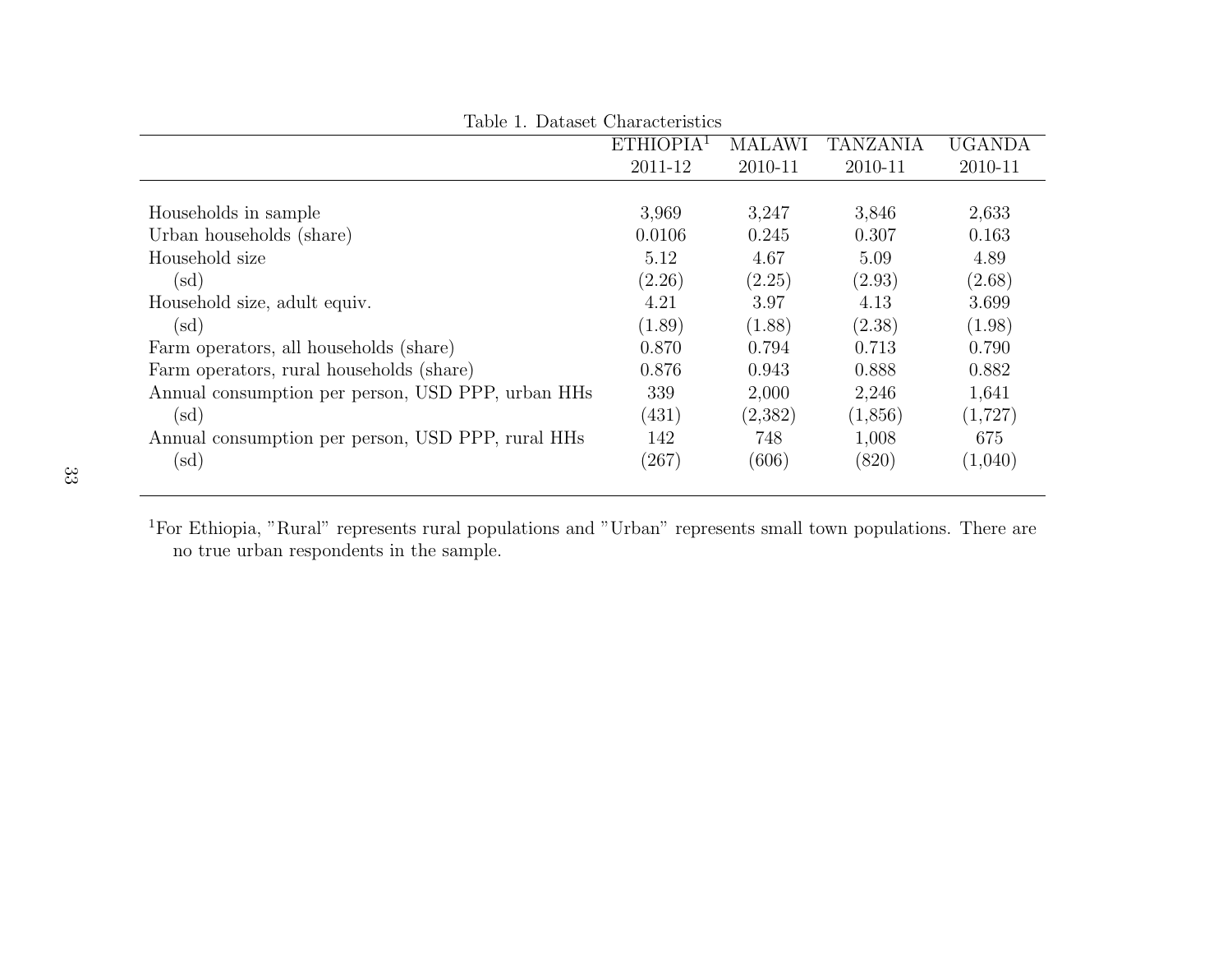|                         | <b>ETHIOPIA</b> | <b>MALAWI</b> | <b>TANZANIA</b> | <b>UGANDA</b> |
|-------------------------|-----------------|---------------|-----------------|---------------|
|                         | 2011-12         | 2010-11       | 2010-11         | 2010-11       |
|                         |                 |               |                 |               |
| Agriculture             |                 |               |                 |               |
| Education (yrs)         | 1.27            | 4.41          | 5.46            | 5.12          |
| $(\mathrm{sd})$         | (2.58)          | (3.79)        | (3.73)          | (4.28)        |
| Age                     | 39.6            | 39.9          | 41.0            | 40.5          |
| (sd)                    | (10.95)         | (11.63)       | (10.88)         | (11.04)       |
| Female (sh.)            | 0.50            | 0.58          | 0.55            | 0.601         |
| N                       | 3,971           | 2,535         | 3,513           | 2,494         |
| <i>Industry</i>         |                 |               |                 |               |
| Education (yrs)         | 1.40            | 7.183         | 8.337           | 8.108         |
| $(\mathrm{sd})$         | (2.76)          | (4.81)        | (3.48)          | (4.88)        |
| Age                     | 36.61           | 38.24         | 37.7            | 37.82         |
| $(\mathrm{sd})$         | (9.79)          | (10.02)       | (9.66)          | (10.12)       |
| Female (sh.)            | 0.577           | 0.286         | 0.269           | 0.345         |
| N                       | 346             | 311           | 209             | 242           |
| <b>Services</b>         |                 |               |                 |               |
| Education (yrs)         | 3.955           | 9.209         | 8.651           | 9.779         |
| $(\mathrm{sd})$         | (5.25)          | (4.38)        | (4.24)          | (5.50)        |
| Age                     | 35.33           | 36.35         | 37.56           | 37.52         |
| $(\mathrm{sd})$         | (9.08)          | (9.39)        | (9.78)          | (9.55)        |
| Female (sh.)            | 0.52            | 0.337         | 0.393           | 0.385         |
| N                       | 572             | 1,004         | 1,115           | 983           |
| Unknown                 |                 |               |                 |               |
| Education (yrs)         | 1.886           | 4.52          |                 |               |
| $(\mathrm{sd})$         | (3.25)          | (3.82)        |                 |               |
| Age                     | 37.31           | 37.43         |                 |               |
| $(\mathrm{sd})$         | (9.09)          | (10.56)       |                 |               |
| Female (sh.)            | 0.362           | 0.406         |                 |               |
| N                       | 193             | 589           |                 |               |
| $\boldsymbol{\it None}$ |                 |               |                 |               |
| Education (yrs)         | 1.044           | 6.806         | 7.529           | 7.654         |
| $(\mathrm{sd})$         | (2.45)          | (4.63)        | (4.19)          | (5.37)        |
| Age                     | 39.45           | 35.25         | 37.25           | 37.66         |
| $(\mathrm{sd})$         | (11.69)         | (10.96)       | (10.72)         | (11.60)       |
| Female (sh.)            | 0.823           | 0.748         | 0.615           | 0.508         |
| N                       | 826             | 446           | 1,640           | 816           |

Table 2. Characteristics of labor force participants by primary sector of participation, all adults. Values are bold where hypothesis of similar means between another sector and agriculture is rejected at  $p < 0.05$ .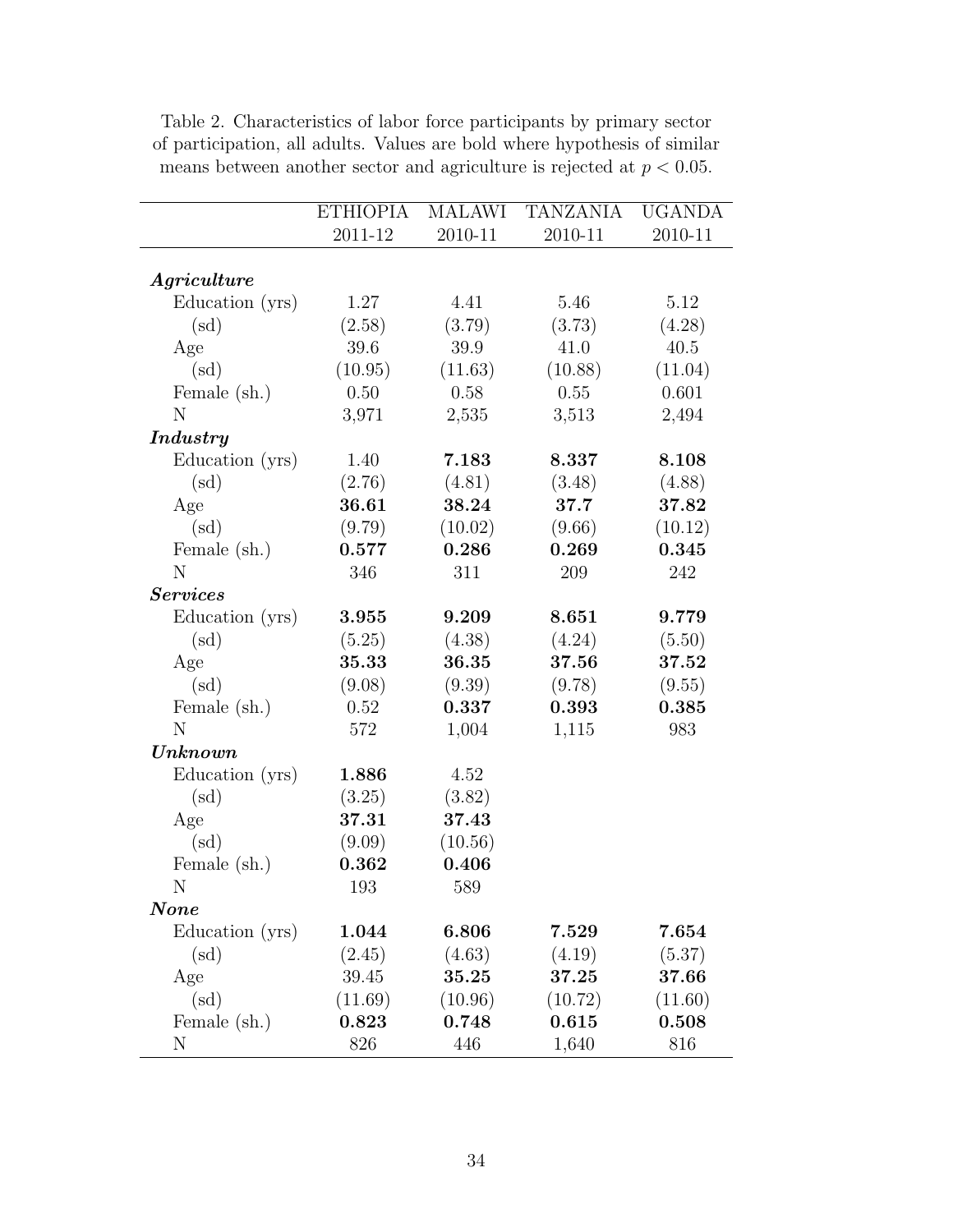|                                 | ETHIOPIA 2011-12 |         | <b>MALAWI 2010-11</b> |          | $\cdots$ $\cdots$ $\cdots$ $\cdots$ $\cdots$ $\cdots$ $\cdots$<br>TANZANIA 2010-11 |         | <b>UGANDA 2010-11</b> |                |
|---------------------------------|------------------|---------|-----------------------|----------|------------------------------------------------------------------------------------|---------|-----------------------|----------------|
|                                 | Own Acct         | Wage    | Own Acct              | Wage     | Own Acct                                                                           | Wage    | Own Acct              | Wage           |
| <b>Agriculture</b> (share)      | 0.826            | 0.0121  | 0.887                 | 0.0491   | 0.818                                                                              | 0.0902  | 0.744                 | 0.151          |
| Hours / year, mean              | 484.8            | 1112    | 281.8                 | 1276     | 558.6                                                                              | 382.6   | 532.7                 | 719            |
| Share female                    | 0.49             | 0.209   | 0.527                 | 0.099    | 0.529                                                                              | 0.379   | 0.569                 | 0.493          |
| Age, mean                       | 39.43            | 36.3    | 39.18                 | 38.39    | 41.16                                                                              | 39.3    | 40.65                 | 39.82          |
| Educ yrs, mean                  | 1.207            | 2.597   | 4.881                 | 6.248    | 5.498                                                                              | 5.13    | 5.411                 | 4.616          |
| Returns / year (positive), med  | 1008             | 382.3   | 367.1                 | 553.7    | 329.6                                                                              | 164     | 244.2                 | 68.88          |
| Returns / year (positive), mean | 1483             | 792.6   | 422.7                 | 967      | 422.2                                                                              | 513.2   | 322.9                 | 282.6          |
| Industry (share)                | 0.0493           | 0.00887 | $\overline{0.3}$      | 0.0344   | 0.0486                                                                             | 0.0276  | 0.0331                | 0.0644         |
| Hours / year, mean              | 1209             | 1169    | 770.6                 | 1371     | 121.1                                                                              | 1138    | 580.1                 | 908.7          |
| Share female                    | 0.601            | 0.0476  | 0.532                 | 0.102    | 0.522                                                                              | 0.176   | 0.649                 | 0.342          |
| Age, mean                       | 37.51            | 36.62   | 40.26                 | 37.26    | 40.35                                                                              | 38.05   | 40.81                 | 38.3           |
| Educ yrs, mean                  | 1.338            | 3.429   | 4.83                  | 6.852    | 6.854                                                                              | 7.656   | 5.194                 | 6.553          |
| Returns / year (positive), med  | 165.8            | 733.9   | 64.09                 | 769      | 394.3                                                                              | 888.1   | 242.9                 | 333.6          |
| Returns / year (positive), mean | 536.6            | 2445    | 172.6                 | 1475     | 949.6                                                                              | 3189    | 631.1                 | 2048           |
| Services (share)                | 0.045            | 0.0267  | 0.353                 | 0.0642   | 0.249                                                                              | 0.0846  | 0.131                 | 0.117          |
| Hours / year, mean              | 1252             | 1293    | 1327                  | 1300     | 236.4                                                                              | 1427    | 1447                  | 1228           |
| Share female                    | 0.564            | 0.186   | 0.398                 | 0.205    | 0.53                                                                               | 0.271   | 0.415                 | 0.362          |
| Age, mean                       | 36.67            | 35.88   | 36.39                 | 38.84    | 39.18                                                                              | 38.81   | 38.88                 | 39.62          |
| Educ yrs, mean                  | 1.694            | 6.842   | 6.467                 | 9.79     | 6.774                                                                              | 9.176   | 7.408                 | 9.367          |
| Returns / year (positive), med  | 367              | 1317    | 128.2                 | 1077     | 614.8                                                                              | 2049    | 633.7                 | 929.8          |
| Returns / year (positive), mean | 1092             | 1588    | 262.9                 | 1819     | 1901                                                                               | 3878    | 1557                  | 2075           |
| Unknown (share)                 | 0.0136           | 0.0899  | $\overline{0}$        | 0.289    | 0.000844                                                                           | 0.00187 | $\overline{0}$        | $\overline{0}$ |
| Hours / year, mean              | 451.2            | 362.2   |                       | 340.1    |                                                                                    |         |                       |                |
| Share female                    | 0.534            | 0.308   |                       | 0.462    |                                                                                    |         |                       |                |
| Age, mean                       | 37.91            | 37.57   |                       | 37.11    |                                                                                    |         |                       |                |
| Educ yrs, mean                  | 1.754            | 1.589   |                       | 4.445    |                                                                                    |         |                       |                |
| Returns / year (positive), med  |                  | 94.8    |                       | $76.9\,$ |                                                                                    |         |                       |                |
| Returns / year (positive), mean |                  | 223.3   |                       | 178.1    |                                                                                    |         |                       |                |

Table 3a. Characteristics of own account and wage workers, Rural adults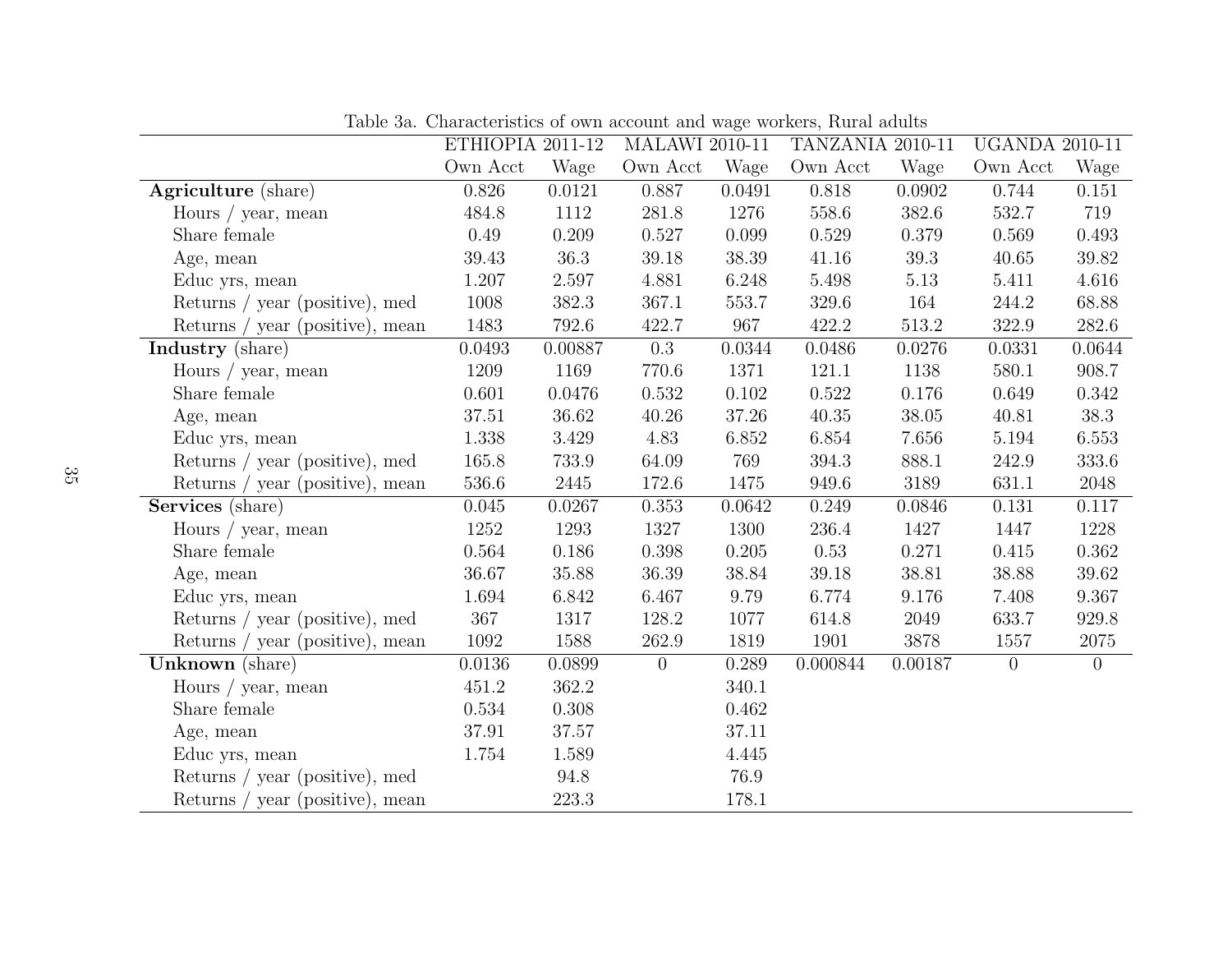|                                 | ETHIOPIA 2011-12 |           | <b>MALAWI 2010-11</b> |          | TANZANIA 2010-11 |           | <b>UGANDA 2010-11</b> |         |
|---------------------------------|------------------|-----------|-----------------------|----------|------------------|-----------|-----------------------|---------|
|                                 | Own Acct         | Wage      | Own Acct              | Wage     | Own Acct         | Wage      | Own Acct              | Wage    |
| Agriculture (share)             | 0.184            | 0.0496    | 0.285                 | 0.00432  | 0.259            | 0.02      | 0.235                 | 0.0633  |
| Hours / year, mean              | 181.4            |           | 112.9                 |          | 346.9            | 1016      | 396.8                 | 503.6   |
| Share female                    | 0.553            |           | 0.526                 |          | 0.563            | 0.321     | 0.607                 | 0.54    |
| Age, mean                       | 39.62            |           | 37.59                 |          | 41.66            | 36.64     | 42.07                 | 40.67   |
| Educ yrs, mean                  | 3.959            |           | 8.223                 |          | 7.095            | 5.786     | 8.28                  | 8.323   |
| Returns / year (positive), med  | 522.9            |           | 233                   |          | 259.4            | 512.4     | 143.8                 | 154.5   |
| Returns / year (positive), mean | $1037\,$         |           | $290\,$               |          | 337.2            | 1468      | 341.7                 | 457.7   |
| Industry (share)                | 0.171            | 0.0447    | 0.104                 | 0.0801   | 0.08             | 0.071     | 0.0462                | 0.0978  |
| Hours / year, mean              | 1814             | 1482      | 1773                  | 1799     | 148              | 1653      | 1530                  | 1319    |
| Share female                    | 0.625            | $0.28\,$  | 0.377                 | 0.0805   | 0.414            | 0.15      | 0.451                 | 0.235   |
| Age, mean                       | 39.88            | 36.24     | 36.87                 | 37.08    | 38.43            | 36.88     | 40.75                 | 37.13   |
| Educ yrs, mean                  | 3.608            | 5.708     | 9.426                 | 10.55    | 7.608            | 8.942     | 9.149                 | 9.797   |
| Returns / year (positive), med  | 220.2            | 1194      |                       | 1923     | 957              | 2186      | 464.7                 | 1432    |
| Returns / year (positive), mean | 521.2            | 6029      |                       | 3303     | 1624             | 5820      | 1099                  | 3914    |
| Services (share)                | 0.197            | 0.235     | 0.516                 | $0.26\,$ | 0.383            | 0.242     | 0.239                 | 0.241   |
| Hours / year, mean              | 1904             | 1644      | 1799                  | 1844     | 226.7            | 2086      | 2057                  | 1835    |
| Share female                    | 0.532            | 0.315     | 0.472                 | 0.288    | 0.585            | 0.303     | 0.576                 | 0.422   |
| Age, mean                       | 38.68            | $35.35\,$ | 34.7                  | 36.74    | 38.83            | $37.35\,$ | 40.54                 | 38.22   |
| Educ yrs, mean                  | $3.955\,$        | 11.7      | 9.331                 | 11.34    | 8.17             | 9.758     | 9.261                 | 11.89   |
| Returns / year (positive), med  | 224.8            | 2222      | 208.3                 | 1999     | 1300             | 3074      | 1521                  | 3186    |
| Returns / year (positive), mean | 804.9            | 2539      | 600.1                 | 5700     | 3093             | 5520      | 2974                  | 5495    |
| Unknown (share)                 | 0.0251           | 0.0703    | $\overline{0}$        | 0.204    | 0.00254          | 0.00719   | $\overline{0}$        | 0.00306 |
| Hours / year, mean              |                  | 550.7     |                       | 767.5    |                  |           |                       |         |
| Share female                    |                  | 0.317     |                       | 0.263    |                  |           |                       |         |
| Age, mean                       |                  | 37.63     |                       | 36.91    |                  |           |                       |         |
| Educ yrs, mean                  |                  | $5.025\,$ |                       | 6.8      |                  |           |                       |         |
| Returns / year (positive), med  |                  | 159.2     |                       | 410.2    |                  |           |                       |         |
| Returns / year (positive), mean |                  | 625.1     |                       | 880      |                  |           |                       |         |

Table 3b. Characteristics of own account and wage workers, Urban adults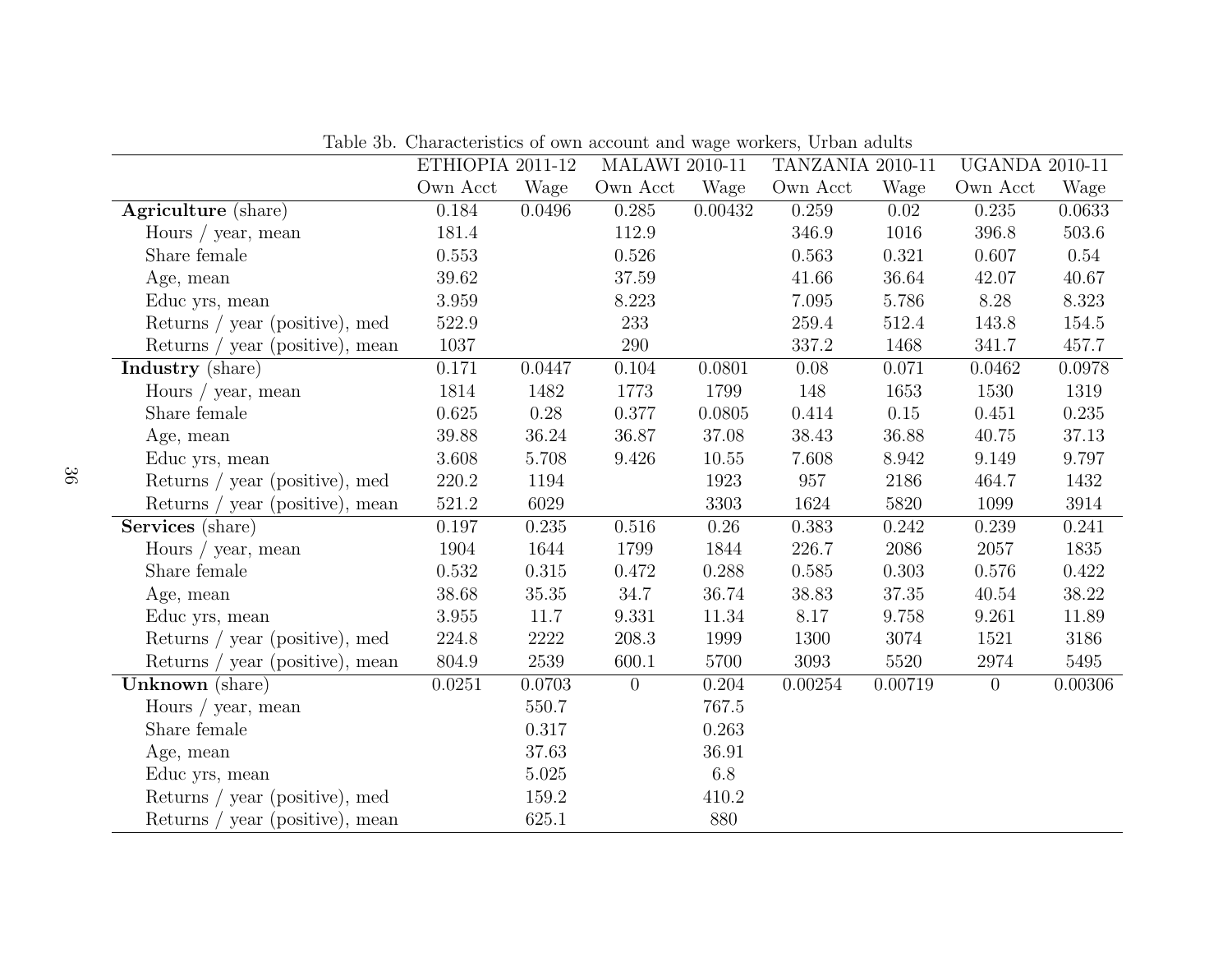| Table 4a. Detailed sectors of jobs and enterprises, Rural |                  |         |                       |         |                  |                |                       |                |
|-----------------------------------------------------------|------------------|---------|-----------------------|---------|------------------|----------------|-----------------------|----------------|
|                                                           | ETHIOPIA 2011-12 |         | <b>MALAWI 2010-11</b> |         | TANZANIA 2010-11 |                | <b>UGANDA 2010-11</b> |                |
|                                                           | Enterprises      | Jobs    | Enterprises           | Jobs    | Enterprises      | Jobs           | Enterprises           | Jobs           |
|                                                           |                  |         |                       |         |                  |                |                       |                |
| N total (hhs or indivs)                                   | 3466             | 5238    | 2390                  | 3428    | 2583             | 4331           | 2184                  | 3572           |
| of which N part. in firm or job                           | 919              | 729     | 441                   | 1354    | 1044             | 786            | 1028                  | 972            |
| N firms or jobs                                           | 1112             | 778     | 469                   | 1415    | 1404             | 856            | 1281                  | 1021           |
| Ag and Primary Prod Share                                 | 0.0297           | 0.0874  | 0.00853               | 0.0721  | 0.0135           | 0.405          | 0.117                 | 0.532          |
| Mining Share                                              | 0.0674           | 0.00514 | 0.0107                | 0.00353 | 0.0135           | 0.0152         | 0.0141                | 0.00686        |
| Manufacturing Share                                       | 0.194            | 0.0206  | 0.382                 | 0.0269  | 0.141            | 0.035          | 0.244                 | 0.0558         |
| Electricity, Utilities Share                              | 0.133            | 0.00643 |                       | 0.00212 |                  | 0.0117         | 0.00234               | 0.00392        |
| Construction Share                                        | 0.0198           | 0.0244  | 0.00853               | 0.0297  | 0.00712          | 0.0467         | 0.00781               | 0.0725         |
| Commerce Share                                            | 0.308            | 0.0116  | 0.499                 | 0.0155  | 0.662            | 0.116          | 0.39                  | 0.0323         |
| Transport, Storage, Comm. Sh.                             | 0.0827           | 0.00514 | 0.0277                | 0.00636 | 0.0256           | 0.0397         | 0.0351                | 0.0313         |
| Finance, Real Estate Share                                | 0.0018           | 0.00771 |                       | 0.00212 | 0.00142          | 0.0187         | 0.00156               | 0.000979       |
| Services Share                                            | 0.0432           | 0.158   | 0.064                 | 0.133   | 0.131            | 0.308          | 0.118                 | 0.254          |
| Other Industries Share                                    |                  | 0.027   |                       |         |                  | $\overline{0}$ |                       | $\overline{0}$ |
| Missing sector info Share                                 | 0.12             | 0.647   |                       | 0.709   | 0.00427          | 0.0035         | 0.0695                | 0.0108         |
|                                                           |                  |         |                       |         |                  |                |                       |                |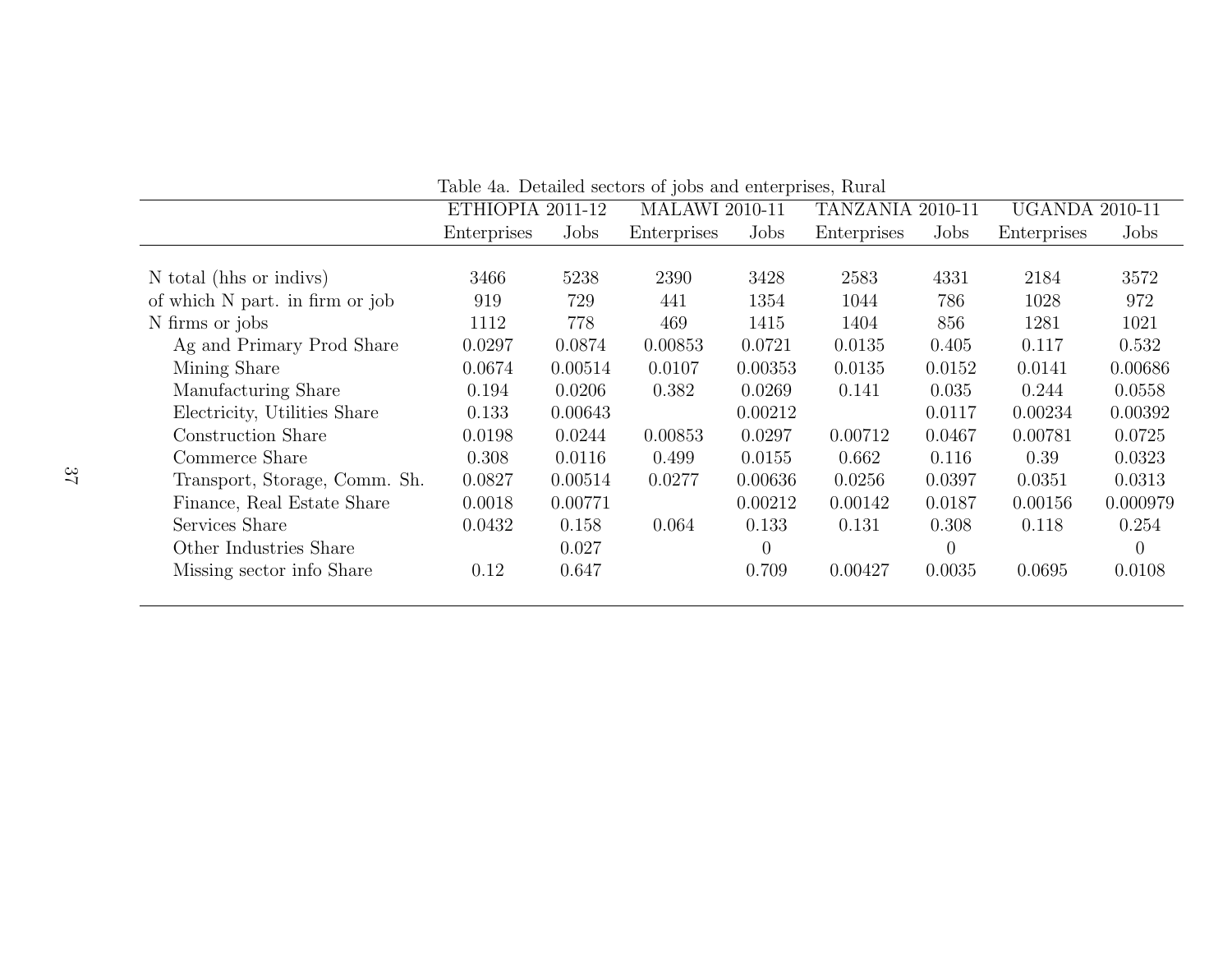|                                 | ETHIOPIA 2011-12 |                | <b>MALAWI 2010-11</b> |         | TANZANIA 2010-11 |         | <b>UGANDA 2010-11</b> |          |
|---------------------------------|------------------|----------------|-----------------------|---------|------------------|---------|-----------------------|----------|
|                                 | Enterprises      | Jobs           | Enterprises           | Jobs    | Enterprises      | Jobs    | Enterprises           | Jobs     |
|                                 |                  |                |                       |         |                  |         |                       |          |
| N total (hhs or indivs)         | 503              | 672            | 857                   | 1457    | 1263             | 2154    | 746                   | 1227     |
| of which N part. in firm or job | 293              | 206            | 340                   | 657     | 730              | 597     | 440                   | 435      |
| N firms or jobs                 | 370              | 213            | 409                   | 701     | 1011             | 629     | 584                   | 471      |
| Ag and Primary Prod Share       | 0.0216           | 0.0704         | 0.00489               | 0.0228  | 0.0089           | 0.0461  | 0.0188                | 0.0892   |
| Mining Share                    |                  | 0.00469        | 0.00244               | 0.00143 | 0.0237           | 0.0223  | 0.0137                | 0.00849  |
| Manufacturing Share             | 0.178            | 0.0376         | 0.149                 | 0.0585  | 0.094            | 0.0636  | 0.154                 | 0.0679   |
| Electricity, Utilities Share    | 0.216            | 0.0235         |                       | 0.0128  | 0.00396          | 0.0143  | 0.00514               | 0.0127   |
| Construction Share              | 0.00811          | 0.0516         | 0.0122                | 0.0542  | 0.0119           | 0.0715  | 0.00342               | 0.0977   |
| Commerce Share                  | 0.27             | 0.0329         | 0.665                 | 0.0485  | 0.576            | 0.205   | 0.483                 | 0.0764   |
| Transport, Storage, Comm. Sh.   | 0.13             | $\overline{0}$ | 0.0562                | 0.0471  | 0.0307           | 0.108   | 0.0599                | 0.104    |
| Finance, Real Estate Share      |                  | 0.0329         | 0.0122                | 0.03    | 0.00791          | 0.035   | 0.00514               | 0.00849  |
| Services Share                  | 0.119            | 0.549          | 0.0978                | 0.452   | 0.235            | 0.421   | 0.187                 | 0.51     |
| Other Industries Share          |                  | 0.00469        |                       | 0       | 0.00198          | 0.00159 |                       | $\Omega$ |
| Missing sector info Share       | 0.0568           | 0.192          |                       | 0.272   | 0.00593          | 0.0111  | 0.0702                | 0.0255   |
|                                 |                  |                |                       |         |                  |         |                       |          |

Table 4b. Detailed sectors of jobs and enterprises, Urban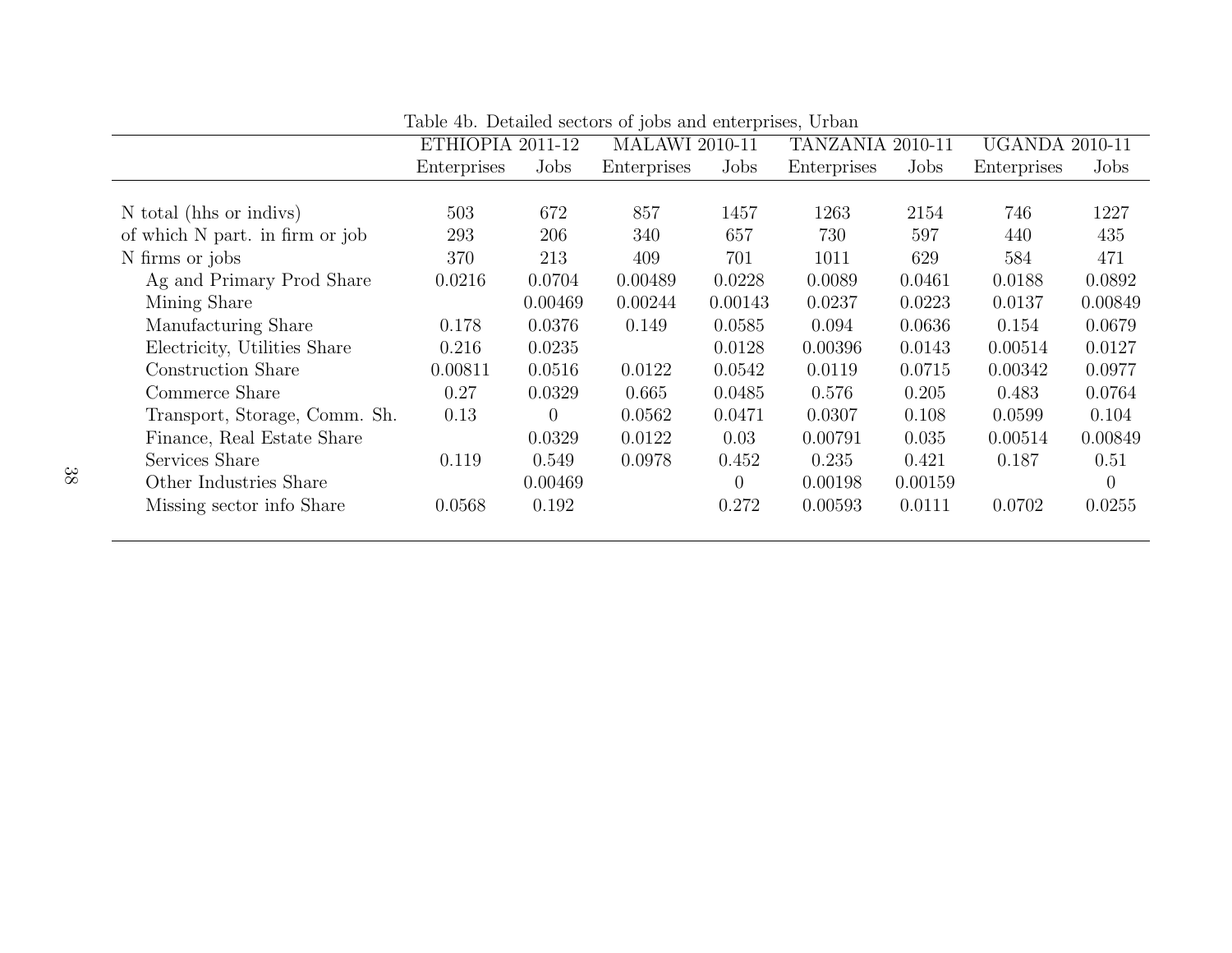# Data Appendix

#### Table A.1: Wage Labor variable construction notes

|                                            | <b>ETHIOPIA</b>                                                                                                | <b>MALAWI</b>                                                                                                                                                                  | <b>TANZANIA</b>                     | <b>UGANDA</b>                                                                                                                                                                        |
|--------------------------------------------|----------------------------------------------------------------------------------------------------------------|--------------------------------------------------------------------------------------------------------------------------------------------------------------------------------|-------------------------------------|--------------------------------------------------------------------------------------------------------------------------------------------------------------------------------------|
|                                            | 2011-12                                                                                                        | 2010-11                                                                                                                                                                        | 2010-11                             | 2010-11                                                                                                                                                                              |
| Job<br>tracking                            | Up to two jobs, Productive<br>Safety Net Program (PSNP)<br>labor, and casual labor                             | Up to two jobs and casual<br>$(ganyu)$ labor                                                                                                                                   | Up to two jobs                      | $\overline{Up}$ to 4 activities including jobs,<br>own farm and NFE $(2 \text{ most})$<br>important in past 7 days and up<br>to 2 more if they are more<br>important over last year) |
| Time use<br>$\,a) \,g \,g \,g \,g \,g \,e$ |                                                                                                                | For jobs: months last year; typical weeks / month worked;<br>typical hours / week worked. For casual labor (and PSNP<br>in Ethiopia): days / last year (hours per day assumed) |                                     | Months / year; weeks / typical<br>month worked; hours last week                                                                                                                      |
| Clearly<br>(time)                          | Assume unreported time observation = 0. Truncate unreasonably large values (e.g., >16 hours / day or >7 days / | week)                                                                                                                                                                          |                                     |                                                                                                                                                                                      |
| Sector in-<br>formation                    | Observed for jobs. PSNP is<br>classified as ag. Casual labor is<br>classified as "unknonwn"                    | Observed for jobs. Casual<br>labor is classified as<br>"unknonwn"                                                                                                              | Observed for both<br>jobs           | Observed for all activities (for<br>4th activity sector is observed<br>but not whether it is a job,<br>family farm, or NFE)                                                          |
| <i>Wage rate</i>                           | Earnings reported per pay<br>period (for jobs) and annually<br>(for casual and PSNP labor)                     | Earnings reported per pay<br>period (jobs) and per day<br>(casual labor)                                                                                                       | Earnings reported<br>per pay period | Earnings reported per pay<br>period (lots of missing pay<br>period observations)                                                                                                     |
| Clearly<br>(wages)                         |                                                                                                                | Winsorize hourly wage rate ( $p = 0.01$ ) and reconstruct annual returns with imputed wage                                                                                     |                                     |                                                                                                                                                                                      |
| Annual<br>returns                          |                                                                                                                | For each job: cleaned wage rate $*$ annual hours                                                                                                                               |                                     |                                                                                                                                                                                      |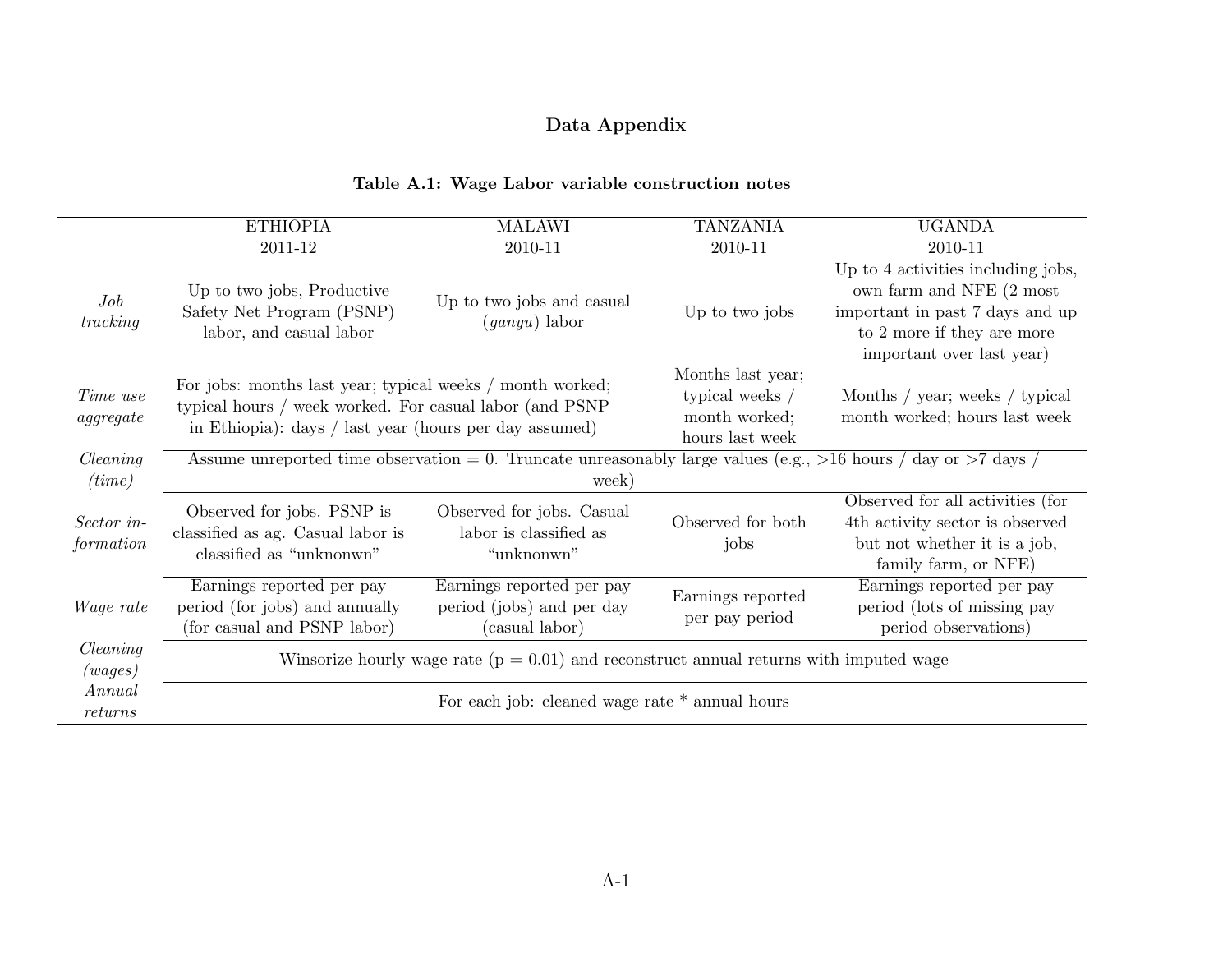|                                           | <b>ETHIOPIA</b>                                                                                             | <b>MALAWI</b>                                                                                                                                                | <b>TANZANIA</b>                                                               | <b>UGANDA</b>                                                                                                                             |  |  |  |  |  |
|-------------------------------------------|-------------------------------------------------------------------------------------------------------------|--------------------------------------------------------------------------------------------------------------------------------------------------------------|-------------------------------------------------------------------------------|-------------------------------------------------------------------------------------------------------------------------------------------|--|--|--|--|--|
|                                           | 2011-12                                                                                                     | 2010-11                                                                                                                                                      | 2010-11                                                                       | 2010-11                                                                                                                                   |  |  |  |  |  |
| <b>Seasons</b><br>included                | Only main $(mcher)$ season                                                                                  | Rainy and dry seasons                                                                                                                                        | Rainy and dry seasons                                                         | First and second seasons                                                                                                                  |  |  |  |  |  |
| Farm tasks<br>included                    | Post planting (land prep,<br>planting, ridging, weeding,<br>fertilizer application); harvest                | Land prep $/$ planting,<br>pre-harvest; harvest                                                                                                              | Land prep; weeding;<br>post planting; harvest                                 | All tasks lumped together                                                                                                                 |  |  |  |  |  |
| Participation<br>(indiv)                  | Up to 6 hh members<br>identified per task per<br>plot/task combo                                            | Up to 4 hh members per<br>plot/task combo                                                                                                                    | Up to 6 individuals per<br>plot/task combo                                    |                                                                                                                                           |  |  |  |  |  |
| Time use<br>$\emph{aggregate}$<br>(indiv) | For each indiv/plot/task:<br>hours $\frac{\ }{4}$ day, days $\frac{\ }{4}$ week,<br>weeks $/$ season        | For each indiv/plot/task:<br>hours $\frac{\ }{4}$ day, days $\frac{\ }{4}$ week,<br>weeks $/$ season                                                         | For each<br>indiv/plot/task: days<br>per season (assume 7 hrs<br>$\rm day)$   | For each sub-plot: days per<br>season (assume $7 \text{ hrs } / \text{ day},$<br>assume equal labor division<br>$b/w$ individuals listed) |  |  |  |  |  |
| Clearly<br>(time)                         |                                                                                                             | Truncate unreasonably large values (e.g., an individual works more days than the length of the season, or $>16$<br>hours per day.)                           |                                                                               |                                                                                                                                           |  |  |  |  |  |
| Hired labor                               | For each plot/task: male,<br>female and child hired<br>laborer person-days                                  | For each plot: male, female<br>and child hired laborer<br>person-days for pre-harvest<br>and harvest periods                                                 | For each plot/task:<br>male, female and child<br>hired laborer<br>person-days | For each plot: male, female<br>and child hired laborer<br>person-days                                                                     |  |  |  |  |  |
| Exchange<br>labor                         | For each plot/task: male,<br>female and child exchange<br>laborer person-days                               | For each plot: male, female<br>and child exchange laborer<br>person-days                                                                                     | Not in survey                                                                 | Not in survey                                                                                                                             |  |  |  |  |  |
| Farm labor<br><i>inputs (hours)</i>       | Own farm $labor + hired$ and<br>exchange labor (convert to<br>hours)                                        | Own farm labor $+$ hired<br>and exchange labor<br>(convert to hours)<br>In all countries, hours supplied by children (age 5-14) are assigned a weight of 0.5 | Own farm labor (convert<br>to hours) $+$ hired labor<br>(convert to hours)    | Own farm labor (convert<br>to hours) $+$ hired labor<br>(convert to hours)                                                                |  |  |  |  |  |
| Farm labor                                |                                                                                                             | Number of family members with positive hours working on farm (no count of hired or exchange workers                                                          |                                                                               |                                                                                                                                           |  |  |  |  |  |
| <i>inputs</i> ( <i>people</i> )           |                                                                                                             | available). Children (age $5-14$ ) are assigned a weight of $0.5$                                                                                            |                                                                               |                                                                                                                                           |  |  |  |  |  |
| Annual                                    | Net farm returns are taken from RIGA (see section 2 of paper). Quantity of auto-consumed farm production is |                                                                                                                                                              |                                                                               |                                                                                                                                           |  |  |  |  |  |
| returns                                   |                                                                                                             | estimated using the consumption module of the survey. Net returns are truncated at zero.                                                                     |                                                                               |                                                                                                                                           |  |  |  |  |  |

Table A.2: Farm enterprise variable construction notes (for households involved in crop production)